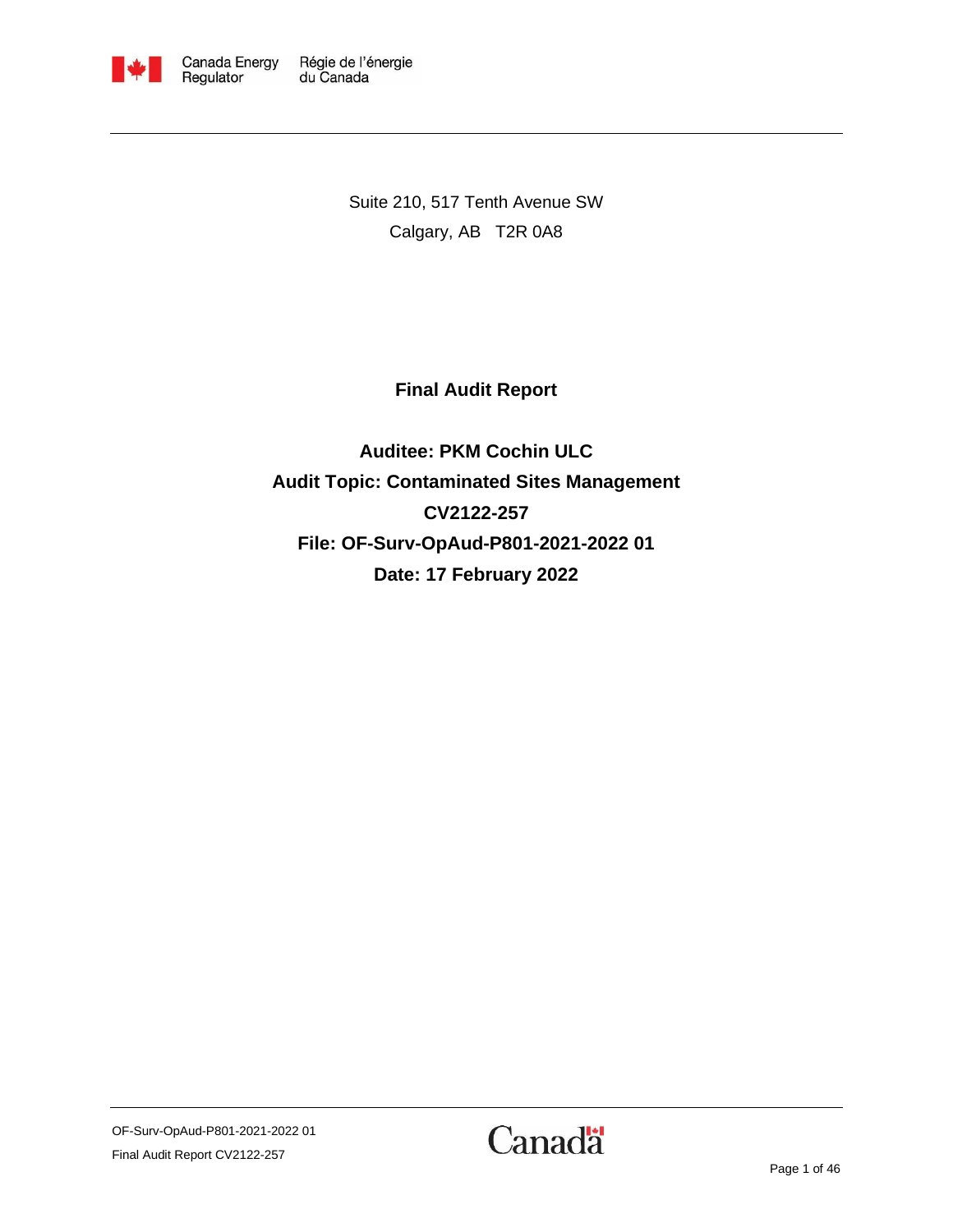### **Executive Summary**

<span id="page-1-0"></span>The Canada Energy Regulator (**CER**) expects pipelines and associated facilities within the Government of Canada's jurisdiction to be constructed, operated, and abandoned in a safe and secure manner that protects people, property, and the environment. To this end, the CER conducts a variety of compliance oversight activities, such as audits.

Section 103 of the *Canadian Energy Regulator Act* (S.C. 2019, c.28, s.10) (**CER Act**) authorizes Inspection Officers to conduct audits of regulated companies. The purpose of these audits is to assess compliance with the CER Act and its associated Regulations.

The purpose of operational audits is to ensure that regulated companies have established and implemented both a management system and its associated programs, as specified in the *Canadian Energy Regulator Onshore Pipeline Regulations* (SOR/99-294) (**OPR**).

The CER conducted a: [Contaminated Sites](#page-0-1) Management operational audit of PKM Cochin ULC (the **auditee**) between 10 May 2021 and 1 November 2021.

The objective of this audit is to verify that the auditee manages contaminated sites as a component of its Environmental Protection Program (**EPP**) as per the requirements of the OPR.

Of 15 audit protocols; seven were deemed no issues identified. The remaining eight were deemed non-compliant. Table 1 summarizes the audit findings. Detailed assessments can be found in Appendix 1.

Non-compliant findings relate to deficiencies in the auditee's environmental hazard identification and risk assessment process, competency assessments, and hazard reporting. In general, the auditee has conducted insufficient research to reasonably negate or identify the presence of potential historically contaminated sites.

Within 30 calendar days of receiving the final audit report, the auditee shall file with the CER a Corrective and Preventative Action (**CAPA**) Plan that details how the non-compliant findings will be resolved. The CER will monitor and assess the implementation of this CAPA Plan to confirm that it is completed in a timely manner.

Note that all findings are specific to the information assessed at the time of the audit as related to the audit scope.

While non-compliant findings exist, the CER believes the auditee can still construct, operate, and abandon pipelines in a manner that will preserve the safety of persons, the environment, and property.

The final audit report will be made public on the CER website.

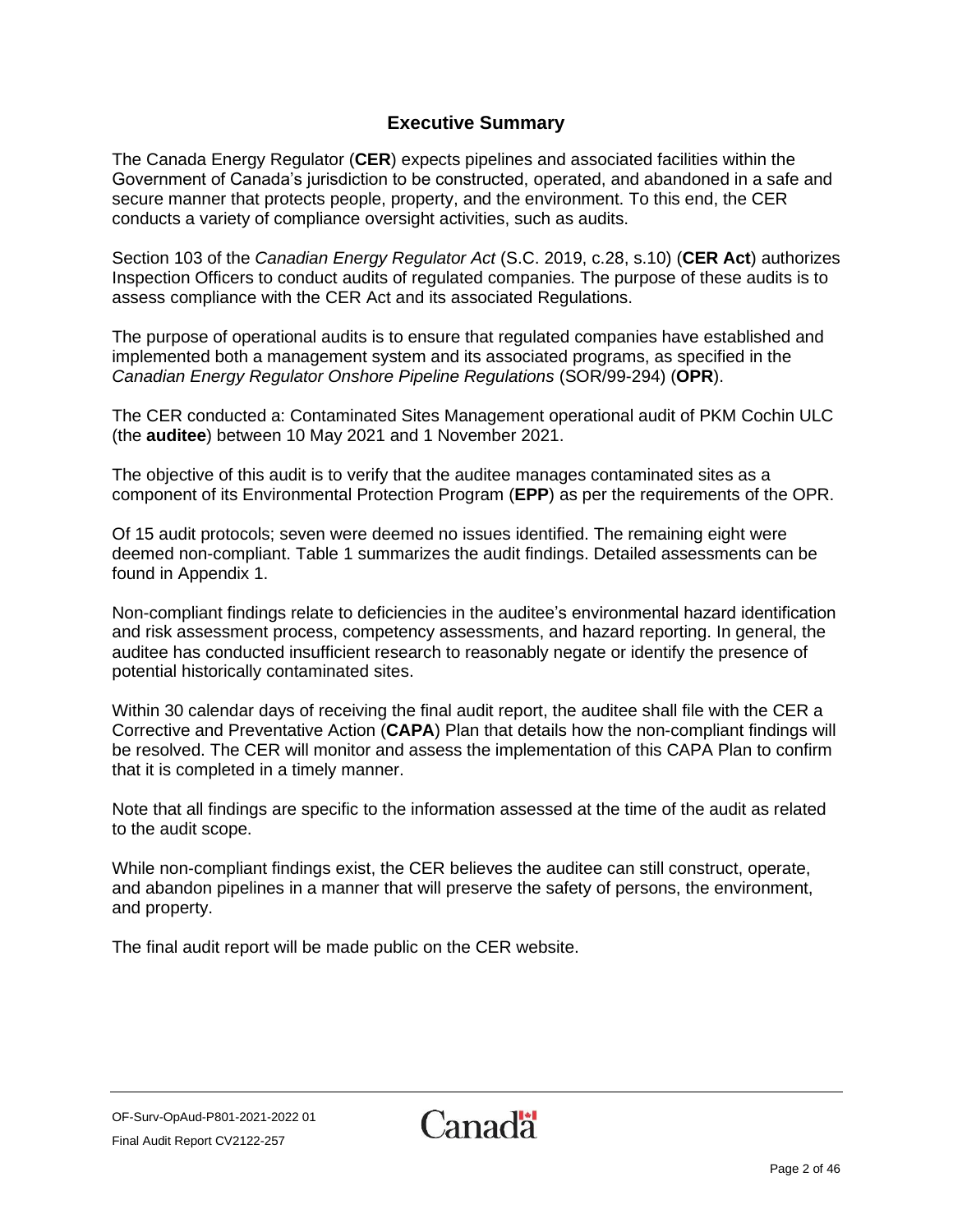## **Table of Contents**

| 1.0 |                                                                                     |                                                                     |  |  |  |
|-----|-------------------------------------------------------------------------------------|---------------------------------------------------------------------|--|--|--|
|     | 1.1                                                                                 |                                                                     |  |  |  |
|     | 1.2                                                                                 |                                                                     |  |  |  |
|     | 1.3                                                                                 |                                                                     |  |  |  |
| 2.0 |                                                                                     |                                                                     |  |  |  |
| 3.0 |                                                                                     |                                                                     |  |  |  |
| 4.0 |                                                                                     |                                                                     |  |  |  |
| 5.0 |                                                                                     |                                                                     |  |  |  |
| 6.0 |                                                                                     |                                                                     |  |  |  |
|     |                                                                                     |                                                                     |  |  |  |
|     |                                                                                     |                                                                     |  |  |  |
|     |                                                                                     |                                                                     |  |  |  |
|     |                                                                                     |                                                                     |  |  |  |
|     |                                                                                     | AP-04 Identifying and Analyzing all Hazards and Potential Hazards19 |  |  |  |
|     |                                                                                     |                                                                     |  |  |  |
|     |                                                                                     |                                                                     |  |  |  |
|     |                                                                                     |                                                                     |  |  |  |
|     |                                                                                     |                                                                     |  |  |  |
|     |                                                                                     |                                                                     |  |  |  |
|     |                                                                                     |                                                                     |  |  |  |
|     | AP-12 Internal Reporting of Hazards, Potential Hazards, Incidents and Near-misses40 |                                                                     |  |  |  |
|     |                                                                                     |                                                                     |  |  |  |
|     |                                                                                     |                                                                     |  |  |  |
|     |                                                                                     |                                                                     |  |  |  |
|     |                                                                                     |                                                                     |  |  |  |

# **List of Tables**

|--|

OF-Surv-OpAud-P801-2021-2022 01 Final Audit Report CV2122-257

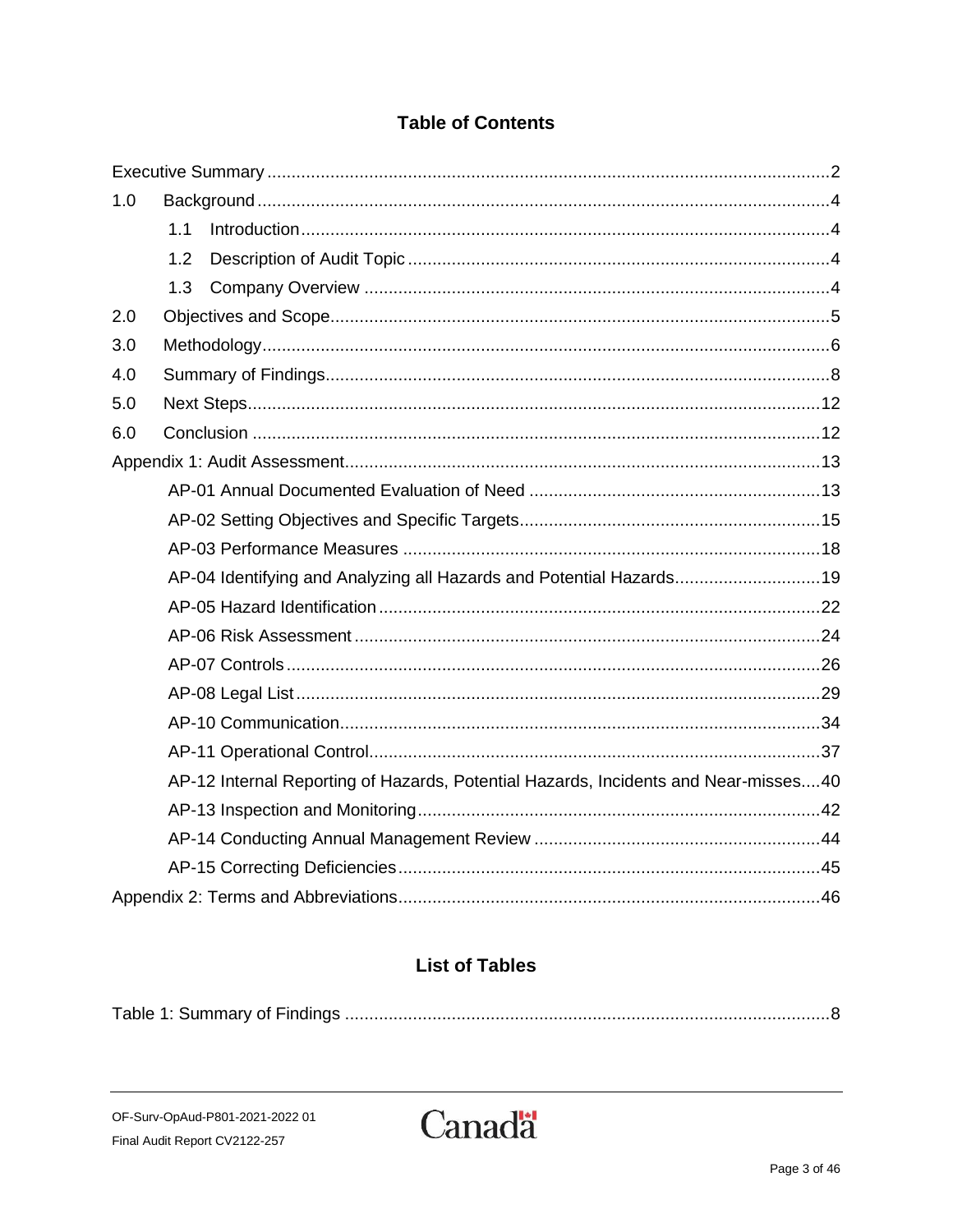### <span id="page-3-0"></span>**1.0 Background**

#### <span id="page-3-1"></span>**1.1 Introduction**

The CER expects pipelines and associated facilities within the Government of Canada's jurisdiction to be constructed, operated and abandoned in a safe and secure manner that protects people, property, and the environment.

Section 103 of the CER Act authorizes Inspection Officers to conduct audits of regulated companies. The purpose of these audits is to assess compliance with the CER Act and its associated Regulations.

The purpose of operational audits is to ensure that regulated companies have established and implemented both a management system and its associated programs, as specified in the OPR.

The CER conducted a**:** [Contaminated Sites](#page-0-1) Management operational audit of the auditee between 10 May 2021 and 1 November 2021.

#### <span id="page-3-2"></span>**1.2 Description of Audit Topic**

While the OPR does not have a specific requirement for contaminated sites, the CER expects the company's EPP to proactively manage contaminated and suspected contaminated sites. The protection of ecological and human health must be maintained throughout a facility's lifecycle, so the appropriate management of contaminated and potentially contaminated sites is a critical activity.

#### <span id="page-3-3"></span>**1.3 Company Overview**

PKM Cochin ULC consists of 1,017 km of pipeline and 10 pump stations and is the focus of this audit. The pipeline currently moves approximately 100,000 barrels per day of condensate from Elmore Saskatchewan to Fort Saskatchewan Alberta (Figure 1).

The Cochin pipeline has been operating since 1979 under various ownership. Originally, the pipeline moved propane eastward from Fort Saskatchewan to Windsor, Ontario. In July 2014, the direction of flow was reversed to transport condensate westbound.

Pembina Pipeline Corporation acquired the Cochin pipeline in December 2019. Between December 2019 and June 2020, the pipeline was operated pursuant to a transitional services agreement. The majority of transitional services concluded 30 June 2020. Pembina Pipeline Corporation now operates the pipeline within a subsidiary named PKM Cochin ULC.

The Pembina Pipeline Corporation management system is now applicable to PKM Cochin ULC.

Currently, PKM Cochin ULC has one known contaminated site, which is a result of a release from a third party that has migrated onto the auditee's pipeline right-of-way.

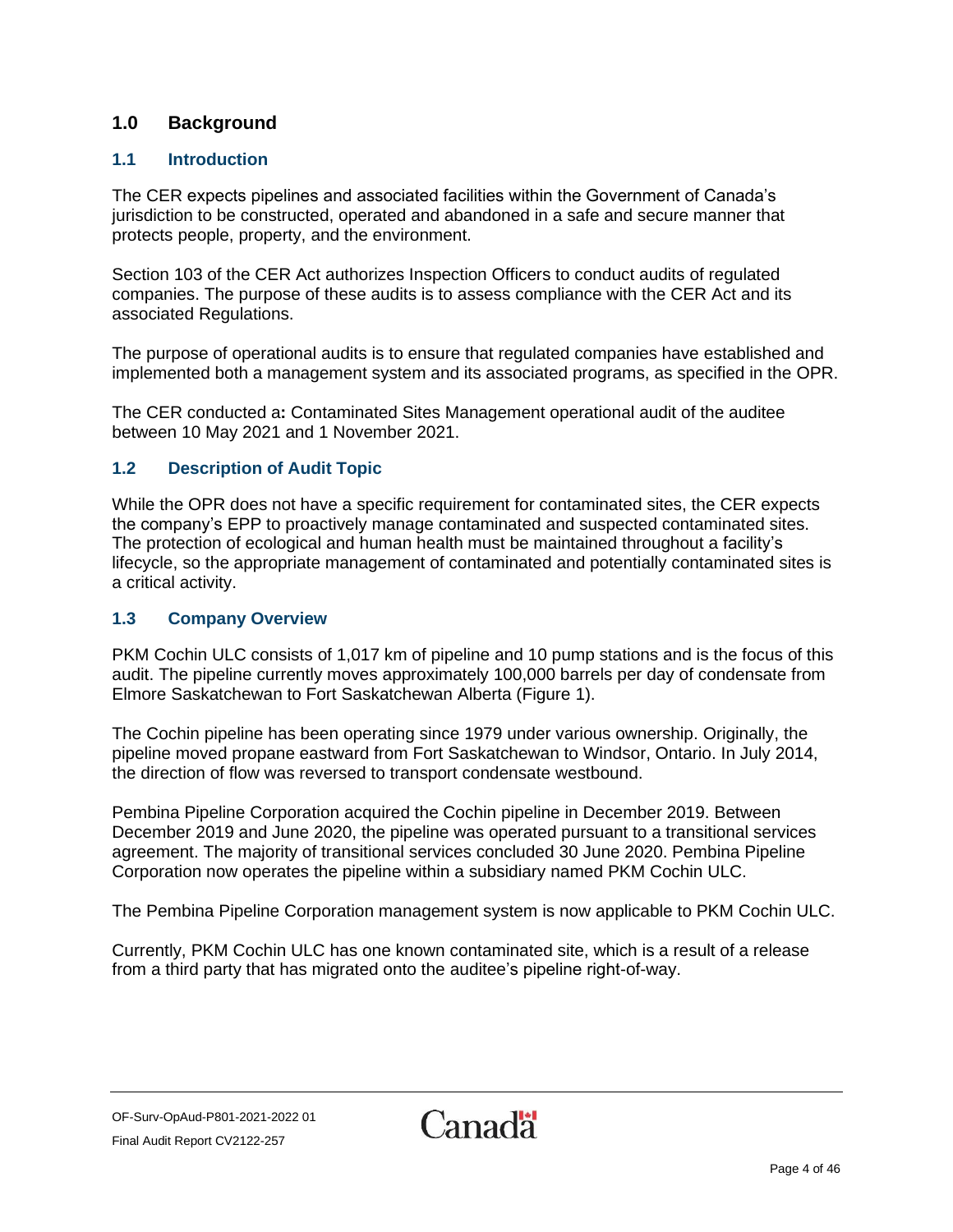

The map below depicts the auditee's CER regulated assets (Figure 1).

Figure 1. Map of PKM Cochin ULC Pipeline and Pump Stations

### <span id="page-4-0"></span>**2.0 Objectives and Scope**

The objective of this audit is to verify that the auditee manages contaminated sites as a component of its EPP as per the requirements of the OPR.

The table below outlines the scope selected for this audit.

| <b>Audit Scope</b>                | Details                              |
|-----------------------------------|--------------------------------------|
| <b>Audit Topic</b>                | <b>Contaminated Sites Management</b> |
| Lifecycle Phases   ⊠ Construction | ⊠ Operations                         |
|                                   | ⊠ Abandonment                        |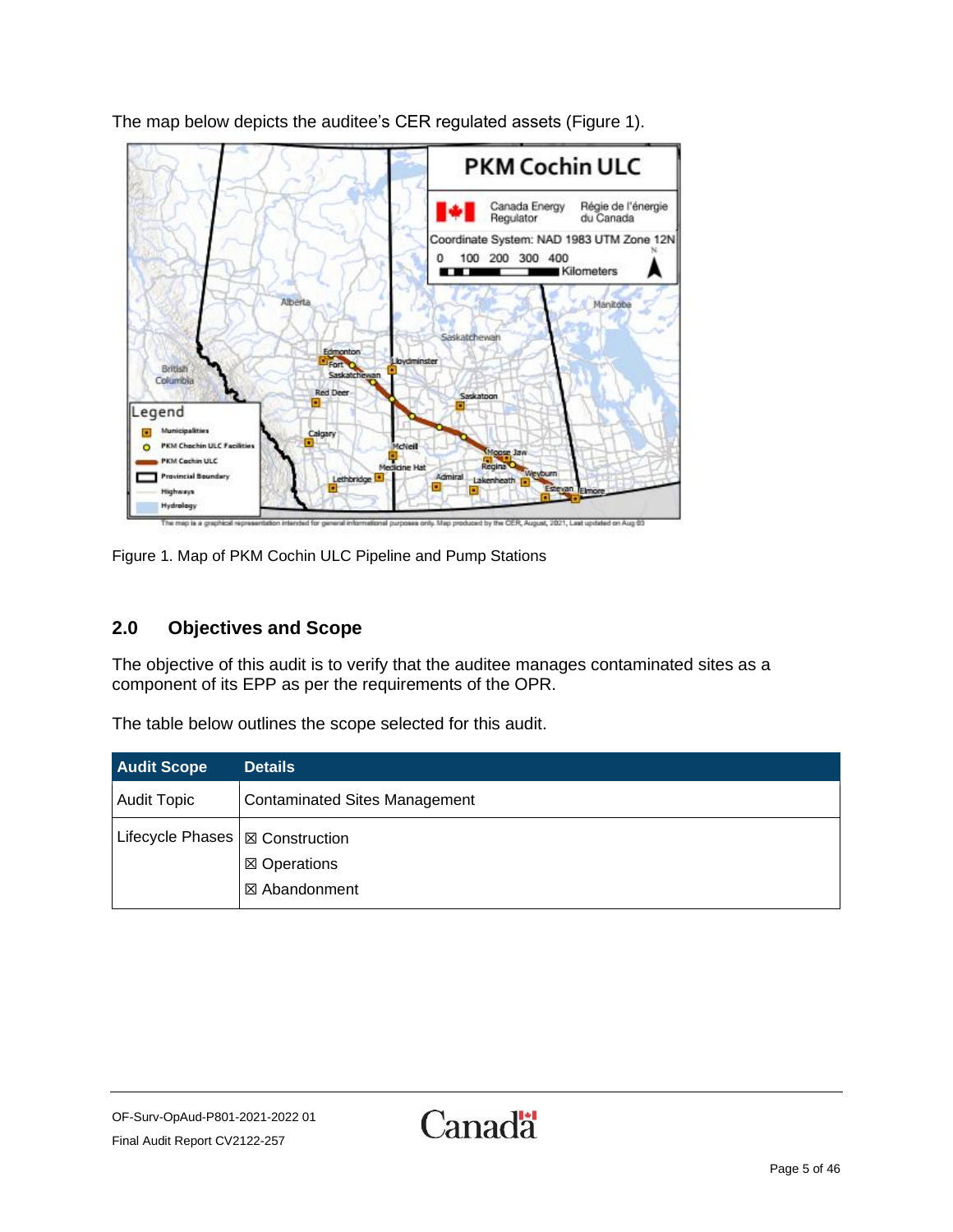| <b>Audit Scope</b>     | <b>Details</b>                                                                                                                                                              |
|------------------------|-----------------------------------------------------------------------------------------------------------------------------------------------------------------------------|
| Section 55<br>Programs | $\Box$ Emergency Management<br>$\Box$ Integrity Management<br>$\Box$ Safety Management<br>□ Security Management<br><b>⊠ Environmental Protection</b><br>□ Damage Prevention |
| Time Frame             | Not Applicable                                                                                                                                                              |

The following are scope limitations to this audit. First, this audit does not serve as a certificate or approval of any specific remediation activities. Although documents were sampled from specific sites, this audit is not a comprehensive assessment of all site-specific remediation activities. Second, this audit does not address emergency management and/or incident response practices that would either prevent the creation of a contaminated site or minimize the magnitude of a contaminated site.

### <span id="page-5-0"></span>**3.0 Methodology**

The CER auditors (**auditors**) conducted a sampling of the auditee's management system processes, procedures, work instructions, and environmental program documentation related to contaminated sites. However, the auditors did not review and assess all management system documentation, nor did they review all environmental protection documentation. A sampling of documents and records was conducted for specific sites.

The auditors assessed compliance through:

- Document reviews;
- Record sampling; and
- Interviews.

The list of documents reviewed, records sampled, and the list of interviewees are retained on file with the CER.

An audit notification letter was sent to the auditee on 10 May 2021 advising the auditee of the CER's plans to conduct an operational audit. The lead auditor provided the audit protocol and initial information request to the auditee on 14 May 2021 and followed up on 20 May 2021 with a meeting with the auditee staff to discuss the plans and schedule for the audit. Document review began on 29 June 2021 and interviews were conducted between 20 September 2021 and 1 October 2021. The delay between document review and interviews was as per the auditee's request to enable auditee staff to take vacation in August. Interviews had previously been scheduled for August.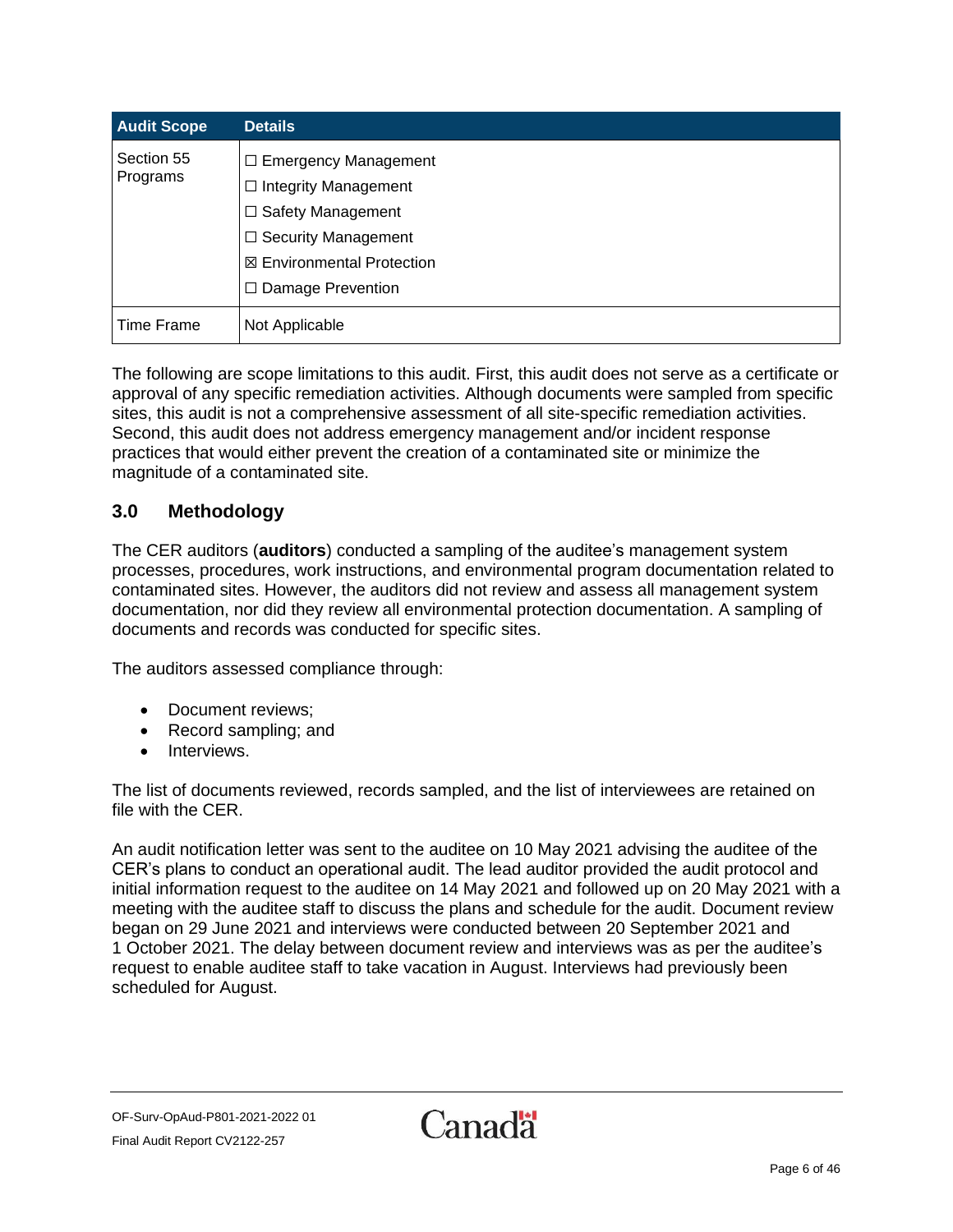In accordance with the established CER audit process, the lead auditor shared a pre-closeout summary of the audit results on 19 October 2021. At that time, the auditee was given five business days to provide any additional documents or records to help resolve the identified gaps in information or compliance. Subsequent to the pre-closeout meeting, the auditee provided additional information to assist the lead auditor in making their final assessment of compliance. The lead auditor conducted a final close out meeting with the auditee on 1 November 2021.

This audit was conducted during the Covid pandemic. All interactions with the auditee were virtual (i.e., through Microsoft Teams). No face-to-face contact between the auditors and auditee occurred, and no field inspections were conducted.

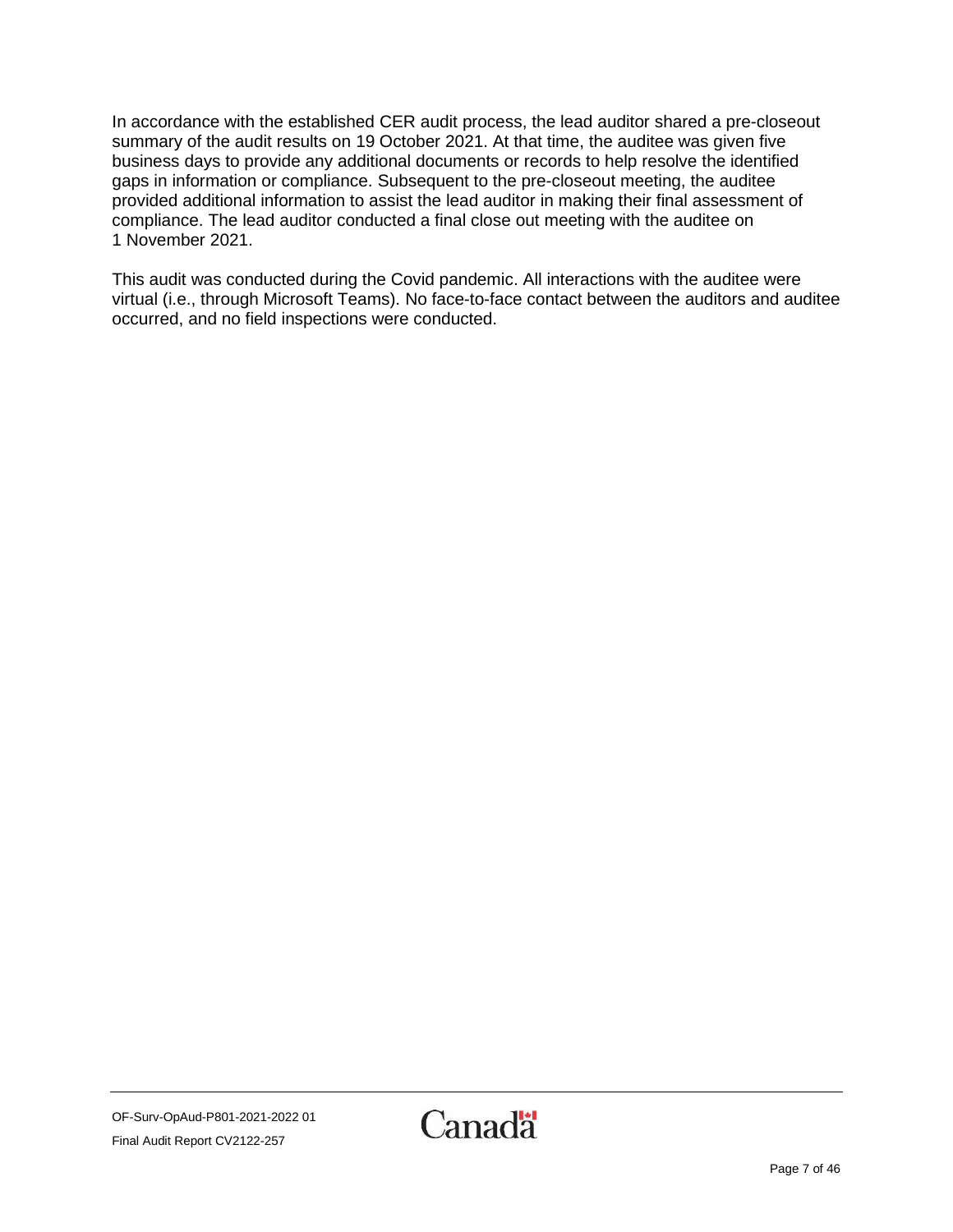### <span id="page-7-0"></span>**4.0 Summary of Findings**

The lead auditor has assigned a finding to each audit protocol. A finding can be either:

- No Issues Identified No non-compliances were identified during the audit, based on the information provided by the auditee and reviewed by the auditor within the context of the audit scope; or
- Non-Compliant The auditee has not demonstrated that it has met the legal requirements. A corrective and preventive action plan shall be developed and implemented to resolve the deficiency.

Note that all findings are specific to the information assessed at the time of the audit, as related to the audit scope.

The table below summarizes the finding results. See [Appendix 1: Audit Assessment](#page-12-0) for more information.

#### **Audit Protocol (AP) Number OPR Regulatory Reference Topic Finding Finding Summary**  $AP-01$   $6.4(c)$  Annual **Documented** Evaluation of **Need** No issues identified The auditee has satisfied the expected outcomes above via the *Operations Management System* (**OMS**) 4.1 Roles and Responsibilities Standard, the ENV 7.4 ENV-MP Resource Evaluation Standard, and a screenshot of the 2021 budget workforce plan. AP-02  $|6.5(1)(a)|$  Setting Objectives and Specific Targets No issues identified The auditee has established and implemented a process (via *OMS 3.1 Goals, Objectives, and Targets Standard*, *ENV 2.3 Goals, Objectives and Targets Standard*, and *ENV 8.1 Management Review Standard*), where objectives and targets are set to achieve goals as per subsection 6.3(1) of the OPR. The objectives and targets are relevant to the management system and the EPP, includes an annual review of the objectives and targets, and identifies corrective actions for missed targets. This satisfies the expected outcomes.  $AP-03$   $|6.5(1)(b)$  Performance **Measures** No issues identified The auditee has provided several documents that demonstrate that performance measures have been developed and implemented to measure achievement of goals, objectives, and targets. This satisfies the expected outcomes.

### <span id="page-7-1"></span>**Table 1: Summary of Findings**

OF-Surv-OpAud-P801-2021-2022 01 Final Audit Report CV2122-257

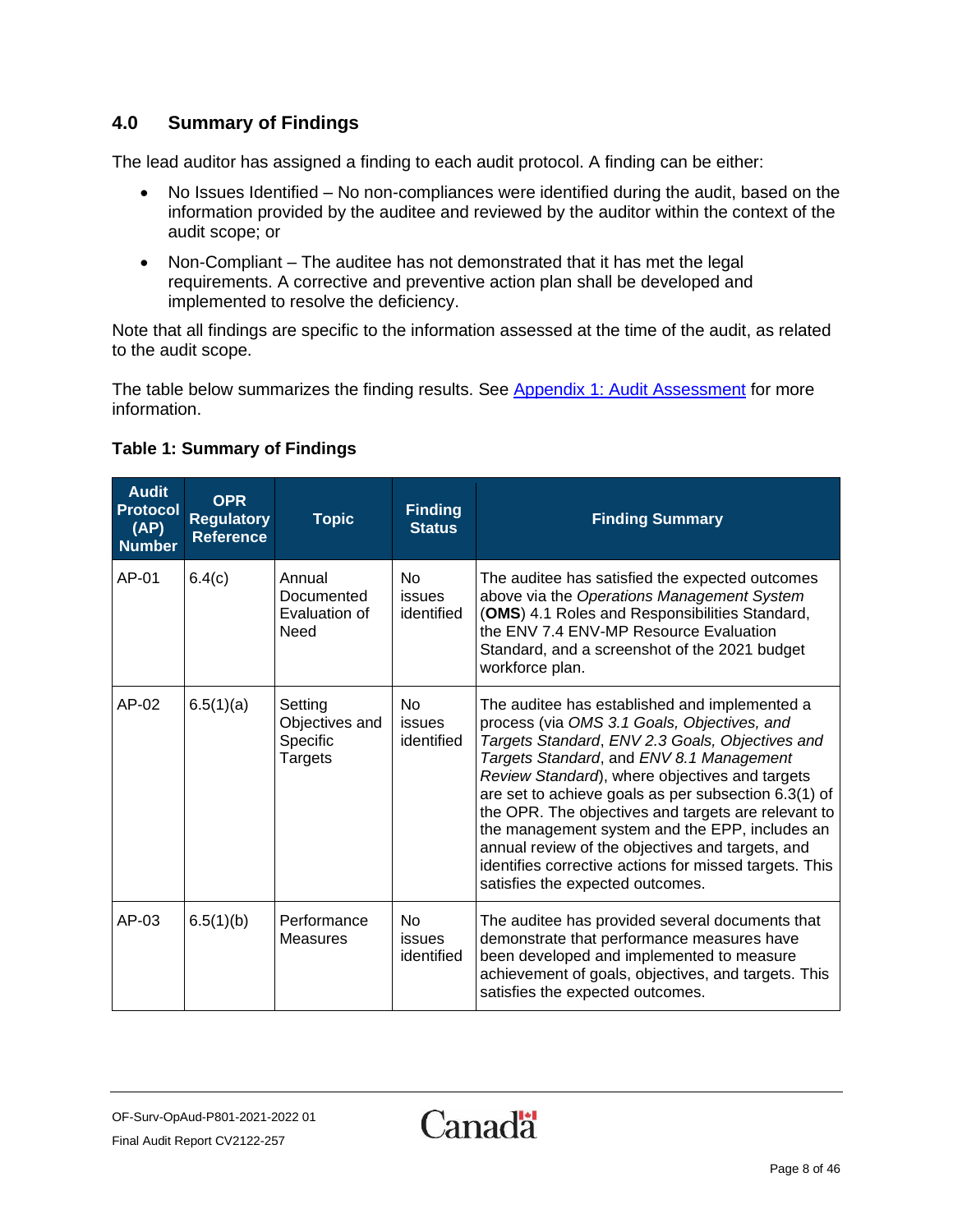| <b>Audit</b><br><b>Protocol</b><br>(AP)<br><b>Number</b> | <b>OPR</b><br><b>Regulatory</b><br><b>Reference</b> | <b>Topic</b>                                                            | <b>Finding</b><br><b>Status</b> | <b>Finding Summary</b>                                                                                                                                                                                                                                                                                                                                                                                                                                                                                                                                                                                                                                                                                                                                                                                                                      |
|----------------------------------------------------------|-----------------------------------------------------|-------------------------------------------------------------------------|---------------------------------|---------------------------------------------------------------------------------------------------------------------------------------------------------------------------------------------------------------------------------------------------------------------------------------------------------------------------------------------------------------------------------------------------------------------------------------------------------------------------------------------------------------------------------------------------------------------------------------------------------------------------------------------------------------------------------------------------------------------------------------------------------------------------------------------------------------------------------------------|
| AP-04                                                    | 6.5(1)(c)                                           | Identifying and<br>Analyzing all<br>Hazards and<br>Potential<br>Hazards | Non-<br>compliant               | Several deficiencies exist:<br><b>ENV 2.2 Environmental Risk Management</b><br>Standard outlines steps to identify hazards<br>but does not reference management of<br>change or incident reporting as a trigger to<br>re-assess the hazards.<br>The process is not considered<br>implemented because the ENV 2.2 Cochin<br>Hazard Identification and Risk Assessment<br>(HIRA) v1.02 July 27 2021 (Cochin HIRA<br>Report) is still in draft form.<br>Methods for hazard identification are not<br>appropriate for the nature, scope, scale,<br>and complexity of the company's<br>operations, activities, and section 55<br>programs. Absence of information does not<br>necessarily mean absence of historically<br>contaminated sites.<br>A known contaminated site does exist, and<br>it is not referenced in the Cochin HIRA<br>Report. |
| AP-05                                                    | 6.5(1)(d)                                           | Hazard<br>Identification                                                | Non-<br>compliant               | Because the PKM Cochin Hazard Identification and<br>Risk Assessment Report is in draft form, it is not<br>considered established.                                                                                                                                                                                                                                                                                                                                                                                                                                                                                                                                                                                                                                                                                                           |
| AP-06                                                    | 6.5(1)(e)                                           | <b>Risk</b><br>Assessment                                               | Non-<br>compliant               | Several deficiencies exist:<br>ENV 2.2 Cochin HIRA v1.02 July 27 2021<br>is in draft, and thus not established.<br>Likelihood and severity of risks related to<br>contaminated sites depend on the source,<br>receptor, and pathway, and thus is site<br>specific. Assuming 1,000 km of pipeline<br>has equal likelihood and severity of risk is<br>not appropriate for the nature, scale, and<br>complexity of the pipeline.<br>No site assessment reports were reviewed,<br>and no site assessments were conducted<br>to negate the potential for historical<br>contaminated sites.<br>The process has not assessed risks<br>associated with abnormal operating<br>conditions as is required by this paragraph<br>of the OPR.                                                                                                             |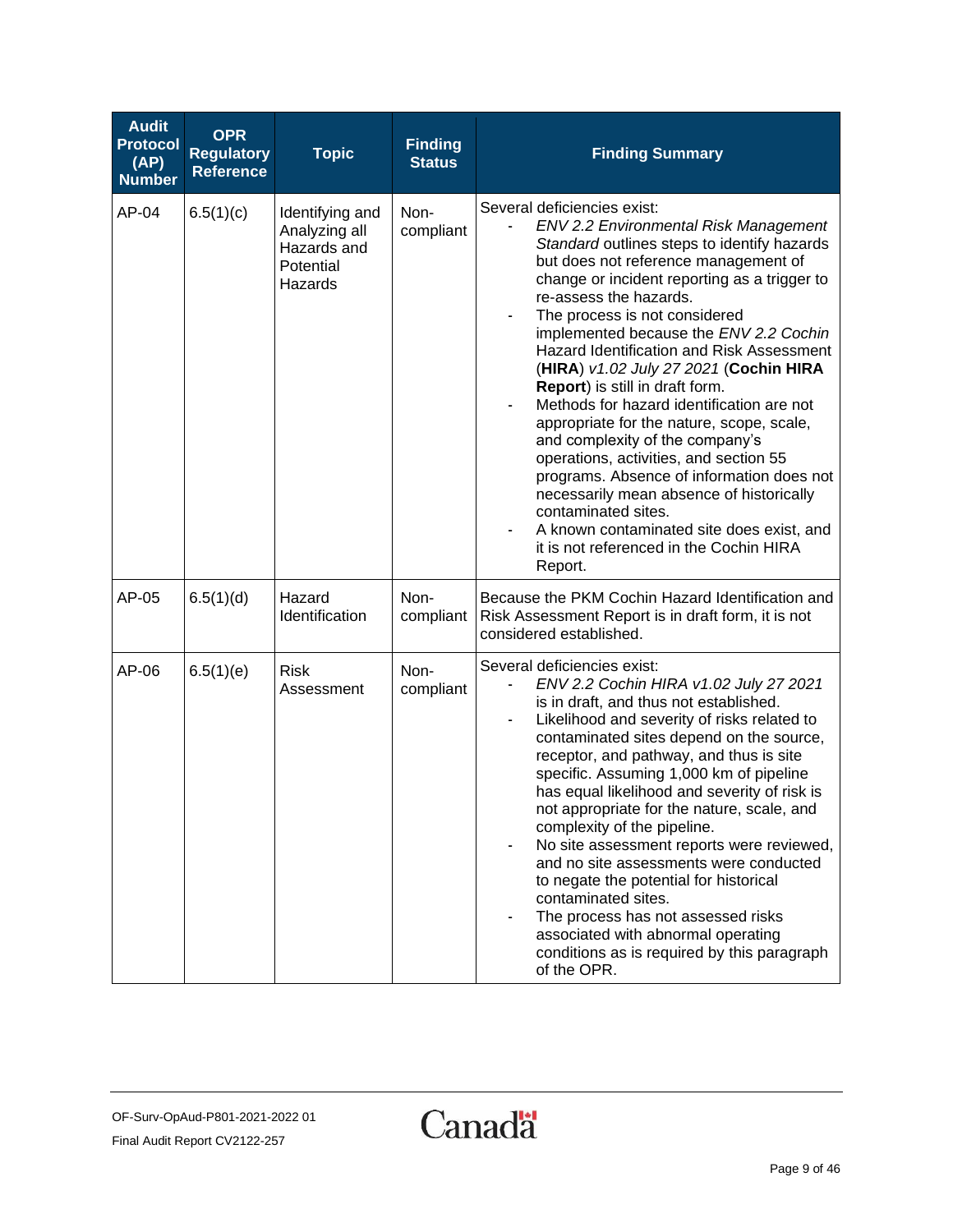| <b>Audit</b><br><b>Protocol</b><br>(AP)<br><b>Number</b> | <b>OPR</b><br><b>Regulatory</b><br><b>Reference</b> | <b>Topic</b>                              | <b>Finding</b><br><b>Status</b>   | <b>Finding Summary</b>                                                                                                                                                                                                                                                                                                                                                                                                                                                                                                                  |
|----------------------------------------------------------|-----------------------------------------------------|-------------------------------------------|-----------------------------------|-----------------------------------------------------------------------------------------------------------------------------------------------------------------------------------------------------------------------------------------------------------------------------------------------------------------------------------------------------------------------------------------------------------------------------------------------------------------------------------------------------------------------------------------|
| AP-07                                                    | 6.5(1)(f)                                           | Controls                                  | Non-<br>compliant                 | Several deficiencies exist:<br>a control referenced by the process is in<br>draft form (Contaminated Site Management<br>Guideline);<br>Cochin HIRA Report which identifies risks<br>$\blacksquare$<br>and controls is in draft form;<br>Cochin HIRA Report identifies incomplete<br>Environmental Site Assessments (ESA's)<br>as a risk but provides insufficient<br>mitigations; and<br>the auditee has conducted insufficient<br>research to reasonably negate the<br>presence of the potential for historical<br>contaminated sites. |
| AP-08                                                    | 6.5(1)(h)                                           | Legal List                                | <b>No</b><br>issues<br>identified | The auditee has established and maintained a list<br>of legal requirements that is communicated to<br>appropriate personnel and that has been<br>developed to the clause level for the environment<br>program. This satisfies the expected outcomes.                                                                                                                                                                                                                                                                                    |
| AP-09                                                    | 6.5(1)(j)                                           | Training,<br>Competence<br>and Evaluation | Non-<br>compliant                 | Several deficiencies exist:<br>ENV 3.2 does not satisfy the definition of a<br>process as specified within the audit<br>protocol;<br>the auditee does not define minimum<br>competencies for relevant personnel<br>related to historical contaminated site<br>identification and reporting, nor how these<br>competencies will be assessed; and<br>the outputs from ENV 3.2 do not evidence<br>contractor training and competencies.                                                                                                    |
| AP-10                                                    | 6.5(1)(m)                                           | Communication                             | Non-<br>compliant                 | Communication requirements are spread<br>throughout numerous documents and processes<br>both formally, and informally. While a<br>communications process is not limited to one<br>document, the documents must link together to<br>form a cohesive logical whole. No evidence of this<br>has been provided.                                                                                                                                                                                                                             |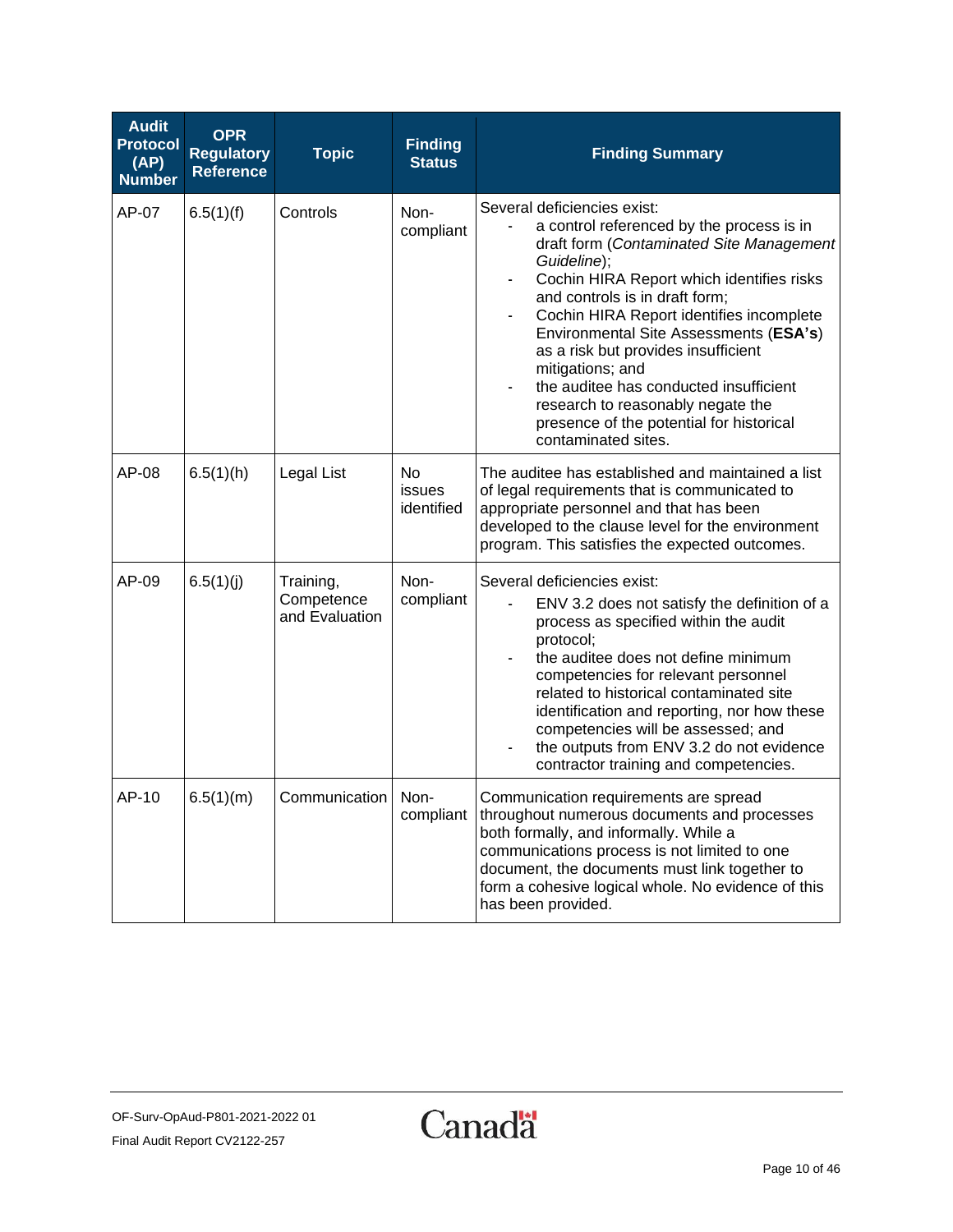| <b>Audit</b><br><b>Protocol</b><br>(AP)<br><b>Number</b> | <b>OPR</b><br><b>Regulatory</b><br><b>Reference</b> | <b>Topic</b>                                                                                  | <b>Finding</b><br><b>Status</b> | <b>Finding Summary</b>                                                                                                                                                                                                                                                                                                                                                                                                                        |
|----------------------------------------------------------|-----------------------------------------------------|-----------------------------------------------------------------------------------------------|---------------------------------|-----------------------------------------------------------------------------------------------------------------------------------------------------------------------------------------------------------------------------------------------------------------------------------------------------------------------------------------------------------------------------------------------------------------------------------------------|
| AP-11                                                    | 6.5(1)(q)                                           | Operational<br>Control                                                                        | Non-<br>compliant               | Several deficiencies exist:<br>Project Delivery & Governance Lifecycle<br>Quick Reference Guide (PDGL Guide)<br>does not require any environmental<br>deliverable;<br>several environmental standards exist, with<br>deliverables and outputs, but are not<br>reflected in the PDGL Guide; and<br>the tools being used in the field are<br>specified in the safety standards, but not<br>referenced in any of the environmental<br>standards. |
| AP-12                                                    | 6.5(1)(r)                                           | Internal<br>Reporting of<br>Hazards,<br>Potential<br>Hazards,<br>Incidents and<br>Near-misses | Non-<br>compliant               | Several deficiencies exist:<br>standards are unclear with respect to<br>whether they require historical<br>contamination to be reported via Safety<br>Management and Recognition Tool<br>(SMART); and<br>the auditee was not able to provide any<br>examples demonstrating historical<br>contamination that has been reported via<br>SMART for any timeframe, in any of their<br>CER regulated companies, including PKM<br>Cochin ULC.        |
| AP-13                                                    | 6.5(1)(u)                                           | Inspection and<br>Monitoring                                                                  | No<br>issues<br>identified      | Several OMS, ENV, and DP PA standards and<br>their outputs satisfy the expected outcomes for this<br>AP.                                                                                                                                                                                                                                                                                                                                      |
| AP-14                                                    | 6.5(1)(x)                                           | Conducting<br>Annual<br>Management<br>Review                                                  | No<br>issues<br>identified      | The OMS and ENV management review standards,<br>together with their outputs, satisfy the expected<br>outcomes.                                                                                                                                                                                                                                                                                                                                |
| AP-15                                                    | 6.6(1)(c)                                           | Correcting<br>Deficiencies                                                                    | No<br>issues<br>identified      | A 2020 OMS Annual Accountable Officer Report<br>exists, is signed by the accountable officer,<br>discusses corrective actions, and integrates results<br>from the quality assurance program. This satisfies<br>the expected outcomes.                                                                                                                                                                                                         |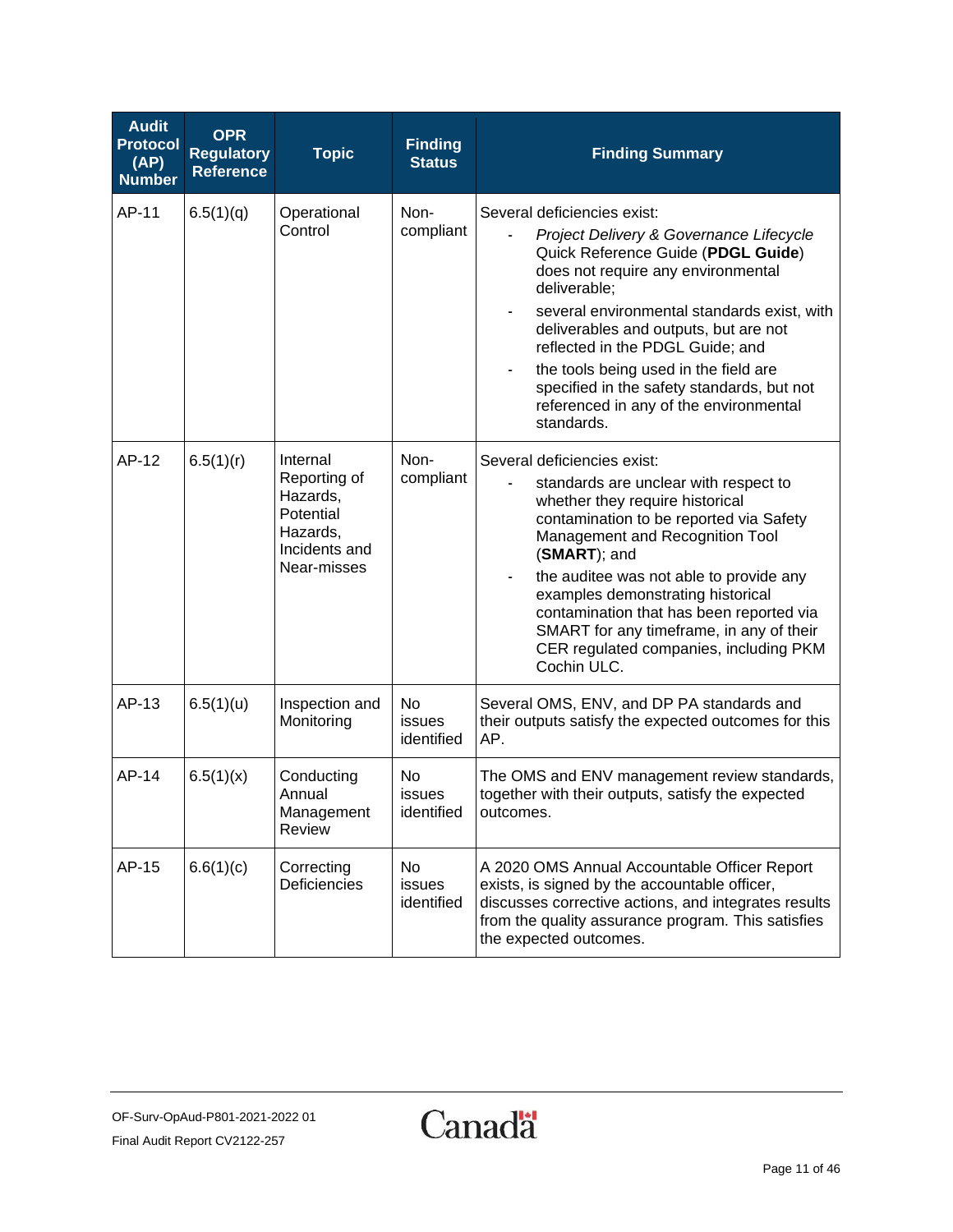### <span id="page-11-0"></span>**5.0 Next Steps**

The auditee is required to resolve all non-compliant findings through the implementation of a CAPA Plan. The next steps of the audit process are as follows:

- Within 30 calendar days of receiving the final audit report, the auditee shall file with the CER, a CAPA Plan that details how the non-compliant findings will be resolved;
- The CER will monitor and assess the implementation of the CAPA Plan to confirm that it is completed:
	- on a timely basis; and
	- in a safe and secure manner that protects people, property, and the environment;
- Once implementation is completed, the CER will issue an audit close out letter.

#### <span id="page-11-1"></span>**6.0 Conclusion**

In summary, the CER conducted an operational audit of PKM Cochin ULC related t[o:](#page-0-1) [Contaminated Sites](#page-0-1) Management. Out of a total of 15 audit protocols, seven were deemed no issues found. The remaining eight were deemed non-compliant.

Non-compliant findings relate to deficiencies in the auditee's environmental hazard identification and risk assessment process, competency assessments, and hazard reporting. In general, the auditee has conducted insufficient research to reasonably negate or identify the presence of potential historically contaminated sites.

PKM Cochin ULC is expected to resolve these deficiencies through the implementation of a CAPA Plan. The CER will monitor and assess the implementation of this CAPA Plan, and issue an audit close-out letter upon its completion.

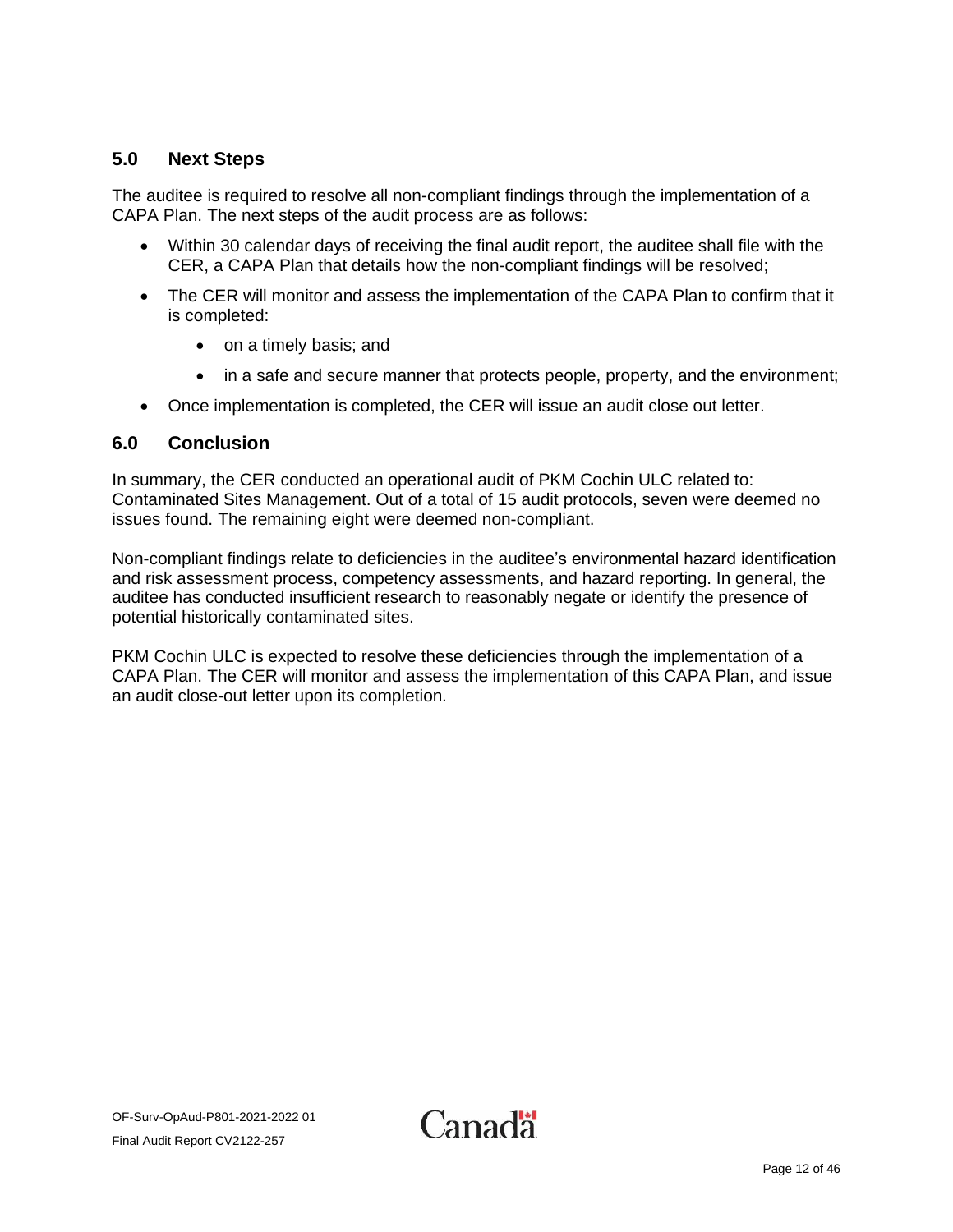### <span id="page-12-0"></span>**Appendix 1: Audit Assessment**

#### <span id="page-12-1"></span>**AP-01 Annual Documented Evaluation of Need**

| <b>Finding Status</b>                                               | No issues identified                                                                                                                                                                                                                                                                                                                                                                                                                                                                                                   |  |  |
|---------------------------------------------------------------------|------------------------------------------------------------------------------------------------------------------------------------------------------------------------------------------------------------------------------------------------------------------------------------------------------------------------------------------------------------------------------------------------------------------------------------------------------------------------------------------------------------------------|--|--|
| <b>OPR Regulatory</b><br><b>Requirement</b>                         | 6.4(c) The company must have a documented organizational structure that<br>enables it to demonstrate, based on an annual documented evaluation of need,<br>that the human resources allocated to establishing, implementing and maintaining<br>the management system are sufficient to meet the requirements of the<br>management system and to meet the company's obligations under these<br>Regulations.                                                                                                             |  |  |
| <b>Expected</b><br><b>Outcome</b>                                   | The company has completed an annual documented evaluation of need.<br>The annual documented evaluation of need discusses the amount of<br>human resources allocated to establishing, implementing and maintaining<br>the management system.<br>The annual documented evaluation of need meets the company's<br>obligations with respect to these Regulations.                                                                                                                                                          |  |  |
| <b>Relevant</b><br>Information<br><b>Provided by the</b><br>auditee | The following key documents and records are related to this finding:<br>CV2122-257 Audit Protocol Information Request Response June 29 2021<br>CV2122-257 Sept. 29 Response<br>OMS 4.1 Roles and Responsibilities Standard<br><b>ENV 7.4 ENV-MP Resource Evaluation Standard</b><br>16439 Specialist, Environment<br>2020 Annual Program Report presentation (excerpt)<br>CV2122-257 Sept. 28 Response<br>The following interviews are related to this finding:<br><b>INT 1.3 Annual Documented Evaluation of Need</b> |  |  |
| <b>Finding Summary</b>                                              | The auditee has satisfied the expected outcomes above via the OMS 4.1 Roles<br>and Responsibilities Standard, the ENV 7.4 ENV-MP Resource Evaluation<br>Standard, and a screenshot of the 2021 budget workforce plan.                                                                                                                                                                                                                                                                                                  |  |  |

#### **Detailed Assessment**

The auditee has satisfied the expected outcomes listed above.

The auditee has established processes relating to allocation of sufficient human resources. The auditee's OMS is composed of several standards that apply company wide. In the *OMS 4.1 Roles and Responsibilities Standard*, the accountable officer and other senior leaders are responsible for allocating resources necessary for OMS compliance, and for ensuring qualified OMS resources are available to support the business needs. Similarly, the auditee's *ENV 7.4 ENV-MP Resource Evaluation Standard* requires an evaluation of resources (human, financial, and administrative) required to deliver the Environment Management Program, which includes contaminated sites management.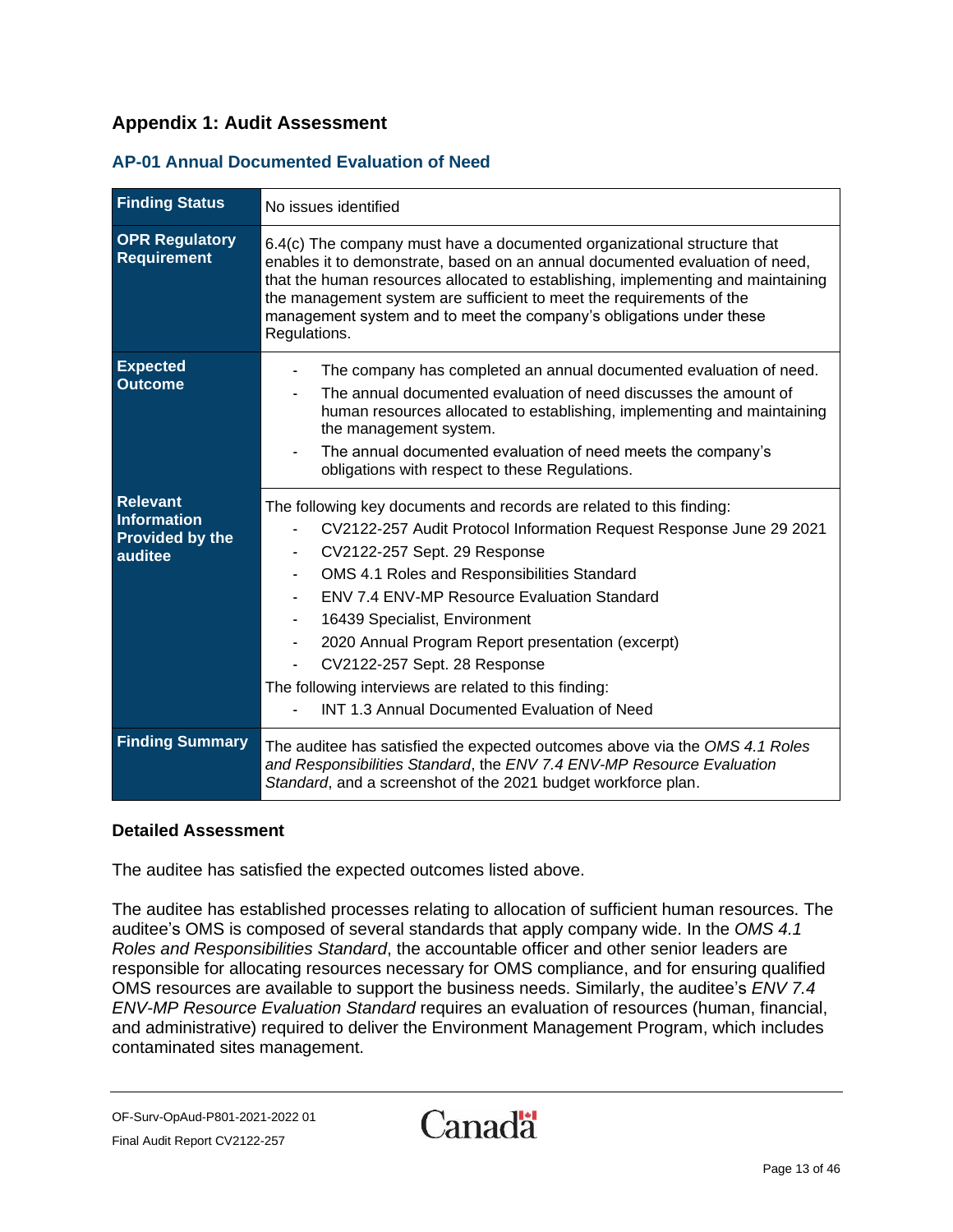Interviews with auditee staff indicate that a budget workforce plan is developed annually, which includes an assessment of human resources. Specifically, the *CV2122-257 Sept. 28 response* includes a screenshot of the 2021 budget workforce plan that specifies one FTE (full-time equivalent) environmental specialist (senior advisory, liability management). This specialist is responsible for all of Pembina subsidiaries, which includes PKM Cochin ULC. Additionally, a remediation budget is developed that includes contractor and other vendor requirements to satisfy the annual wellsite and liability management programs, that address contaminated sites. A 2021 budget plan was provided to the auditors via an excerpt from the *2020 Annual Program Report presentation*.

Thus, the auditee has completed an annual documented evaluation of need, which discusses the amount of human resources allocated to managing contaminated sites. No contamination management activities have been planned for this specific Pembina subsidiary. However, this deficiency is a function of the hazard assessment and will be addressed in AP-04.

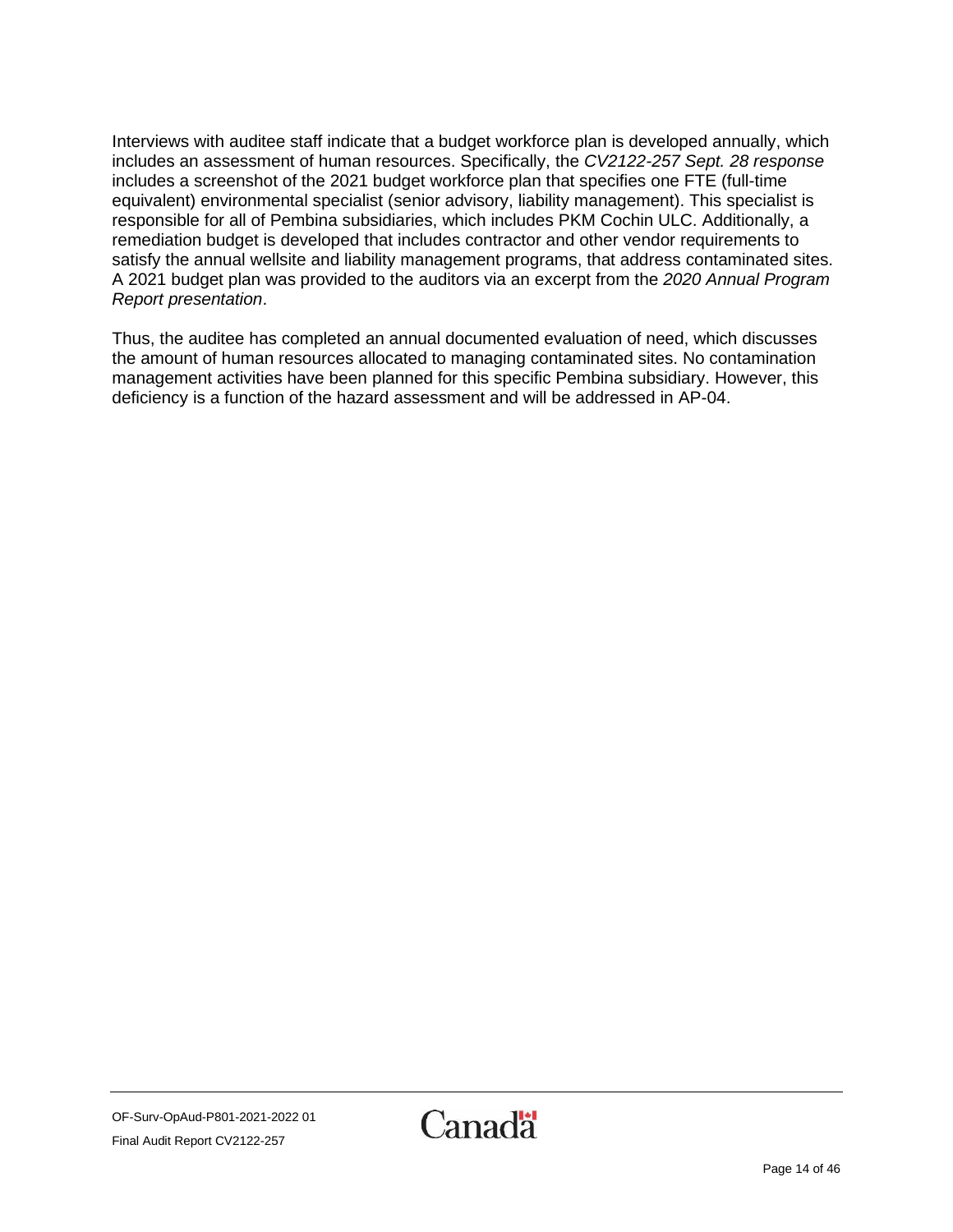### <span id="page-14-0"></span>**AP-02 Setting Objectives and Specific Targets**

| <b>Finding Status</b>                                                      | No issues identified                                                                                                                                                                                                                                                                                                                                                                                                                                                                                                                                                                                                                                                                                                                                                                                                                                                                                                                                                 |  |  |
|----------------------------------------------------------------------------|----------------------------------------------------------------------------------------------------------------------------------------------------------------------------------------------------------------------------------------------------------------------------------------------------------------------------------------------------------------------------------------------------------------------------------------------------------------------------------------------------------------------------------------------------------------------------------------------------------------------------------------------------------------------------------------------------------------------------------------------------------------------------------------------------------------------------------------------------------------------------------------------------------------------------------------------------------------------|--|--|
| <b>OPR Regulatory</b><br><b>Requirement</b>                                | 6.5(1)(a) A company shall, as part of its management system and the programs<br>referred to in section 55, establish and implement a process for setting the<br>objectives and specific targets that are required to achieve the goals established<br>under subsection 6.3(1) and for ensuring their annual review                                                                                                                                                                                                                                                                                                                                                                                                                                                                                                                                                                                                                                                   |  |  |
| <b>Expected</b><br><b>Outcome</b>                                          | The company has a compliant process that is established and<br>implemented.<br>The company has set objectives and targets that are required to achieve<br>the goals established under subsection 6.3(1).<br>All objectives are relevant to the company's management system when<br>considering the scope of the process and their application to section 55<br>programs.<br>An annual review of the objectives and targets is performed by the<br>company.<br>The review determines if the objectives were achieved or if corrective or<br>preventive actions are needed.                                                                                                                                                                                                                                                                                                                                                                                            |  |  |
| <b>Relevant</b><br><b>Information</b><br><b>Provided by the</b><br>auditee | The following key documents and records are related to this finding:<br>CV2122-257 Audit Protocol Information Request Response June 29 2021<br>CV2122-257 Sept. 28 Response<br>Health, Safety, and Environment Policy 2021<br>OMS 3.1 Goals, Objectives, and Targets Standard<br>ENV 2.3 Goals, Objectives and Targets Standard<br>$\blacksquare$<br><b>OMS 10.1 Management Review Standard</b><br>$\overline{\phantom{a}}$<br>ENV 8.1 Management Review Standard<br>$\blacksquare$<br>2020 OMS Annual Report<br>$\blacksquare$<br>AP-02 and AP-03 Response<br>OMS Performance Tracker Tool screenshot<br>Q4 2020 S&E BOD Deck (Excerpts)<br>2020 Annual Program Presentation Excerpt<br>Q4 2020 Safety & Environment Board of Directors Presentation and<br><b>Minutes</b><br>The following interviews are related to this finding:<br>INT 1.1 Setting Objectives and Targets;<br>INT 1.2 Performance Measures; and<br>INT 4.3 Conducting Annual Management Review. |  |  |

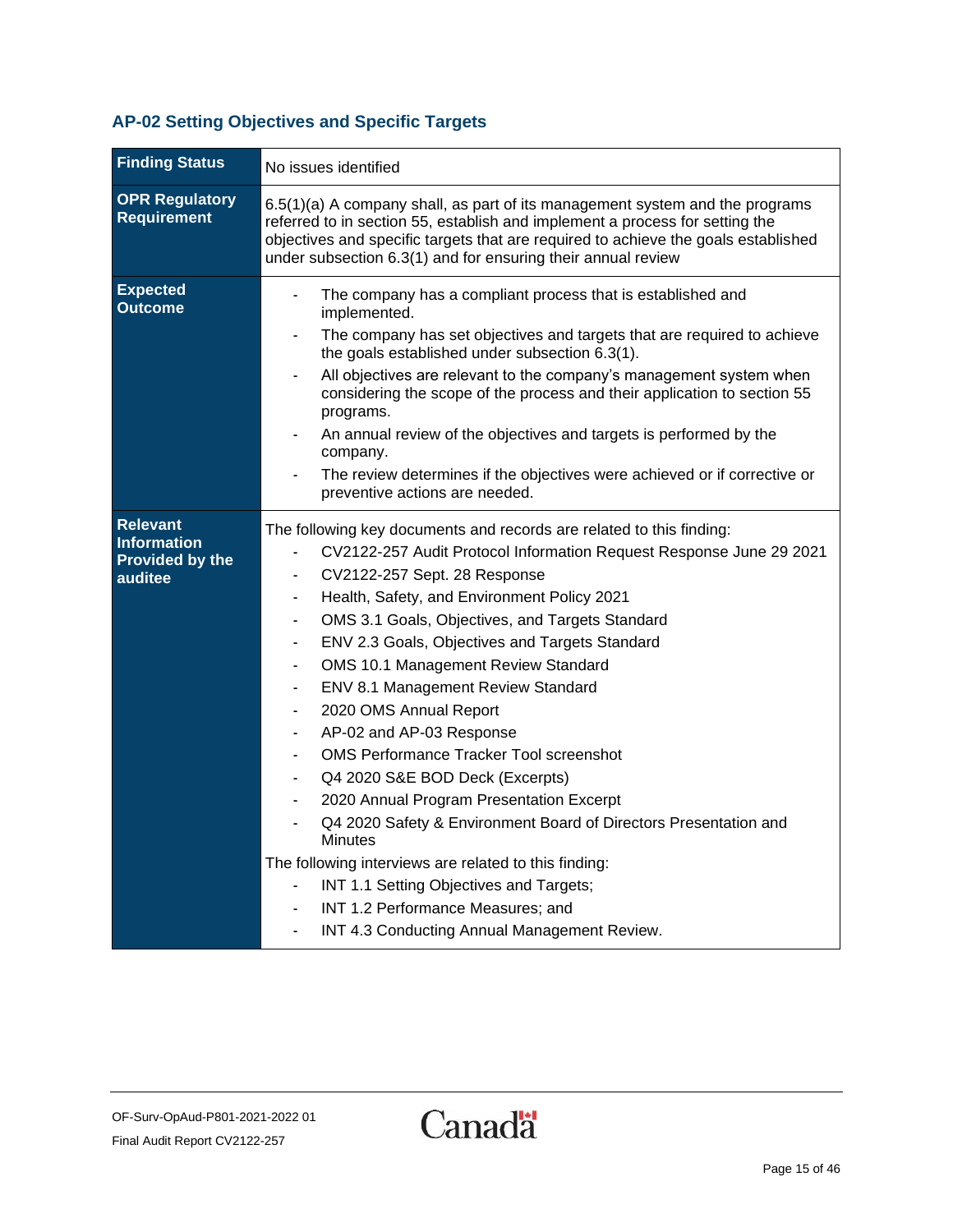| <b>Finding Summary</b> | The auditee has established and implemented a process (via OMS 3.1 Goals,<br>Objectives, and Targets Standard, ENV 2.3 Goals, Objectives and Targets<br>Standard, and ENV 8.1 Management Review Standard), where objectives and<br>targets are set to achieve goals as per subsection 6.3(1) of the OPR. The<br>objectives and targets are relevant to the management system and the EPP,<br>includes an annual review of the objectives and targets, and identifies corrective |
|------------------------|---------------------------------------------------------------------------------------------------------------------------------------------------------------------------------------------------------------------------------------------------------------------------------------------------------------------------------------------------------------------------------------------------------------------------------------------------------------------------------|
|                        | actions for missed targets.                                                                                                                                                                                                                                                                                                                                                                                                                                                     |

The auditee has satisfied the expected outcomes listed above.

The auditee has established a process for setting objectives and targets to achieve goals, as evidenced by several key documents:

- *Health, Safety, and Environmental Policy 2021* requires the company to establish goals and objectives and use them to measure company performance;
- *OMS 3.1 Goals, Objectives, and Targets Standard* requires goals, objectives, and targets to be defined, reviewed, and evaluated annually. One of those goals includes the requirements of paragraph 6.3(1)(b). This standard is applicable to all programs, including the environment program;
- *ENV 2.3 Goals, Objectives, and Targets Standard* further delineates the roles and responsibilities, and other details relevant to the environment program. OMS 10.1 and ENV 8.1 both outline management review requirements for the OMS, as well as for the environmental program; and
- *ENV 8.1 Management Review Standard* requires these objectives and targets to be reviewed annually and corrective actions implemented to resolve any deficiencies.

The above documents have been implemented, as evidenced via the:

- *2020 OMS Annual Accountable Officer Report*;
- *OMS Performance Tracker Tool*; and
- *2020 Annual Program Report Presentation*.

The *2020 OMS Annual Accountable Officer Report* identifies two environmental program goals, which are to build a compliance culture and to ensure regulatory compliance. Several objectives and targets are associated with each goal.

An *OMS Performance Tracker Tool* lists the goals for the 2021 environment management program, which includes: continuous improvement; compliance; and safety of people, assets, and the environment. Five objectives and targets are linked to these goals related to training, reportable incidents, resolved corrective actions, and excavations restored to conditions similar to the surrounding environment. Contaminated sites management is implicit within these goals, objectives, and targets.

A *2020 Annual Program Report Presentation* provides a 2021 plan for the environmental program. This is in addition to the goals, objectives, and targets standard. This 2021 plan subdivides the environmental program into sub-programs with multiple commitments, activities,

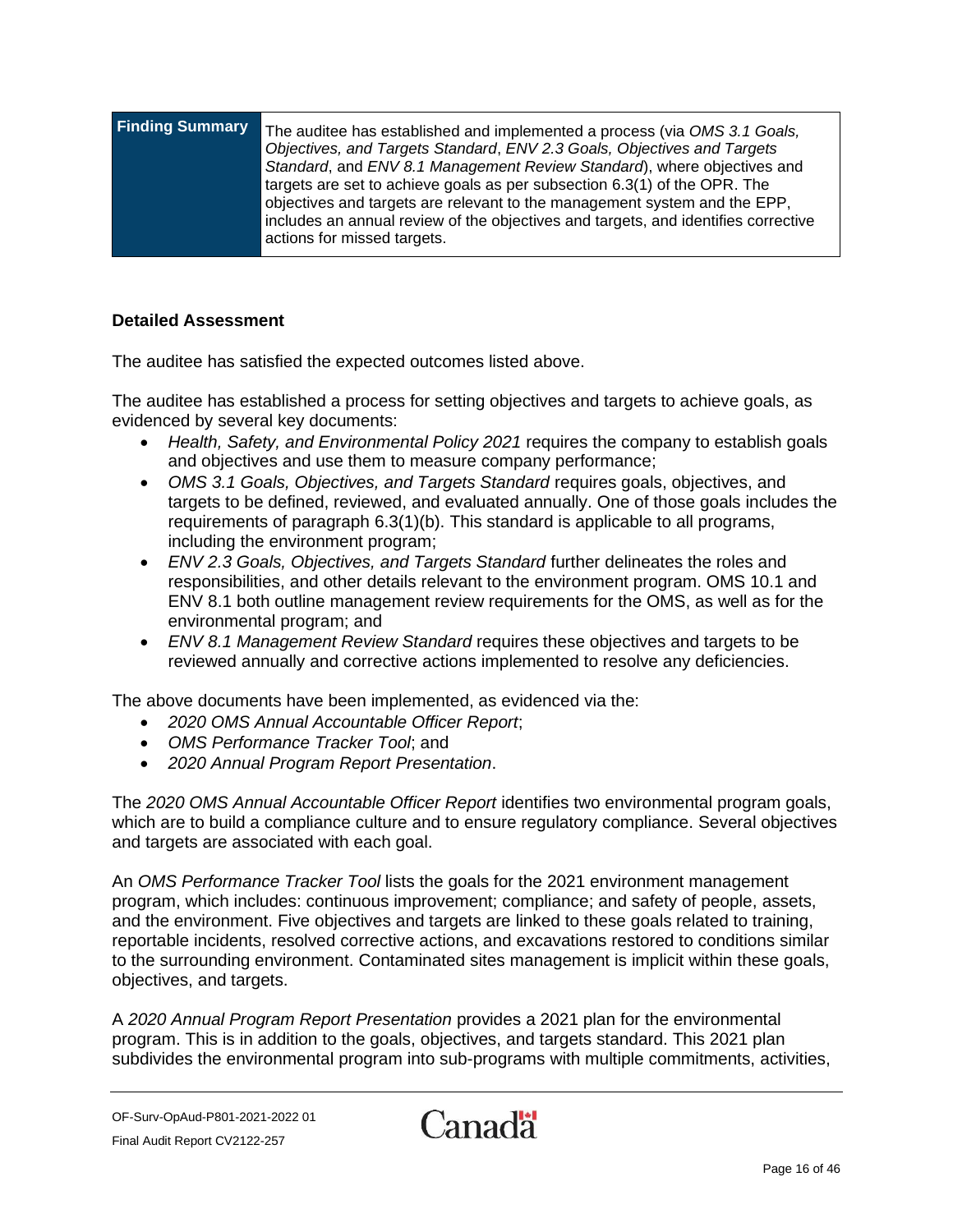and outcomes. Notably, the major projects sub-program identifies integration of new assets as a commitment. Associated activities include the HIRA review of the Cochin Pipeline System (Cochin HIRA Report). The targets required to achieve the goals are the completion of the specified activities.

Additionally, a Liability Management Program exists with its own 2021 plan, also provided via the *2020 Annual Program Report Presentation*. Sites have been identified for phase 2 environmental site assessments, remediation, and ground water monitoring. While the sites identified are within the scope of the Pembina Pipeline Corporation, none of these sites include the PKM Cochin ULC subsidiary. However, this particular deficiency is addressed in AP-04.

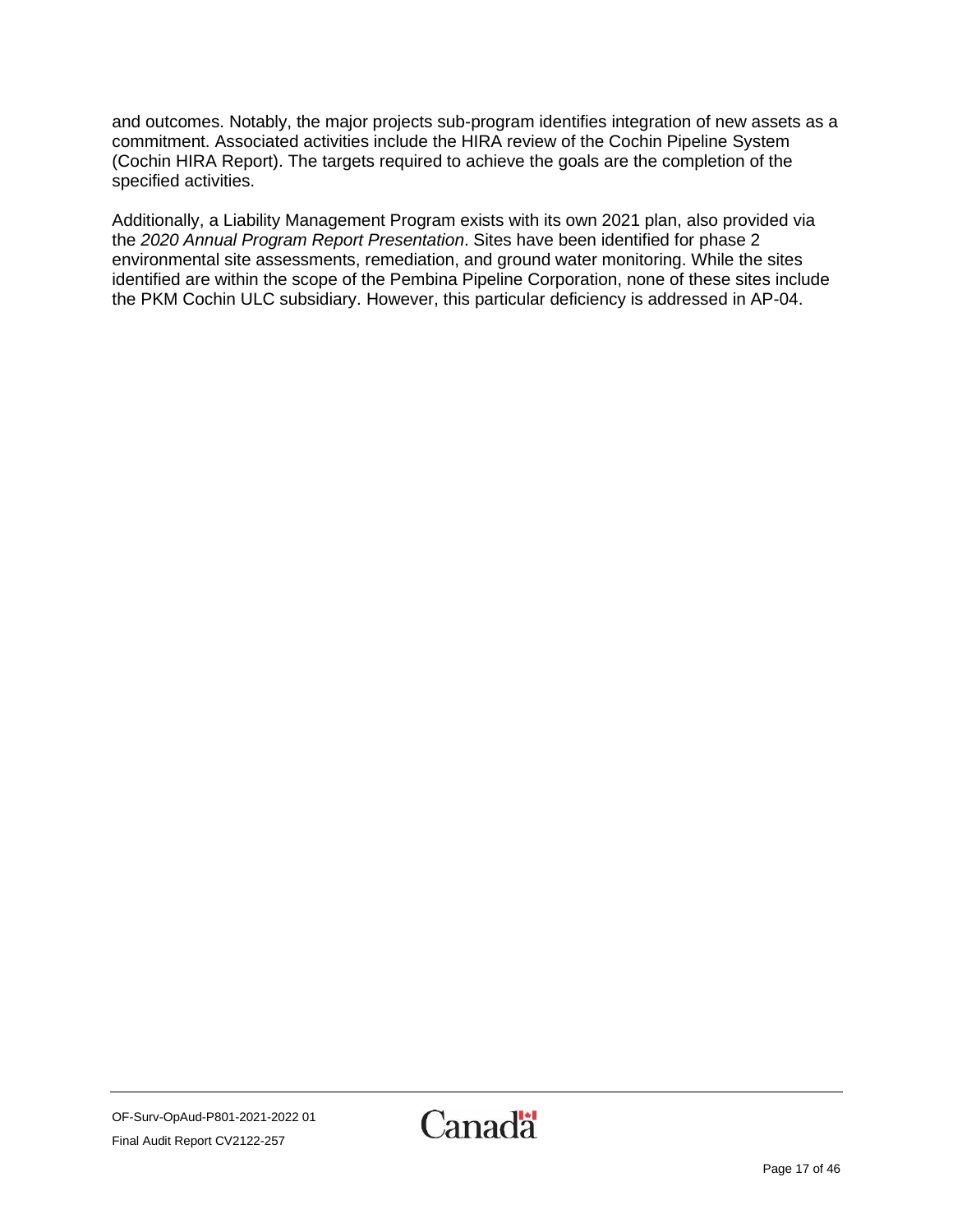#### <span id="page-17-0"></span>**AP-03 Performance Measures**

| <b>Finding Status</b>                                               | No issues identified                                                                                                                                                                                                                                                                                                                                                                                                                                                                                                        |  |  |
|---------------------------------------------------------------------|-----------------------------------------------------------------------------------------------------------------------------------------------------------------------------------------------------------------------------------------------------------------------------------------------------------------------------------------------------------------------------------------------------------------------------------------------------------------------------------------------------------------------------|--|--|
| <b>OPR Regulatory</b><br>Requirement                                | 6.5(1)(b) A company shall, as part of its management system and the programs<br>referred to in section 55, develop performance measures for evaluating the<br>company's success in achieving its goals, objectives and targets                                                                                                                                                                                                                                                                                              |  |  |
| <b>Expected</b><br><b>Outcome</b>                                   | The company has developed performance measures that are relevant to<br>its documented goals, objectives, and targets.<br>The following two items will be confirmed in connection with the company's<br>annual report per paragraph 6.6(1)(b):<br>The performance measures support the ability to assess the<br>$\circ$<br>achievement of the company's goals, objectives, and targets.<br>The company applies the performance measures to assess its<br>$\Omega$<br>success in achieving its goals, objectives and targets. |  |  |
| <b>Relevant</b><br>Information<br><b>Provided by the</b><br>auditee | The following key documents and records are related to this finding:<br>CV2122-257 Audit Protocol Information Request Response June 29 2021<br>CV2122-257 Sept. 28 Response<br>AP-02 and AP-03 Response<br>2020 Operating Management System Annual Accountable Officer Report<br><b>OMS Performance Tracker Tool screenshot</b><br>2020 Annual Program Report Excerpt<br>Q4 2020 S&E BOD Deck and Minutes (Excerpts)<br>The following interviews are related to this finding:<br><b>INT 1.2 Performance Measures</b>        |  |  |
| <b>Finding Summary</b>                                              | The auditee has provided several documents that demonstrate that performance<br>measure have been developed and implemented to measure achievement of<br>goals, objectives, and targets. This satisfies the expected outcomes.                                                                                                                                                                                                                                                                                              |  |  |

#### **Detailed Assessment**

The auditee has satisfied the expected outcomes listed above.

Performance measures have been developed and implemented that are relevant to and that measure the achievement of the documented goals, objectives, and targets, as evidenced in the *2020 Operating Management System Annual Accountable Officer Report*, and the *2021 OMS Performance Tracker Tool*.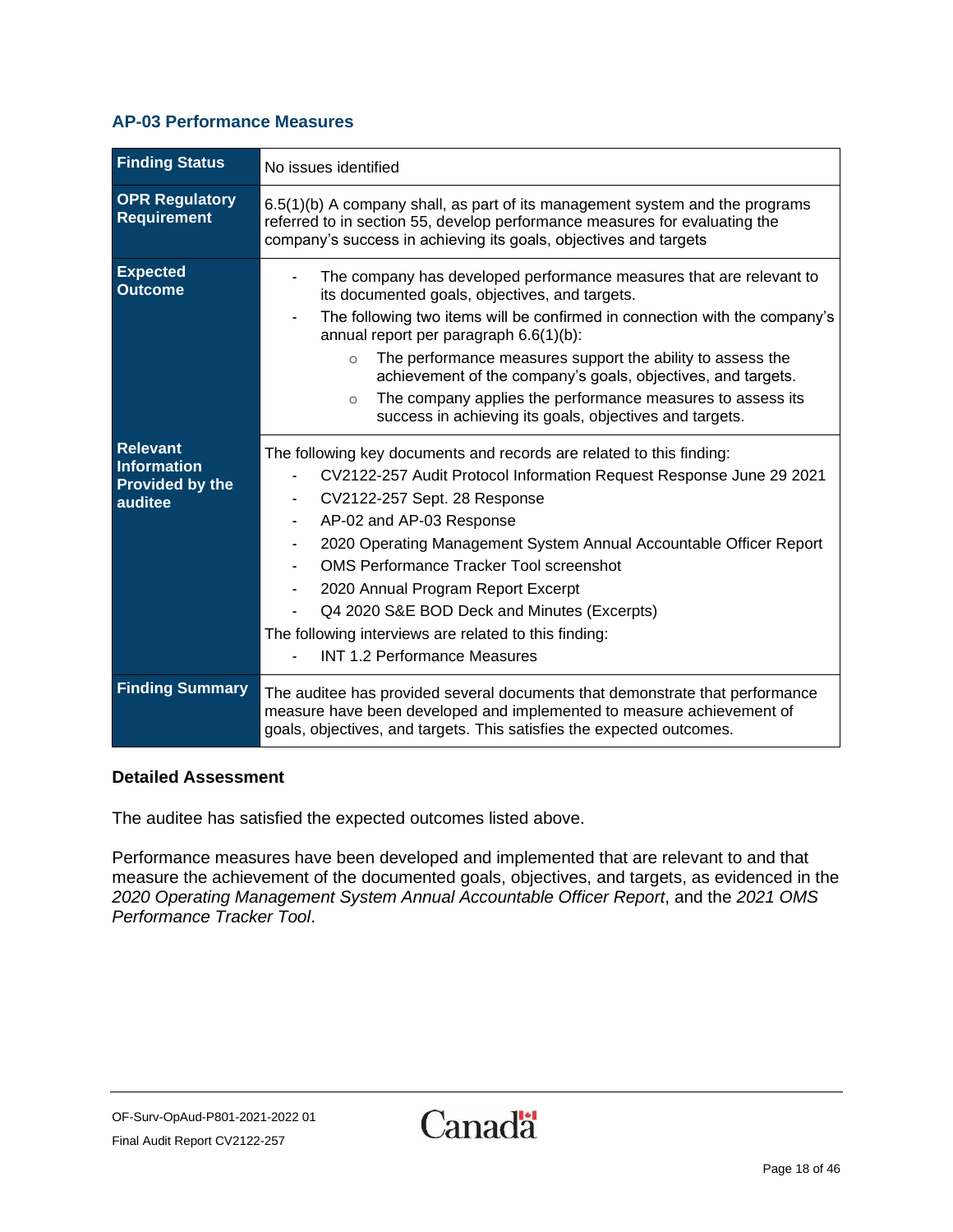### <span id="page-18-0"></span>**AP-04 Identifying and Analyzing all Hazards and Potential Hazards**

| <b>Finding Status</b>                                               | Non-compliant                                                                                                                                                                                                                                                                                                                                                                                                                                                                                                                                                                                                                                                                                                                                                              |  |  |
|---------------------------------------------------------------------|----------------------------------------------------------------------------------------------------------------------------------------------------------------------------------------------------------------------------------------------------------------------------------------------------------------------------------------------------------------------------------------------------------------------------------------------------------------------------------------------------------------------------------------------------------------------------------------------------------------------------------------------------------------------------------------------------------------------------------------------------------------------------|--|--|
| <b>OPR Regulatory</b><br><b>Requirement</b>                         | 6.5(1)(c) A company shall, as part of its management system and the programs<br>referred to in section 55, establish and implement a process for identifying and<br>analyzing all hazards and potential hazards                                                                                                                                                                                                                                                                                                                                                                                                                                                                                                                                                            |  |  |
| <b>Expected</b><br><b>Outcome</b>                                   | The company has a compliant process that is established and<br>implemented.<br>The methods for identification of hazards and potential hazards are<br>appropriate for the nature, scope, scale, and complexity of the company's<br>operations, activities and section 55 programs.<br>The identification of hazards and potential hazards must include the full life<br>cycle of the pipeline.<br>The company has comprehensively identified and analyzed all relevant<br>hazards and potential hazards.<br>The hazards and potential hazards have been identified for the company's<br>scope of operations through the lifecycle of the pipelines.<br>The identified hazards and potential hazards have been analyzed for the<br>type and severity of their consequences. |  |  |
| <b>Relevant</b><br>Information<br><b>Provided by the</b><br>auditee | The following key documents and records are related to this finding:<br>CV2122-257 Audit Protocol Information Request Response June 29 2021<br>CV2122-257 Sept. 29 Response<br>ENV 2.2. Environmental Risk Management Standard (ENV 2.2 standard)<br>ENV 4.2 Management of Change Standard<br>ENV 2.2. Cochin HIRA v1.02 July 27 2021 Report (Cochin HIRA Report)<br>The following interviews are related to this finding:<br>INT 2.1 Indentifying Hazards and List of Hazards<br>INT 6.1 HIRA Expanded<br>INT 6.2 Cochin Acquisition                                                                                                                                                                                                                                      |  |  |
| <b>Finding Summary</b>                                              | Several deficiencies exist:<br>ENV 2.2 Environmental Risk Management Standard outlines steps to<br>identify hazards but does not reference MOC's or incident reporting as a<br>trigger to re-assess the hazards.<br>The process is not considered implemented because the Cochin HIRA<br>Report is still in draft form.<br>Methods for hazard identification are not appropriate for the nature, scope,<br>٠<br>scale, and complexity of the company's operations, activities, and section<br>55 programs. Absence of information does not necessarily mean absence<br>of historically contaminated sites.<br>A known contaminated site does exist and it is not referenced in the<br>٠<br>Cochin HIRA Report.                                                             |  |  |

OF-Surv-OpAud-P801-2021-2022 01 Final Audit Report CV2122-257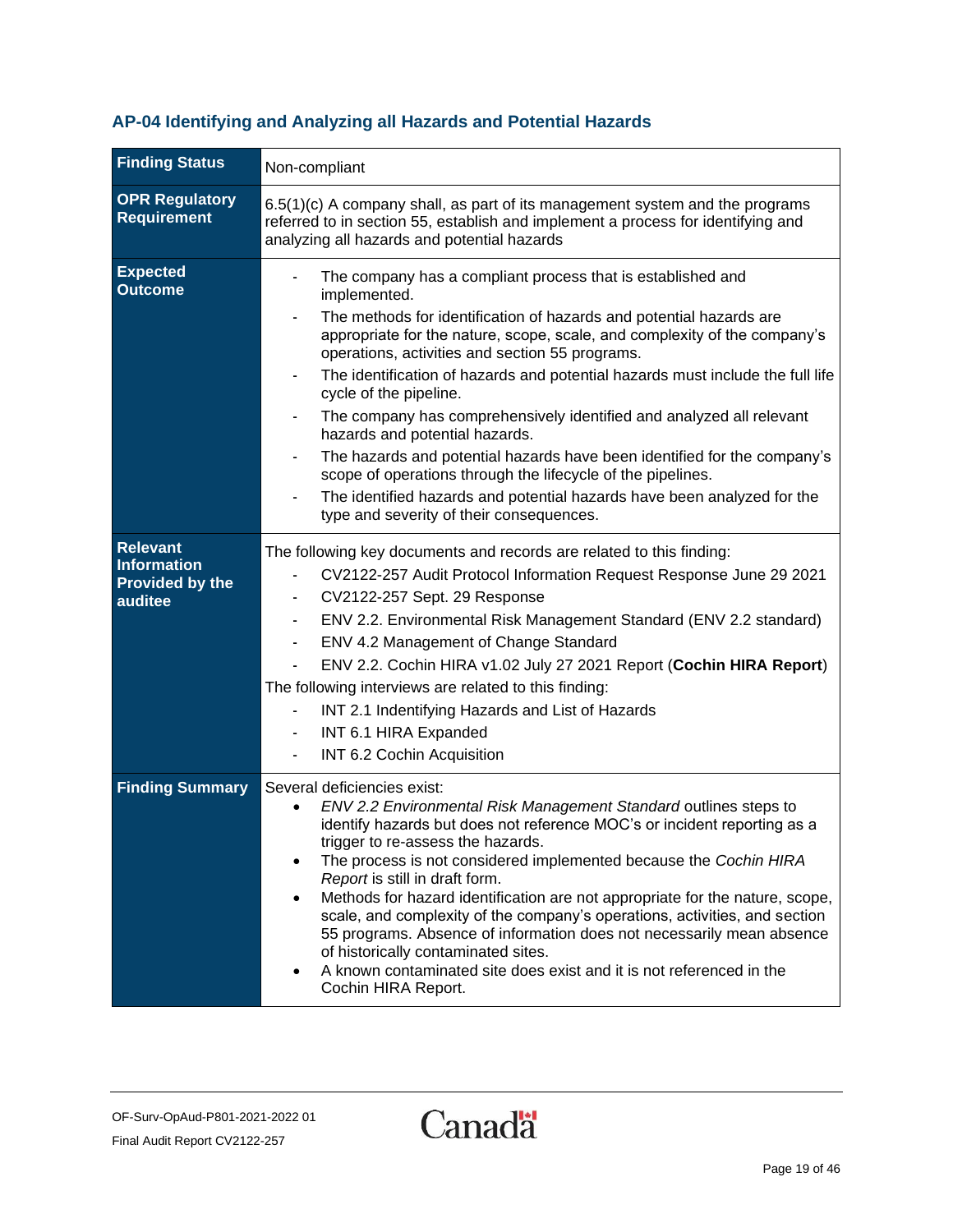The auditee has not satisfied the expected outcomes listed above. This section first discusses how the auditee identifies hazards, and then discusses the deficiencies.

The auditee uses *ENV 2.2. Environmental Risk Management Standard* (**ENV 2.2 Standard**) to identify hazards. Hazard identification may be conducted at an asset, project, or segment level, depending, in part, on the diversity of the geographic areas involved. This standard requires the use of an *All Hazard Inventory* and an environmental HIRA tool.

A draft Cochin HIRA report exists that identifies the environmental hazards for the Cochin pipeline as a whole. Primary hazard types include: air, land, water, vegetation, wildlife, waste, storage, spills, historical contamination, and natural hazards. Each primary hazard type is then subdivided into more specific hazards, and a Cochin specific description is provided. The Cochin line and thus the Cochin HIRA Report spans both Canada and the US, but for the purposes of this audit, only the Canadian portions of the Cochin HIRA Report will be assessed.

Although this Cochin HIRA Report is still in draft, a more generic *OMS 1.1-REF-001 Hazard List and Risk Register* (**OMS Register**) lists contaminated sites as a potential hazard.

Because Pembina Pipeline Corporation acquired the Cochin line in December of 2019, two key mechanisms exist that could introduce hazards related to contaminated sites; either a spill on a go-forward basis, or pre-existing contamination that was incurred prior to acquisition and not properly remediated.

#### Several deficiencies exist.

First, the ENV 2.2 standard has two content-related issues. It does not require hazards to be re-assessed during management of change, or the reporting of an incident/near miss, or hazard, as specified in the audit protocol. It references a document that is no longer used (*ENV 2.2.- REF-001*), and is therefore, out of date.

Second, the methods to identify the potentially contaminated sites are not appropriate for the nature, scope, scale, and complexity of the Cochin line. To develop the Cochin HIRA Report, the auditee reviewed documentation collected during the asset acquisition and integration phase, reviewed the CER website for major spill events, and conducted a series of workshops and information exchanges with internal staff. During both the acquisition and integration phase of the purchase, the auditee requested from the previous owner, environmental documentation relating to the potential for contaminated sites. However, the auditee did not receive a significant amount of information. They did receive a spill history for the last two years of operation. Based on this information, the auditee has concluded that the presence of potentially contaminated sites as a hazard is unlikely.

The auditors disagree with this conclusion. While the Cochin HIRA Report addresses the potential for spills to create new contaminated sites, the report doesn't identify the potential for pre-existing undiscovered contaminated sites. The probability of historical contamination presence/absence is determined via site specific assessments and/or reviews of accessible

OF-Surv-OpAud-P801-2021-2022 01 Final Audit Report CV2122-257

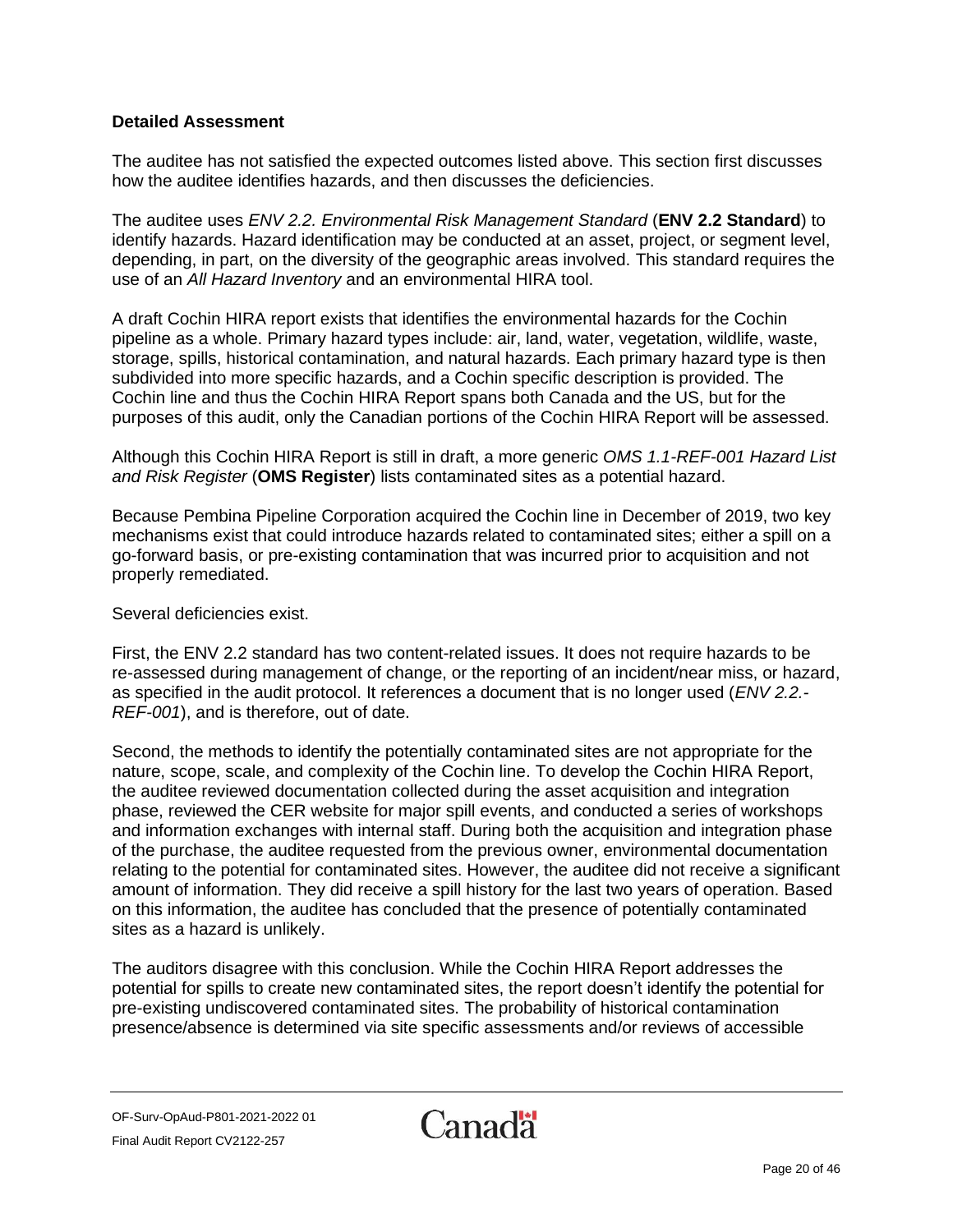historical evidence (e.g., aerial photographs, historical records, landowner complaints, etc.); none of which was collected or presented in the Cochin HIRA Report.

Factors that may increase the likelihood of historically contaminated sites being present include:

- The pipeline was constructed in the 1970's likely using practices that would have introduced contamination (e.g., flare pits, underground storage tanks, unreported spills, materials containing asbestos, lead, and polychlorinated biphenyls, improper chemical/waste handling etc.).
- The pipeline has been operating for approximately 40 years, which increases the likelihood of unreported spills, repetitive small spills below the reporting threshold, improper chemical/waste handling etc.

Third, in contrast to statements in the Cochin HIRA Report that no known contaminated sites are associated with the Cochin pipeline, the CER has notified the auditee of a contaminated site caused by a third party that has migrated onto the Cochin right of way. This known historical contamination is not identified in the Cochin HIRA Report.

Finally, the majority of operations staff, for the Cochin pipeline, were not aware of the Cochin HIRA Report as a source to identify hazards.

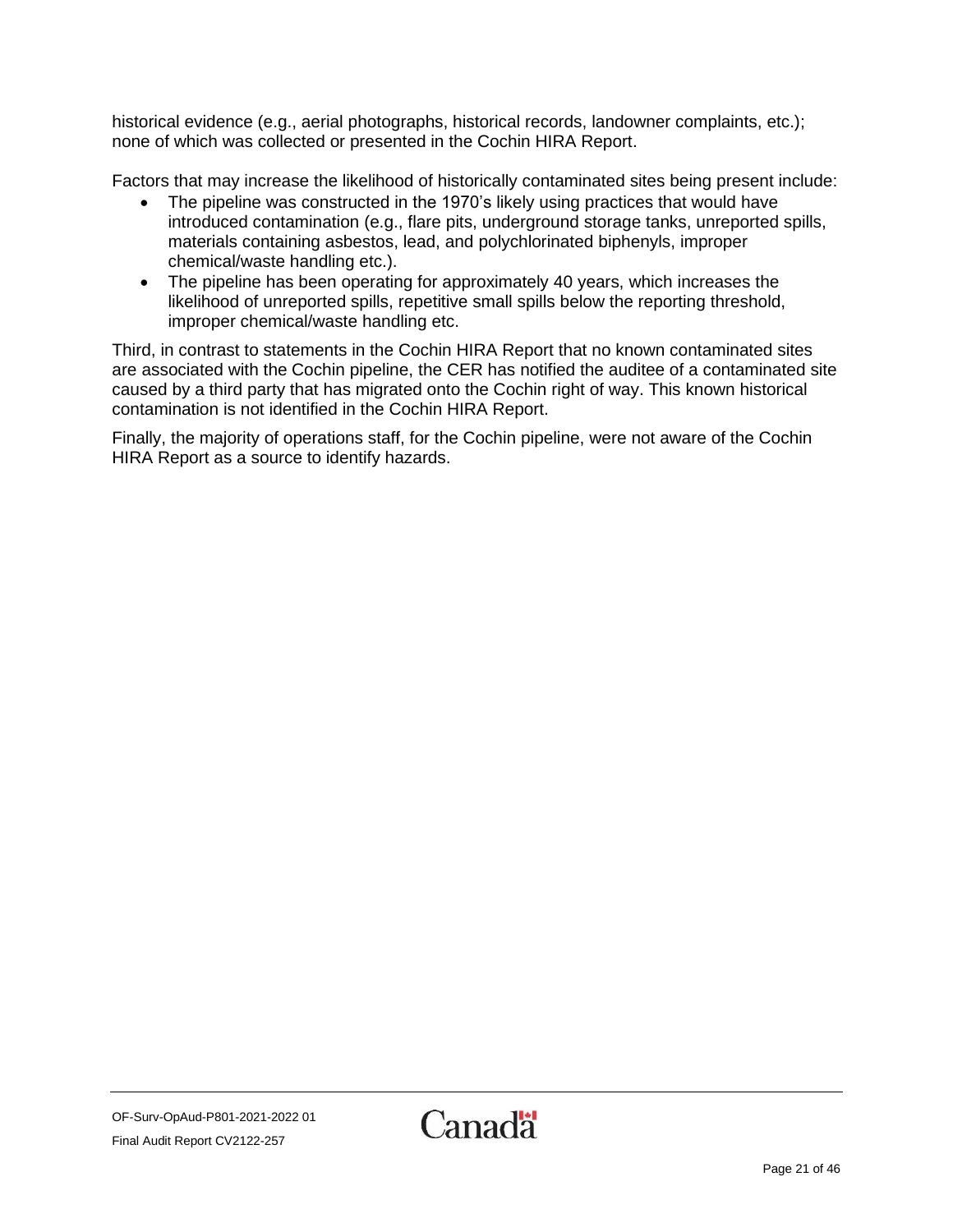### <span id="page-21-0"></span>**AP-05 Hazard Identification**

| <b>Finding Status</b>                                                      | Non-compliant                                                                                                                                                                                                                                                                                                                                                                                                                                                                                                                                                                                                                                                                                   |
|----------------------------------------------------------------------------|-------------------------------------------------------------------------------------------------------------------------------------------------------------------------------------------------------------------------------------------------------------------------------------------------------------------------------------------------------------------------------------------------------------------------------------------------------------------------------------------------------------------------------------------------------------------------------------------------------------------------------------------------------------------------------------------------|
| <b>OPR Regulatory</b><br>Requirement                                       | 6.5(1)(d) A company shall, as part of its management system and the programs<br>referred to in section 55, establish and maintain an inventory of the identified<br>hazards and potential hazards                                                                                                                                                                                                                                                                                                                                                                                                                                                                                               |
| <b>Expected</b><br><b>Outcome</b>                                          | The company has a compliant inventory that is established and<br>maintained.<br>The inventory includes hazards and potential hazards associated within<br>the company scope of operations and activities through the lifecycle of the<br>pipelines.<br>Hazards and potential hazards are identified across all section 55<br>programs.<br>The inventory has been maintained, it is current, and is up-to-date<br>including changes made to company operations and activities.<br>The inventory is being used as part of the risk evaluation and controls<br>processes.                                                                                                                          |
| <b>Relevant</b><br><b>Information</b><br><b>Provided by the</b><br>auditee | The following key documents and records are related to this finding:<br>CV2122-257 Audit Protocol Information Request Response June 29 2021<br>CV2122-257 Oct. 6 Response<br>AP-05 Response<br>OMS 1.1-REF-001 Hazard List and Risk Register (OMS Register)<br>ENV 2.2. Cochin HIRA v1.02 July 27 2021 Report (Cochin HIRA Report)<br>2019 Annual Accountable Officer Report<br>$\blacksquare$<br>2020 Annual Accountable Officer Report<br>The following interviews are related to this finding:<br>INT 2.1 Identifying Hazards and List of Hazards<br>INT 2.2 Risk Assessment and Controls<br>INT 5.1, 5.2, 5.3 Field Operations<br>L,<br>INT 6.1 HIRA Expanded<br>INT 6.2 Cochin Acquisition |
| <b>Finding Summary</b>                                                     | Because the PKM Cochin Hazard Identification and Risk Assessment Report is in<br>draft form, it is not considered established.                                                                                                                                                                                                                                                                                                                                                                                                                                                                                                                                                                  |

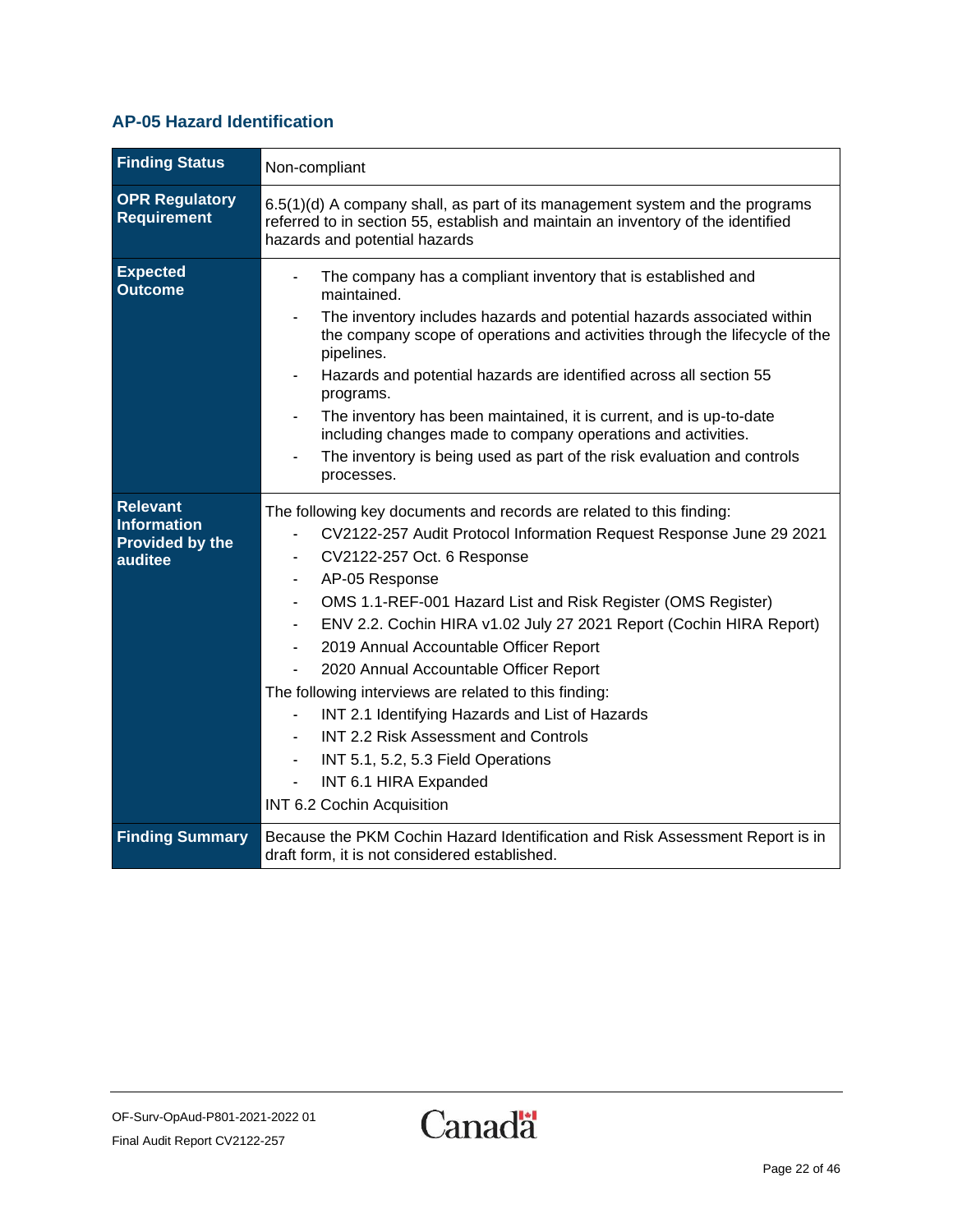The auditee has not satisfied the expected outcomes listed above.

Two hazard inventories were provided:

- *OMS 1.1-REF-001 Hazard List and Register* (**OMS Register**); and
- *ENV 2.2 Cochin HIRA v1.02 July 27 2021* (**Cochin HIRA Report**).

The first hazard inventory (OMS Register) is applicable to all of Pembina Pipeline Corporation assets, including the auditee. Inadequate management of contaminated sites and ineffective remediation are listed in this inventory. This OMS Register is updated annually, as demonstrated in the 2019 and 2020 Annual Accountable Officer Report. However, it has not been applied to the PKM Cochin subsidiary prior to the Cochin HIRA.

The second hazard inventory relates specifically to PKM Cochin ULC (Cochin HIRA). The auditee used the OMS Register as a starting point and then modified it to reflect Cochin specific hazards. As discussed previously in AP-04, the Cochin HIRA hazard inventory is still in draft. Thus, the inventory is not considered established.

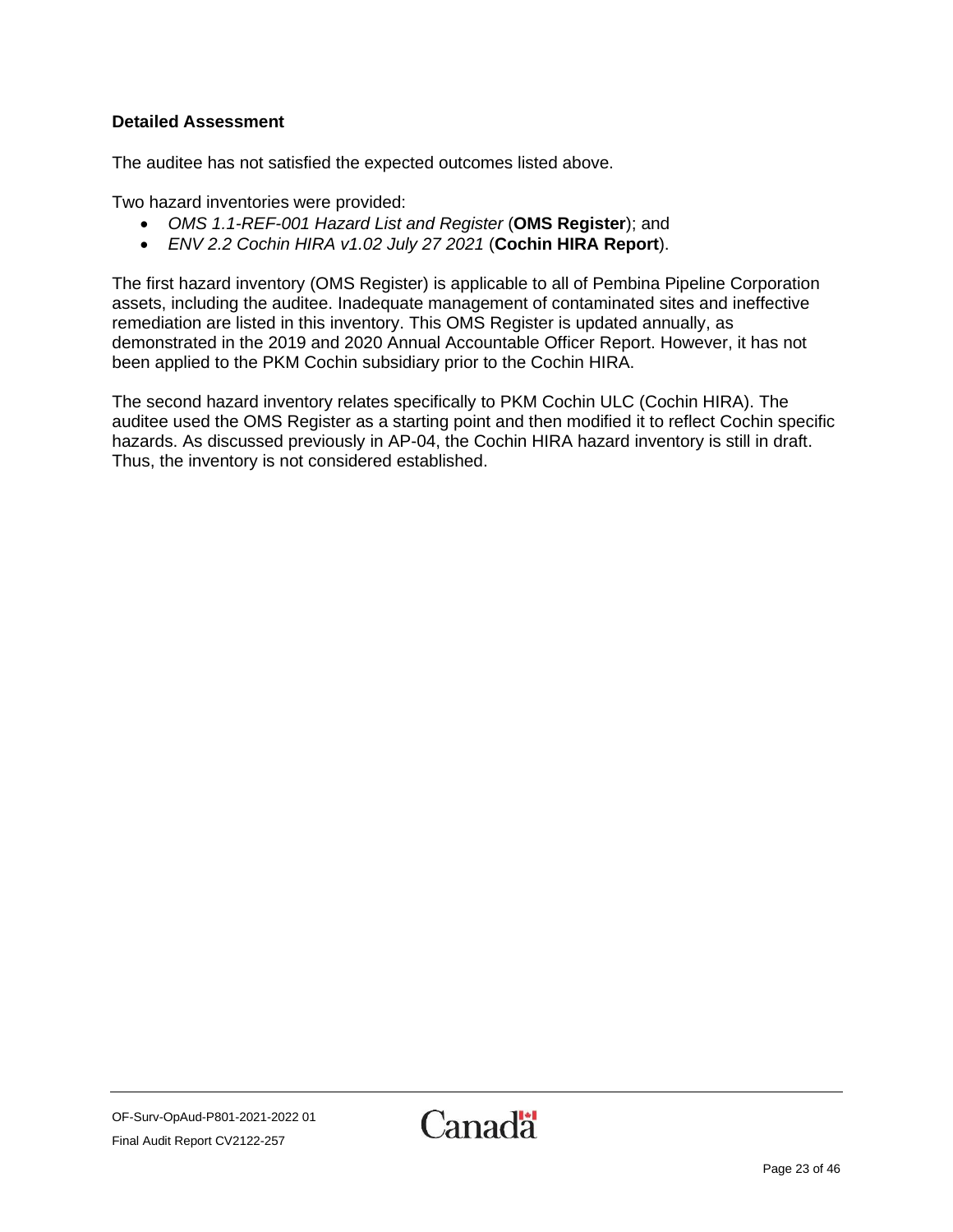#### <span id="page-23-0"></span>**AP-06 Risk Assessment**

| <b>Finding Status</b>                                                      | Non-compliant                                                                                                                                                                                                                                                                                                                                                                                                                                                                                                                                                                                                                                                                                                                                                                                                                                   |
|----------------------------------------------------------------------------|-------------------------------------------------------------------------------------------------------------------------------------------------------------------------------------------------------------------------------------------------------------------------------------------------------------------------------------------------------------------------------------------------------------------------------------------------------------------------------------------------------------------------------------------------------------------------------------------------------------------------------------------------------------------------------------------------------------------------------------------------------------------------------------------------------------------------------------------------|
| <b>OPR Regulatory</b><br><b>Requirement</b>                                | 6.5(1)(e) A company shall, as part of its management system and the programs<br>referred to in section 55, establish and implement a process for evaluating the<br>risks associated with the identified hazards and potential hazards, including the<br>risks related to normal and abnormal operating conditions                                                                                                                                                                                                                                                                                                                                                                                                                                                                                                                               |
| <b>Expected</b><br><b>Outcome</b>                                          | The company has a compliant process for evaluating risks that is<br>established and implemented.<br>The method(s) for risk evaluation confirm that the risks associated with the<br>identified hazards (related to normal and abnormal operating conditions)<br>are based on referenced regulatory standards and are appropriate for the<br>nature, scope, scale, and complexity of the company's operations,<br>activities, and are connected to the purposes and intended outcomes of<br>the section 55 programs.<br>Risks are evaluated for all hazards and potential hazards and includes<br>normal and abnormal conditions.<br>Risk levels are monitored on a periodic basis and as-needed, and re-<br>evaluated for changing circumstances.<br>Risk tolerance/acceptance criteria is determined for all hazards and<br>potential hazards. |
| <b>Relevant</b><br><b>Information</b><br><b>Provided by the</b><br>auditee | The following key documents and records are related to this finding:<br>CV2122-257 Audit Protocol Information Request Response June 29 2021<br>CV2122-257 Sept. 29 Reponse<br>$\blacksquare$<br>CV2122-257 Oct. 6 Response<br>$\blacksquare$<br>ENV 2.2 Environment Risk Management Standard<br>ENV 2.2. Cochin HIRA v1.02 July 27 2021 Report (Cochin HIRA Report)<br>The following interviews are related to this finding:<br>INT 2.1 Identifying Hazards and List of Hazards<br><b>INT 2.2 Risk Assessment and Controls</b><br>INT 5.1, 5.2, 5.3 Field Operations<br>INT 6.1 HIRA Expanded<br>INT 6.2 Cochin Acquisition                                                                                                                                                                                                                     |
| <b>Finding Summary</b>                                                     | Several deficiencies exist:<br>ENV 2.2 Cochin HIRA v1.02 July 27 2021 is in draft form, and thus not<br>established.<br>Likelihood and severity of risks related to contaminated sites depend on<br>$\bullet$<br>the source, receptor, and pathway, and thus is site specific. Assuming the<br>approximately 1,000 km of PKM Cochin pipeline has equal likelihood and<br>severity of risk is not appropriate for the nature, scale, and complexity of<br>the pipeline system.<br>No site assessment reports were reviewed, and no site assessments were<br>conducted to negate the potential for historical contaminated sites.<br>The process has not assessed risks associated with abnormal operating<br>conditions as is required by this paragraph of the OPR.                                                                             |

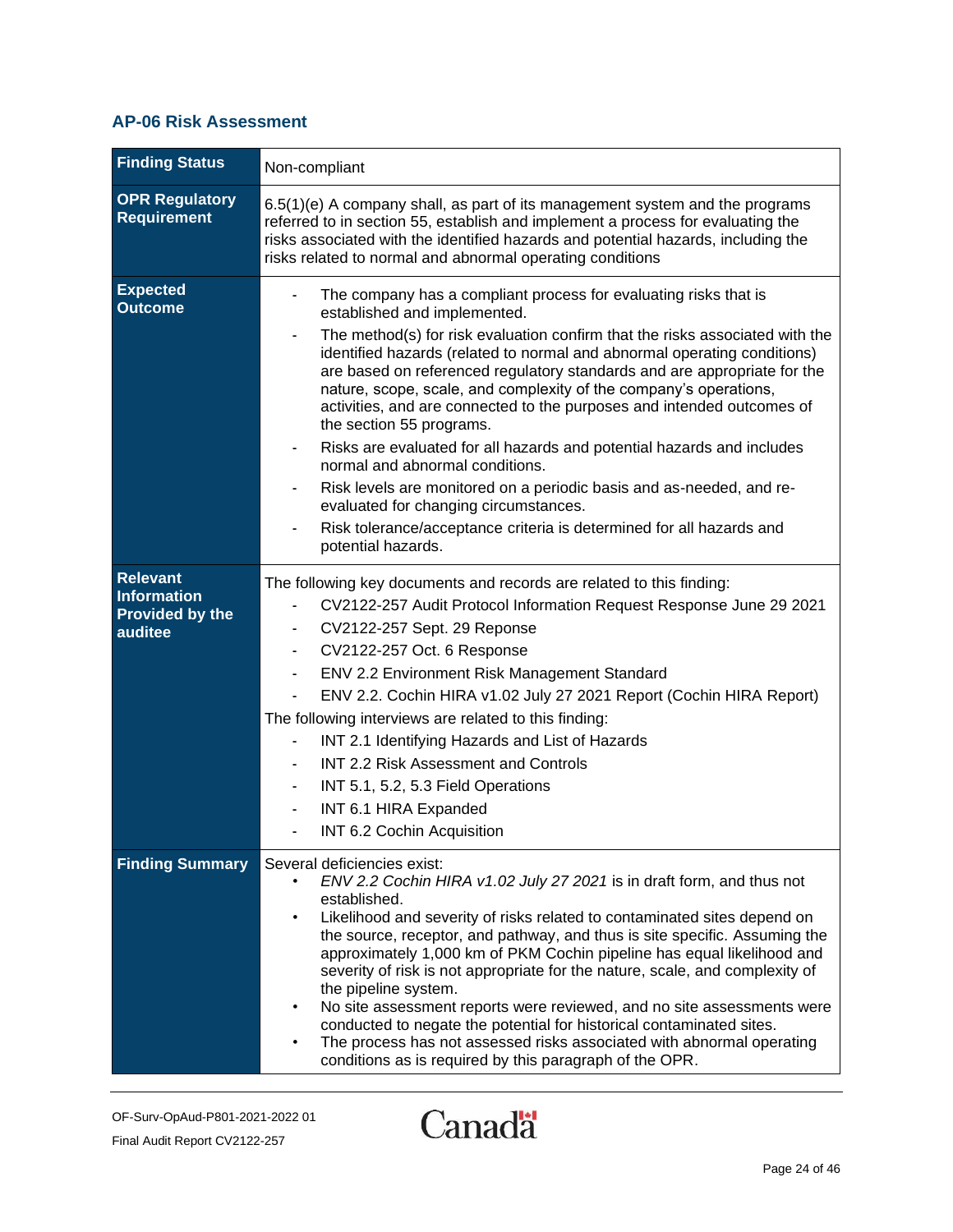The auditee has not satisfied the expected outcomes listed above. This section first discusses how the auditee evaluates risks, and then discusses the deficiencies.

The *ENV 2.2 Environmental Risk Management Standard* (**ENV 2.2**) is the process used to evaluate risks associated with environmental hazards, and partially satisfies the expected outcomes listed above. Risks are evaluated for all hazards, and risk tolerance/acceptance criteria are documented.

Several deficiencies exist.

First, as discussed in previous sections, the output of ENV 2.2 is the Cochin HIRA Report, which contains hazard identification, evaluation, as well as risk assessment. Because the document is in draft form, the risk assessment process is not considered implemented.

Second, the resolution in which this risk assessment is being conducted is insufficient. The auditee assessed the risks associated with each hazard (the likelihood and severity of impact) at a low level of resolution; one risk ranking was conducted per hazard, for the entirety of the pipeline. The Cochin pipeline is approximately 1,000 km long spanning across Alberta and Saskatchewan, and has many site-specific variations. For example, it has 10 pump stations, and runs near/through a variety of water bodies, historic resources, agricultural land, and various sensitive habitats/species. The likelihood and severity of risks related to contaminated sites will vary depending on the site-specific context of the source, pathway, and receptor. Environmental risk assessments need to be conducted at a resolution that reflects these inherent site-specific variations.

Third, the information gathered to conduct risk assessments of undiscovered historical contaminated sites is insufficient, given the 40 years of operation, and historical practices, as discussed in AP-04. No environmental site assessments were acquired or conducted to assess the possible presence of undiscovered historical contaminated sites.

Finally, the risk assessment was not conducted for both normal and abnormal operating conditions as is required by this paragraph of the OPR.

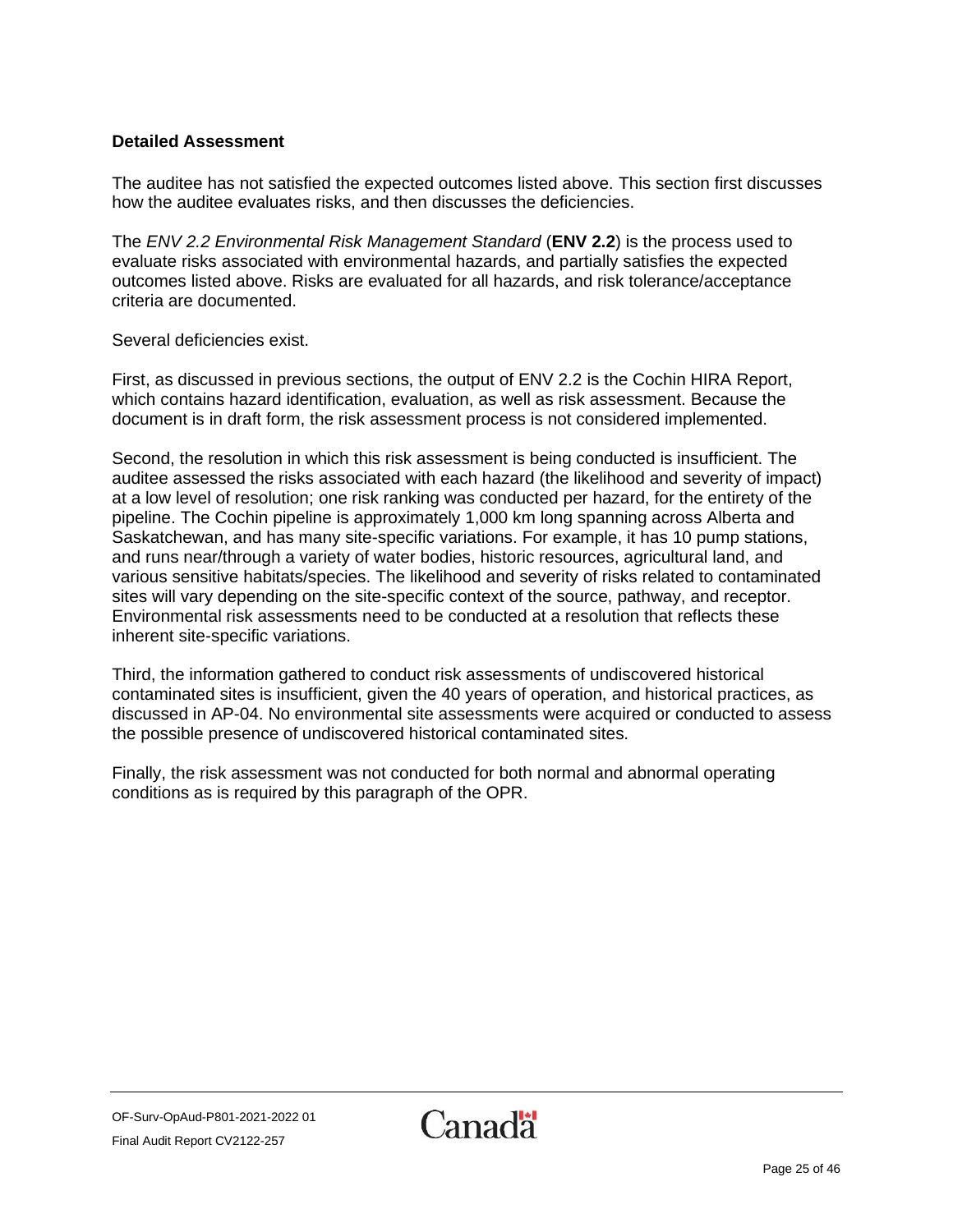#### <span id="page-25-0"></span>**AP-07 Controls**

| <b>Finding Status</b>                                               | Non-compliant                                                                                                                                                                                                                                                                                                                                                                                                                                                                                                                                                                                                                                                                                                                                                                                          |
|---------------------------------------------------------------------|--------------------------------------------------------------------------------------------------------------------------------------------------------------------------------------------------------------------------------------------------------------------------------------------------------------------------------------------------------------------------------------------------------------------------------------------------------------------------------------------------------------------------------------------------------------------------------------------------------------------------------------------------------------------------------------------------------------------------------------------------------------------------------------------------------|
| <b>OPR Regulatory</b><br><b>Requirement</b>                         | 6.5(1)(f) A company shall, as part of its management system and the programs<br>referred to in section 55, establish and implement a process for developing and<br>implementing controls to prevent, manage and mitigate the identified hazards,<br>potential hazards and risks and for communicating those controls to anyone who is<br>exposed to the risks                                                                                                                                                                                                                                                                                                                                                                                                                                          |
| <b>Expected</b><br><b>Outcome</b>                                   | The company has a compliant process for developing and implementing<br>controls.<br>The method(s) for developing controls are appropriate for the nature,<br>scope, scale, and complexity of the company's operations and activities<br>and section 55 programs.<br>Controls are developed and implemented.<br>Controls are adequate to prevent, manage and mitigate the identified<br>hazards and risks.<br>Controls monitored on a periodic basis and as-needed and re-evaluated<br>for changing circumstances.<br>Controls are communicated to those exposed to the risks.                                                                                                                                                                                                                          |
| <b>Relevant</b><br>Information<br><b>Provided by the</b><br>auditee | The following key documents and records are related to this finding:<br>CV2122-257 Audit Protocol Information Request Response June 29 2021<br>CV2122-257 Sept. 29 Reponse<br>$\overline{\phantom{a}}$<br>ENV 2.2 Environment Risk Management Standard<br>ENV 2.2. Cochin HIRA v1.02 July 27 2021 Report (Cochin HIRA Report)<br>DP PA 5.7 Ground Disturbance Standard<br>DP PA 5.4 Patrol Standard<br>Example of Patrol Standard implementation: Patrol Plan, Patrol Checklist,<br>$\overline{\phantom{a}}$<br>Patrol Conflict, Patrol Ticket<br>The following interviews are related to this finding:<br>INT 2.1 Identifying Hazards and List of Hazards<br><b>INT 2.2 Risk Assessment and Controls</b><br>INT 5.1, 5.2, 5.3 Field Operations<br>INT 6.1 HIRA Expanded<br>INT 6.2 Cochin Acquisition |
| <b>Finding Summary</b>                                              | Several deficiencies exist:<br>a control referenced by the process is in draft form (Contaminated Site<br>Management Guideline);<br>Cochin HIRA Report which identifies risks and controls is in draft form;<br>Cochin HIRA identifies incomplete ESAs as a risk but provides insufficient<br>$\bullet$<br>mitigations; and<br>the auditee has conducted insufficient research to reasonably negate the<br>٠<br>presence of the potential for historical contaminated sites.                                                                                                                                                                                                                                                                                                                           |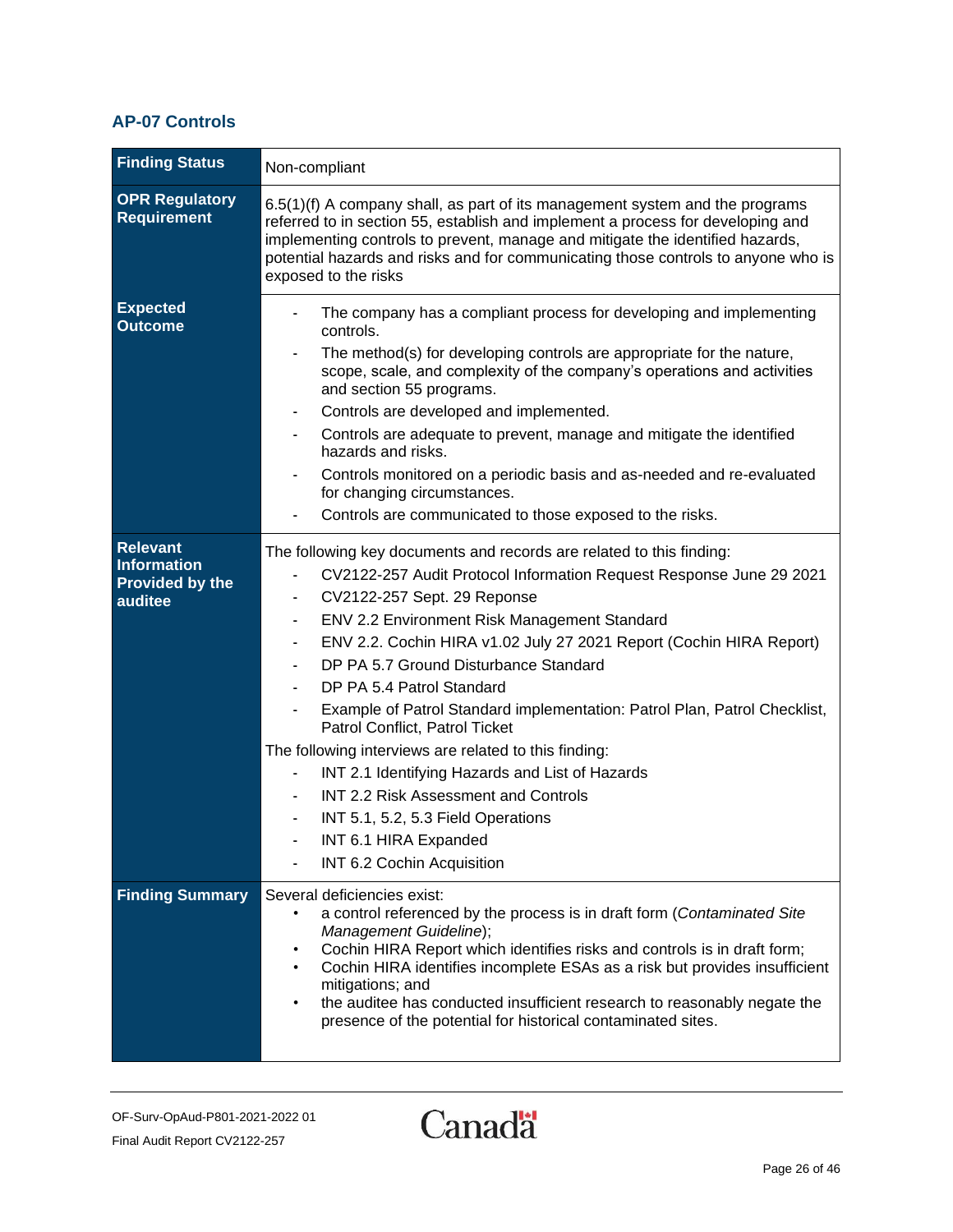The auditee has not satisfied the expected outcomes listed above. This section first discusses how the auditee identifies hazards, and then discusses the deficiencies. The section concludes with recognizing monitoring-related controls that positively contribute to detection of contaminated sites.

The ENV 2.2. standard is the process used to develop and implement controls to manage the environmental risks related to the pipeline. The output is the Cochin HIRA Report. The Cochin HIRA Report does list controls currently in place for each hazard and risk. According to the Cochin HIRA Report, all residual risks have been assessed as low or medium; no high residual risks are present. Interviews with auditee staff have confirmed the controls listed in the Cochin HIRA Report have been implemented.

Several deficiencies exist.

First, key control measures are in draft form. One of those control measures is the Contaminated Site Management Guideline (**ENV 5.2-GUID-011**) as referenced in the ENV 2.2 standard. This guideline is still in draft form. The ENV 2.2 standard was last updated in 2018, so this guideline document has been in draft for approximately 3 years. Consequently, this specific control is not considered developed or implemented.

Second, as discussed in previous sections, the Cochin HIRA Report, which does list controls associated with the risks and hazards, is still in draft and not considered implemented.

Third, insufficient controls have been applied to specific risks. The Cochin HIRA Report identifies incomplete phase 1 and 2 ESA's with a "failure to identify potential sources of contamination, resulting in increased impacts to the environment or regulatory non-compliance". The document reads "a Phase 1 ESA was not completed during the acquisition of the Cochin pipeline as no environmental events were identified during the due diligence review". The associated control states "environmental due diligence process when acquiring new assets". This control doesn't address the risk of being unaware of historically contaminated sites.

Fourth, the control sections of HIRA repeatedly state that there are no known contaminated sites associated with the Cochin pipeline. First, this is statement is untrue as the CER has notified PKM Cochin of a third-party spill that has migrated onto their pipeline right of way. Furthermore, the auditee has conducted insufficient research to reasonably negate the presence of the potential for historical contaminated sites.

The auditors discovered some monitoring-related controls are in place, even though they aren't listed for this particular risk in the Cochin HIRA. These controls positively contribute to detecting contaminated sites. All field staff and earthworks contractors must be trained in the *Damage Prevention and Public Awareness Ground Disturbance Standard*. This standard indicates what to do if contamination is encountered but does not describe the signs that indicate a site is contaminated. Both aerial and ground patrols are conducted regularly, as per the *Damage Prevention and Public Awareness Patrol Standard*. Aerial patrols are conducted once a week. A checklist exists when conducting aerial patrols where the observer must indicate whether they

OF-Surv-OpAud-P801-2021-2022 01 Final Audit Report CV2122-257

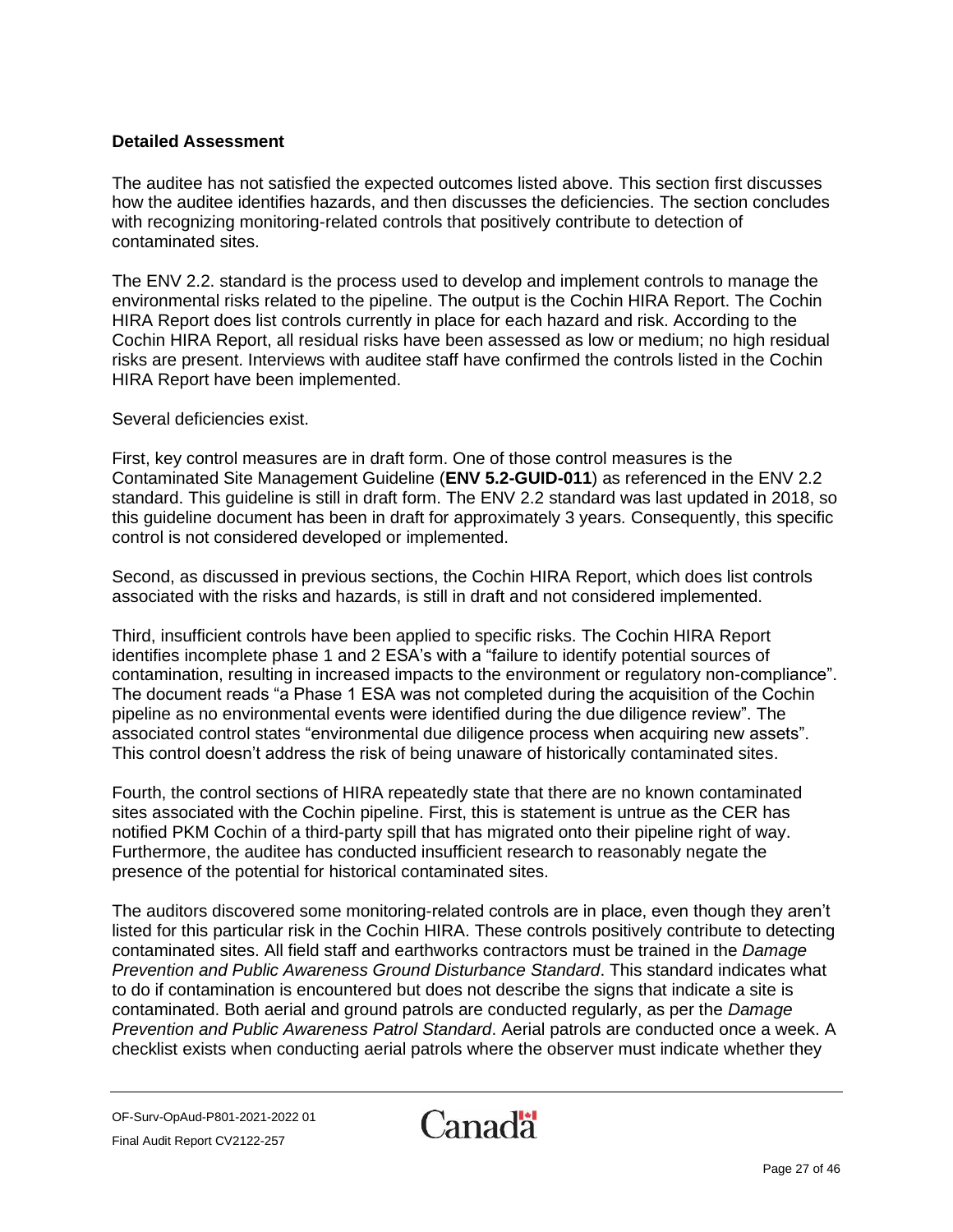have observed the presence or absence of particular items. These items include evidence of leaks, and subsidence. If an item of concern is observed, a series of steps are taken to notify the operators on the ground, who then conduct a follow-up. The roles and timing of notifications depend on the severity and type of issue observed. The auditors sampled documents that proved that: these aerial patrols are occurring; the operators do conduct follow-ups to address the issue; and all issues are tracked and closed out. The aerial patrol training discusses signs of contamination and provides photographs as an example.

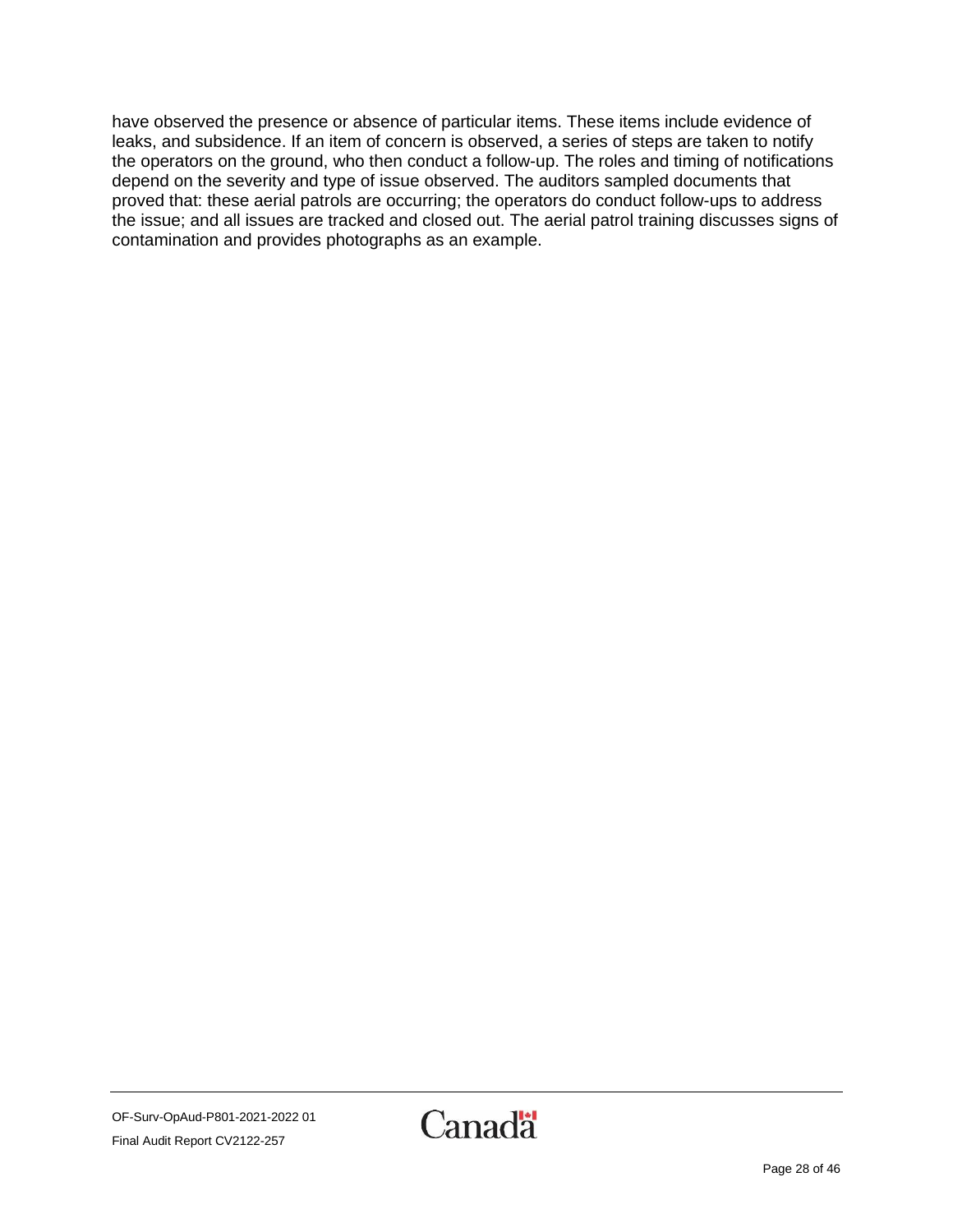#### <span id="page-28-0"></span>**AP-08 Legal List**

| <b>Finding Status</b>                                               | No issues identified                                                                                                                                                                                                                                                                                                                                                                                                                                                                   |
|---------------------------------------------------------------------|----------------------------------------------------------------------------------------------------------------------------------------------------------------------------------------------------------------------------------------------------------------------------------------------------------------------------------------------------------------------------------------------------------------------------------------------------------------------------------------|
| <b>OPR Regulatory</b><br>Requirement                                | 6.5(1)(h) A company shall, as part of its management system and the programs<br>referred to in section 55, establish and maintain a list of those legal requirements                                                                                                                                                                                                                                                                                                                   |
| <b>Expected</b><br><b>Outcome</b>                                   | The company has established and maintained a list of legal requirements.<br>The list has been communicated to appropriate personnel.<br>The list has been maintained and is up-to-date based on the company<br>scope of operations, its activities, including new and existing legal<br>requirements.<br>The list includes all legal requirements for all section 55 programs.<br>The legal list has been developed to the clause level of the applicable<br>regulation and standards. |
| <b>Relevant</b><br><b>Information</b><br>Provided by the<br>auditee | The following key documents and records are related to this finding:<br>CV2122-257 Audit Protocol Information Request Response June 29 2021<br>OMS 2.1 Legal and Other Requirements Standard<br>$\blacksquare$<br><b>Excerpt of Legal Register</b><br>LR Q1 2020 Program Summary Report<br>LR Q4 2020 Program Summary Report<br>The following interviews are related to this finding:<br>INT 2.3 Legal List.                                                                           |
| <b>Finding Summary</b>                                              | The auditee has established and maintained a list of legal requirements, that is<br>communicated to appropriate personnel, and that has been developed to the<br>clause level for the environment program. This satisfies the expected outcomes.                                                                                                                                                                                                                                       |

#### **Detailed Assessment**

The auditee has satisfied the expected outcomes listed above.

The auditee has established and maintained an up-to-date list of legal requirements. Excerpts of the *Legal Register* were reviewed by the auditors. The register contained excerpts at the clause level and had included the *CER Remediation Guidelines*, which the CER released October 2020.

This register is communicated to appropriate personnel and is maintained regularly. The register is managed via license with a third-party software provider. As part of that license, the software company monitors regulatory changes at the gazette level. Notifications of regulatory change are sent to auditee staff, who triages the change, and 'accepts' it into the PKM Cochin register. PKM Cochin has built in a distribution list, where relevant personnel are emailed when a regulatory change relevant to their program occurs. For environment, the senior advisor for the environmental management program (subject matter expert) and the manager of ESG and Environmental Governance are part of the distribution list for regulations related to environmental management. The environmental program lead is then responsible for assessing

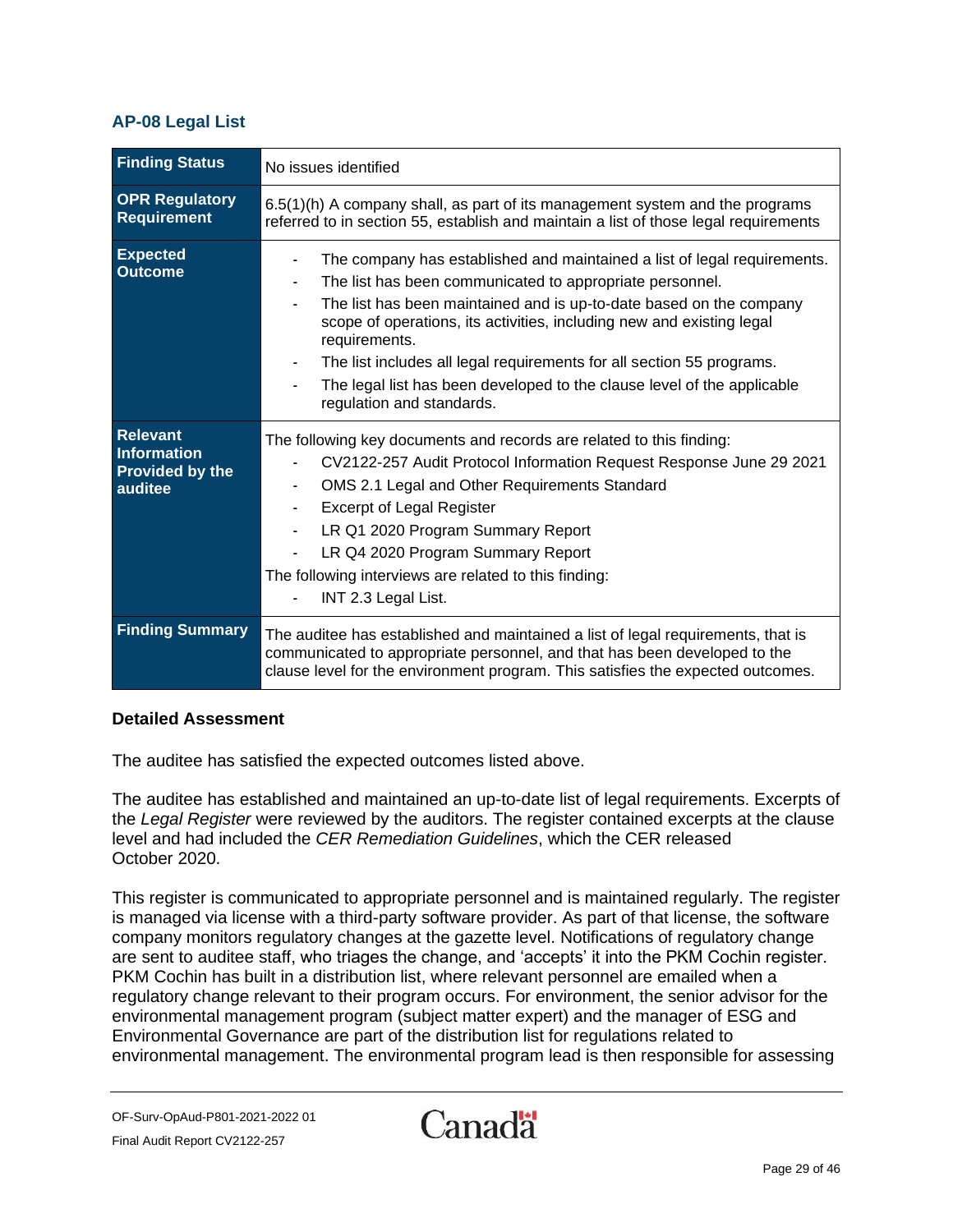and concording the regulatory change, which may include consultation with the senior advisor for the liability management program. Quarterly reporting indicates the progress of concording the PKM Cochin standards to new/changes in regulation. *OMS 2.1 Legal and other Requirements Standard* governs this process.

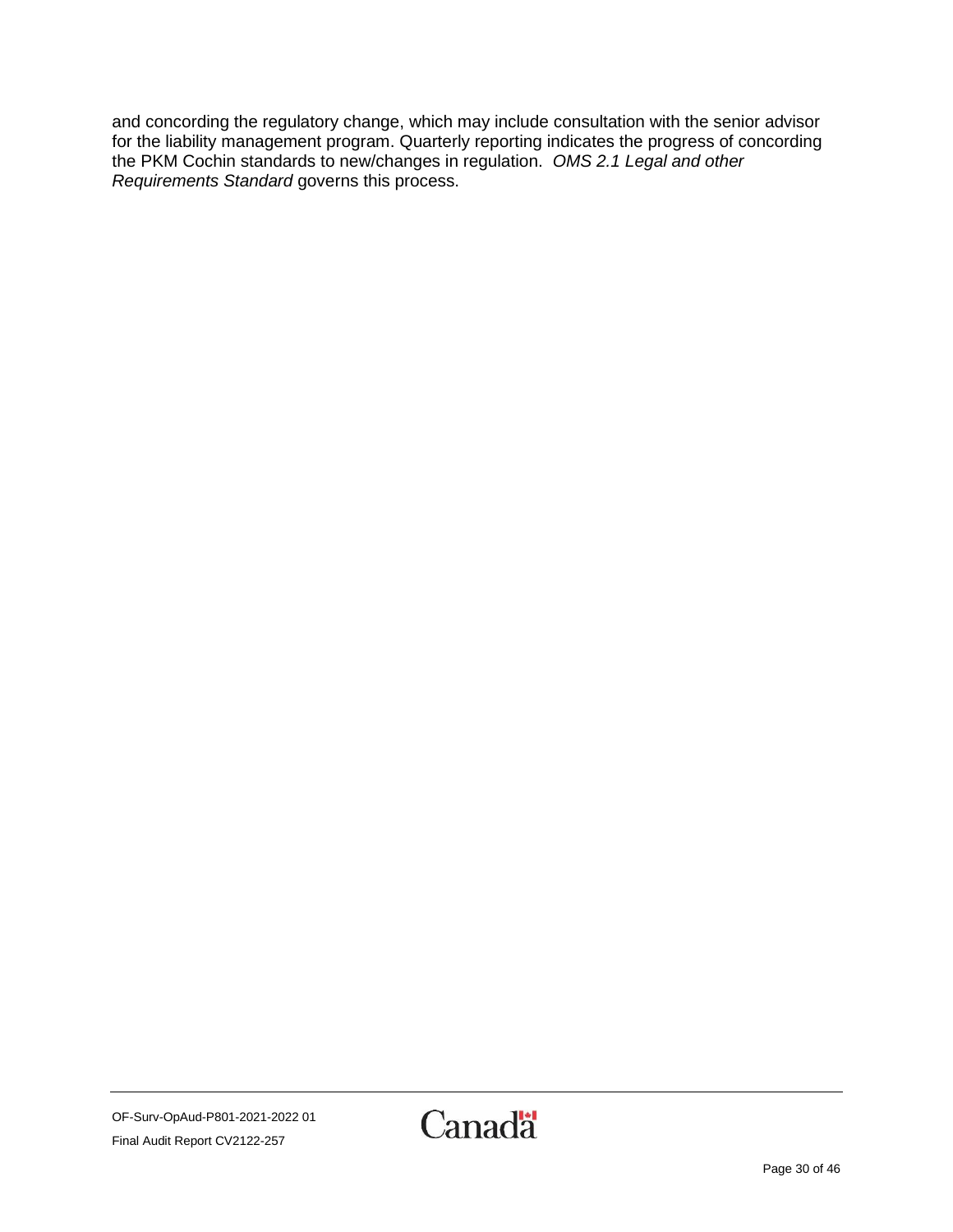#### **Finding Status** Non-compliant **OPR Regulatory Requirement** 6.5(1)(j) A company shall, as part of its management system and the programs referred to in section 55, establish and implement a process for developing competency requirements and training programs that provide employees and other persons working with or on behalf of the company with the training that will enable them to perform their duties in a manner that is safe, ensures the safety and security of the pipeline and protects the environment **Expected Outcome** The company has a compliant process for developing competency requirements and training programs. The company has defined what competency requirements are required. Training programs are traceable and trackable to the defined competency requirements and effective at achieving the desired competencies. Employees and those working on behalf of the company are competent to carry out their assigned work. Provide persons working with or on behalf of the company with adequate training applicable to section 55 programs and the management system. **Relevant Information Provided by the auditee** The following key documents and records are related to this finding: - CV2122-257 Audit Protocol Information Request Response June 29 2021 Sept. 30 Response AP-09 Response - ENV 3.2 Training and Competency Standard (ENV 3.2) - Environment Regulatory Training Plan June 2021 2021 Environment & Regulatory Training & Development Plan Meeting Employee qualification status, required and optional safety Damage Prevention and Public Awareness Ground Disturbance Standard Damage Prevention and Public Awareness Pipeline Monitoring Patrol Training Module (excerpt) The following interviews are related to this finding: INT 3.1 Training Competence and Evaluation INT 5.1, 5.2, and 5.3 Field Operations **Finding Summary** Several deficiencies exist: - ENV 3.2 does not satisfy the definition of a process as specified within the audit protocol; - the auditee does not define minimum competencies for relevant personnel related to historical contaminated site identification and reporting, nor how these competencies will be assessed; and the outputs from ENV 3.2 do not demonstrate contractor training and competencies.

#### **AP-09 Training, Competence and Evaluation**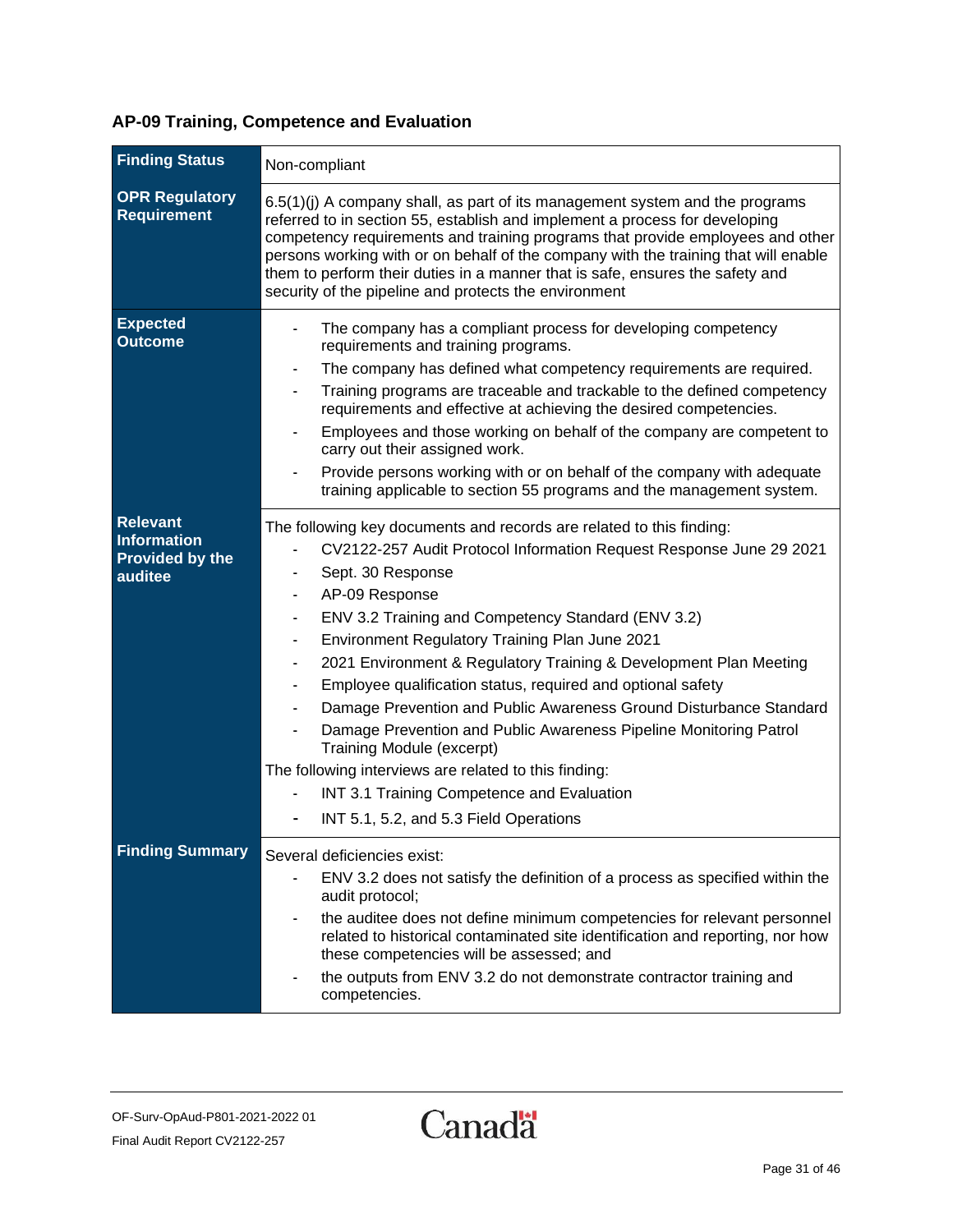The auditee has not satisfied all the expected outcomes listed above. This section first discusses the auditee's process relating to environmental training and competencies, and then discusses the deficiencies.

The purpose of the *ENV 3.2 Training and Competency Standard* (**ENV 3.2**) is to outline training and competency expectations relating to the environment management program. This standard defines training and competency as follows:

- training "organized activity aimed at imparting information or instructions to improve the recipient's performance and attain a required level of knowledge or skill that relate to specific useful competencies"; and
- competency "a structured guide enabling the identification and evaluation of the education knowledge, skills, experience and proficiency levels required to perform a specific task".

The *Environment Regulatory Training Plan* is an output from this standard applicable to PKM Cochin employees. This plan lists the environmental courses provided to targeted audiences in 2020, and the environmental courses that will be deployed to targeted audiences in 2021. Notes from the 2021 Environment & Regulatory Training & Development Plan Meeting indicates that Cochin employees (i.e., field employees that used to work for the previous owner but were transferred to PKM Cochin ULC as part of the acquisition) were to complete a suite of courses related to PKM Cochin's environmental program. The auditors sampled the training taken by the field-operation interviewees, and confirmed that they have taken this suite of courses since the acquisition. These courses include such things as incident response (i.e., how to respond to a spill). Thus, employee training as set forth in ENV 3.2 has been implemented.

The auditee references ISNetworld tools as to how they qualify contractors. ISNetworld asks questions for each contractor organization and scores the results. The auditee also uses ISNetworld to determine the written processes required by the contractor organization, based on its work type.

#### Several deficiencies exist.

First, ENV 3.2 does not satisfy the definition of a process as specified within the audit protocol. It does not indicate:

- the inputs that must be considered prior to developing the training and competency plans, such as:
	- controls to manage risks as per paragraph 6.5(1)(f) of the OPR;
	- legal requirements as per paragraph  $6.5(1)(g)$  of the OPR;
- how training and competencies will be verified as per paragraph  $6.5(1)(k)$  of the OPR;
- how to ensure all workers are aware of their responsibilities as per paragraph  $6.5(1)(l)$ of the OPR.

Second, the auditee does not define minimum competencies for relevant personnel related to historical contaminated site identification and reporting, nor how these competencies will be assessed. As discussed in AP-04, two key mechanisms exist that could introduce hazards related to contaminated sites; either a spill on a go-forward basis, or pre-existing contamination

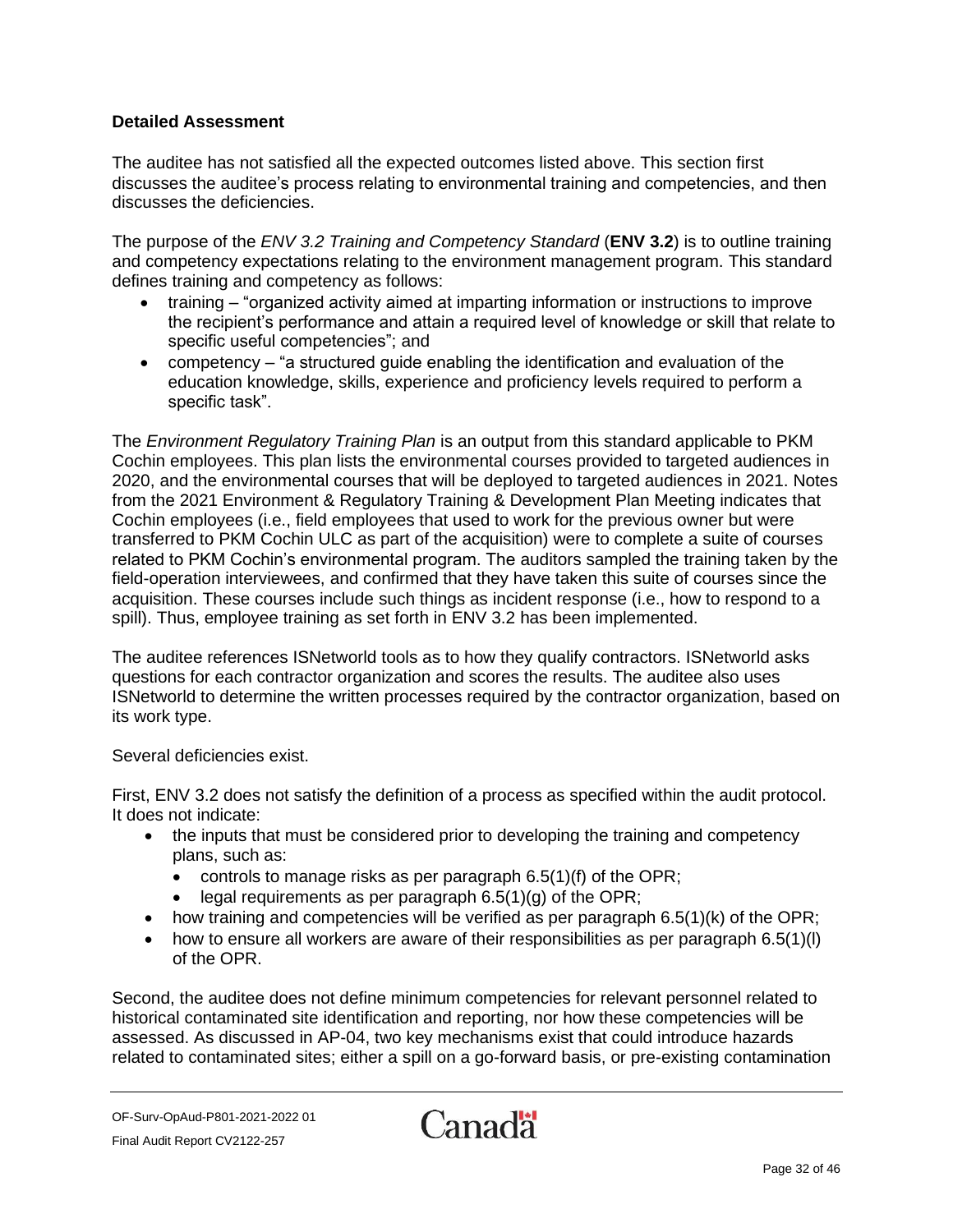that was incurred prior to acquisition and not properly remediated. Training and competencies addressed the first mechanism but not the second.

Third, while the scope of ENV 3.2 applies to both employees and contractors, the outputs do not demonstrate contractor training and competencies. The auditee references the use of ISN services to demonstrate training and competency assessment of contractors and the contractor's workers. However, based on the information provided in the audit, the auditee is using ISN to screen the contractor organization. Inputs to this screening include written processes authored by the contractor organization, and other organizational characteristics such as the number of significant incidents the contractor has had over a period of time. ISN assigns a score to the organization, based on a formula approved by the auditee. Screening of an organization is not the same as assessing training and competency of individuals working for a contractor organization.

Despite these deficiencies, when field operations staff were asked how to identify a historically contaminated site, they all responded with correct answers, such as odour, soil staining, vegetation disruption etc. When asked how they know, they referenced ground disturbance and aerial patrol training (in addition to senior staff mentoring junior staff). As referenced in AP-07, all field staff and earthworks contractors must be trained in their *Damage Prevention and Public Awareness Ground Disturbance Standard*. This standard indicates what to do if contamination is encountered but does not describe the signs that indicate a site is contaminated. The aerial patrol training discusses signs of contamination and provides photographs as an example. Neither of these documents are referenced in the environmental training documents.

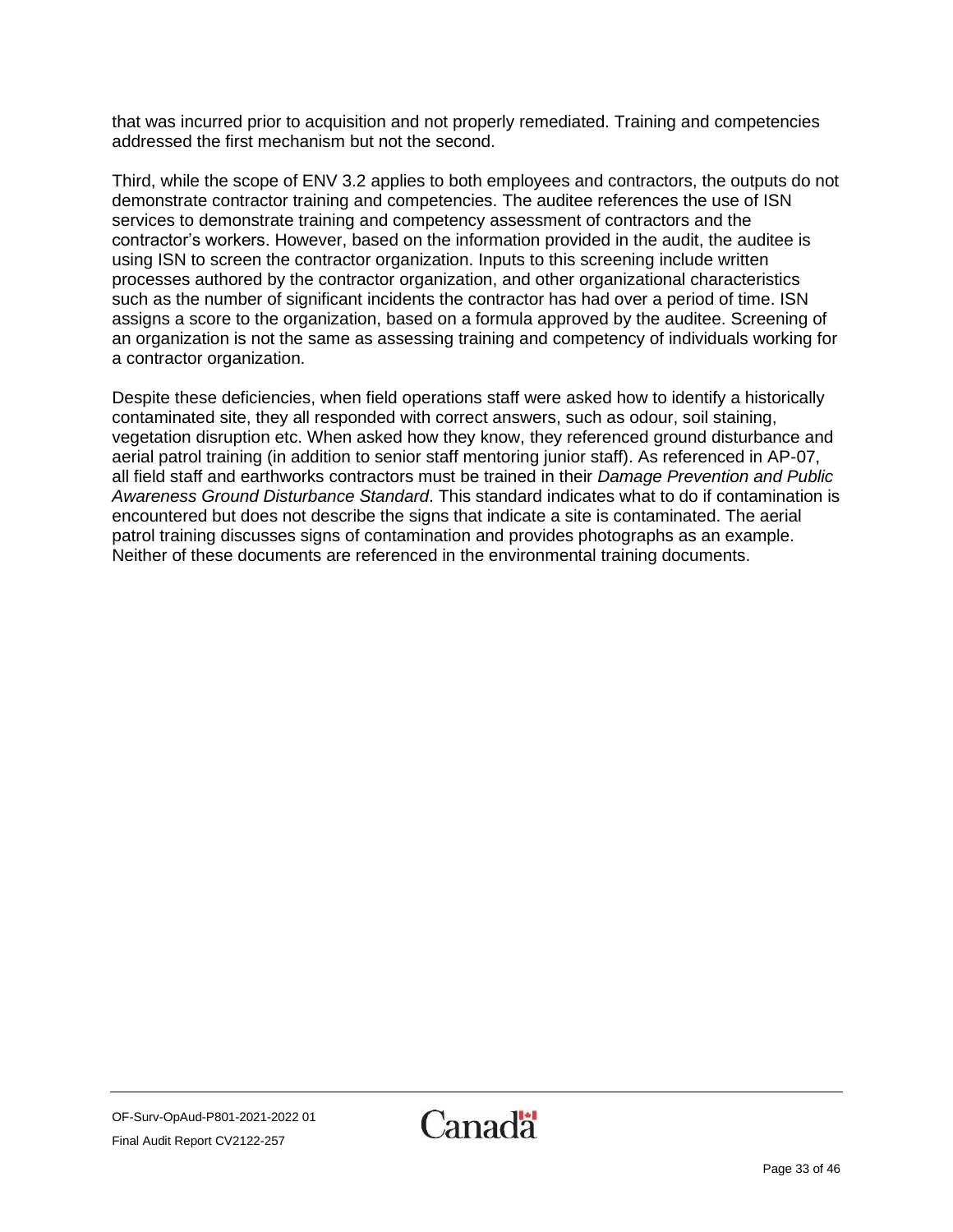#### <span id="page-33-0"></span>**AP-10 Communication**

| <b>Finding Status</b>                                                      | Non-compliant                                                                                                                                                                                                                                                                                                                                                                                                                                                                                                                                |
|----------------------------------------------------------------------------|----------------------------------------------------------------------------------------------------------------------------------------------------------------------------------------------------------------------------------------------------------------------------------------------------------------------------------------------------------------------------------------------------------------------------------------------------------------------------------------------------------------------------------------------|
| <b>OPR Regulatory</b><br><b>Requirement</b>                                | $6.5(1)(m)$ A company shall, as part of its management system and the programs<br>referred to in section 55, establish and implement a process for the internal and<br>external communication of information relating to safety, security and protection of<br>the environment                                                                                                                                                                                                                                                               |
| <b>Expected</b><br><b>Outcome</b>                                          | The company has a compliant process that is established and<br>implemented.<br>The methods for both internal communication and external communication<br>are defined.<br>The company is communicating internally and externally related to safety,<br>security and protection of the environment.<br>Internal and external communication is occurring and it is adequate for the<br>management system and section 55 program implementation.                                                                                                 |
| <b>Relevant</b><br><b>Information</b><br><b>Provided by the</b><br>auditee | The following key documents and records are related to this finding:<br><b>OMS 8.1 Communications Standard</b><br>2020 Environment Campaign<br>ENV 6.1 Environment Incident Management Standard (ENV 6.1)<br>ENV 2.2. Standard<br>EPP Appendix 5 Contingency Plans<br>SP27 Incident Reporting, Investigation, and Analysis Standard (SP27)<br>Pembina Learning System (PLS) CER Event Reporting Module<br>ERP<br>The following interviews are related to this finding:<br><b>INT 3.2 Communication</b><br>INT 5.1, 5.2, 5.3 Field Operations |
| <b>Finding Summary</b>                                                     | Communication requirements are spread throughout numerous documents and<br>processes both formally, and informally. While a communications process is not<br>limited to one document, the documents must link together to form a cohesive<br>logical whole. No evidence of this has been provided.                                                                                                                                                                                                                                           |

#### **Detailed Assessment**

The auditee has not satisfied the expected outcomes listed above. This section first discusses the auditee's process relating to internal and external communication, and then discusses the deficiencies.

The *OMS 8.1 Communications Standard* applies to all programs, including the environmental management program, and sets the process for internal and external communication of information relating to the OMS and its programs. The output of this standard are communications plans, which "outline communication activities to achieve goals and objectives and support the development, implementation, and sustainment of the OMS".

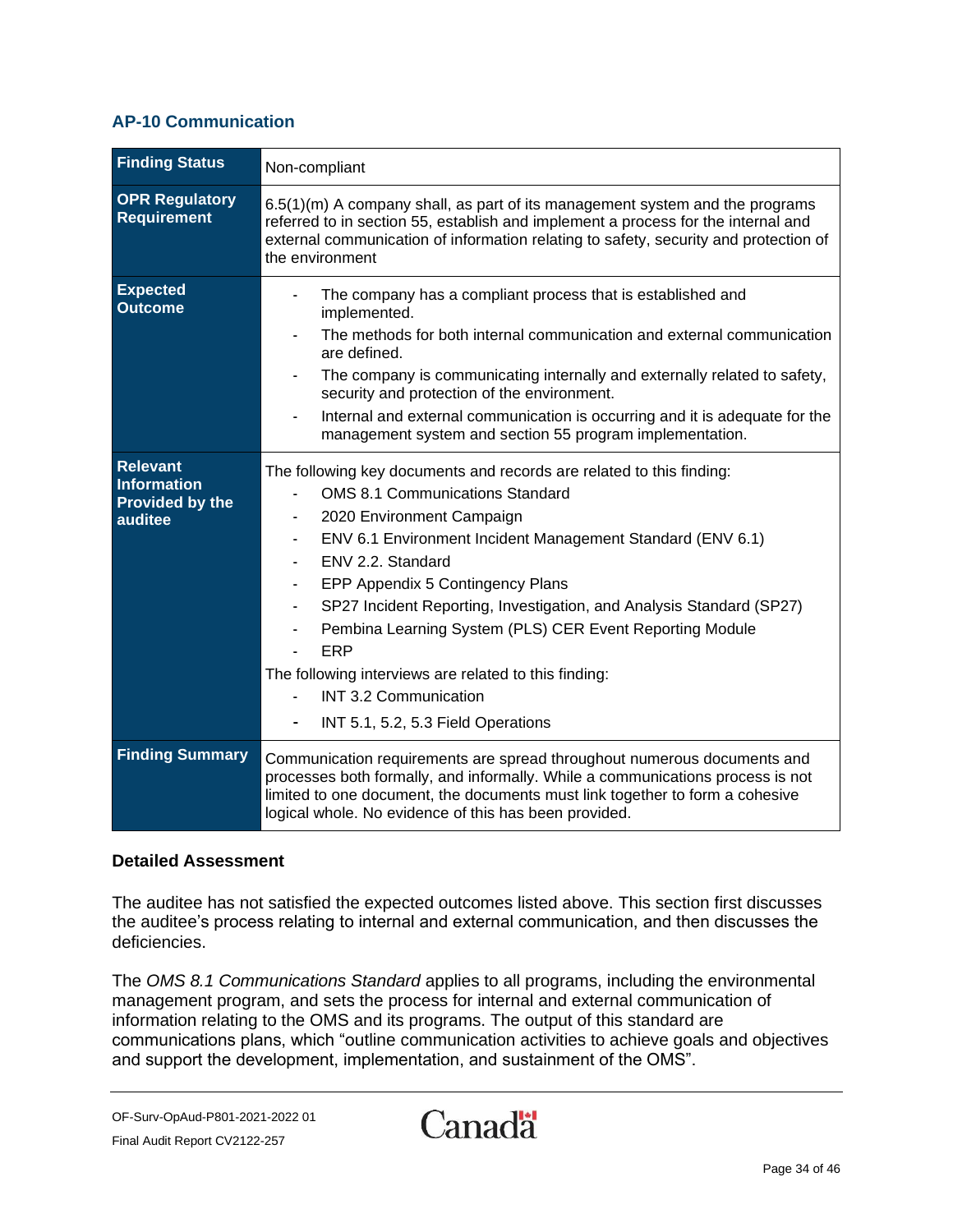The above standard uses a 3-tiered system based on audience, impact, and regulatory requirements. Tier 3 has the most requirements and requires a full-scale communication plan. The targeted audiences could be internal and/or external.

The *2020 Environment Campaign Communications Plan* was provided as an example of an output from the OMS 8.1 Standard. This plan celebrates positive examples of environmental initiatives to generic internal and external audiences.

External communications related to emergencies are outlined in the auditee's Emergency Response Plans (**ERP**), which are posted on Pembina Pipeline Corporation's external website. This website also provides contact information for members of the public to report a pipeline related incident to Pembina, Safety Data Sheets for substances commonly used at site, and an Emergency Management Factsheet.

#### Several deficiencies exist.

First, the OMS 8.1 standard is focused on communicating program changes and updates. It does not set minimum requirements regarding what type of information relating to the safety, security, and protection of the environment must be communicated internally and/or externally.

Second, interviews with auditee staff indicate several other mechanisms are used to communicate environmentally relevant information, that is not referenced in the OMS 8.1 standard or the communication plan provided. Examples of these mechanisms noted during interviews include:

- incident reporting to internal staff via the ENV 6.1 and SP27 and SMART software;
- informal communications between the liability management specialist, the land department, and operations;
- landowner complaint register/software;
- ERP posted on the website;
- Environmental Protection Plan (which is required for large projects);
- permits (ground disturbance permit, site release form);
- Monday operations meetings;
- monthly safety operation meetings;
- field level hazard assessments;
- safe work permits; and
- Utilisphere software to communicate aerial patrol findings.

Communications is spread throughout numerous documents and processes both formally, and informally. While a communications process is not limited to one document, the documents must link together to form a cohesive logical whole. No evidence of this has been provided. Therefore, a compliant process has not been established and/or implemented; and the methods for both internal and external communications are not defined.

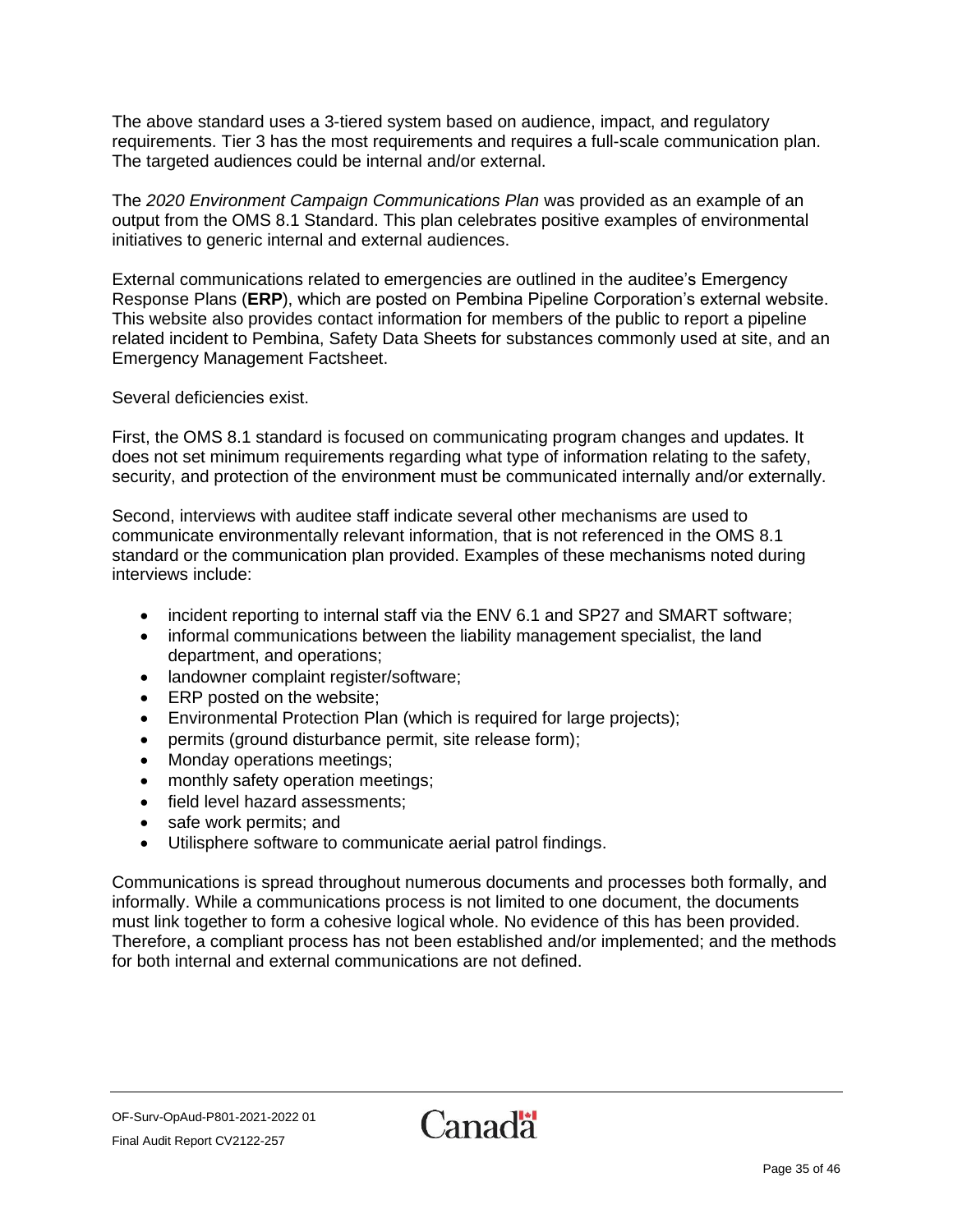With respect to information related to contaminated sites, interviews with field staff indicated they were aware of assessments that others did not mention, such as past asbestos assessments, and lead studies. Conversely, field staff did not mention the presence of a contaminated site on the Cochin right of way, that was caused by a third party, and of which other PKM Cochin employees were aware. These examples demonstrate that not all information related to contaminated sites and hazardous materials is being communicated between the different departments, and internal communication is not adequate.

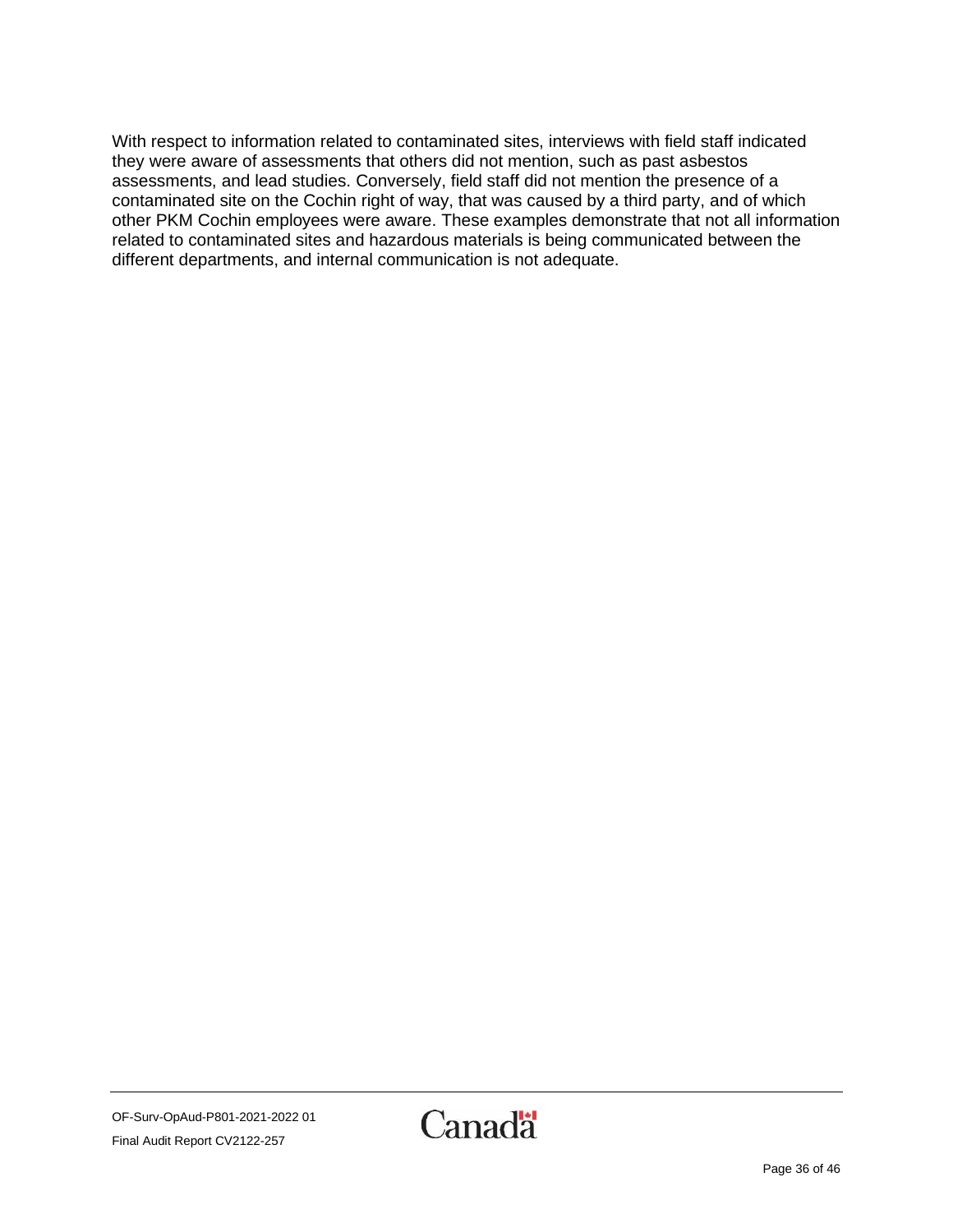### <span id="page-36-0"></span>**AP-11 Operational Control**

| <b>Finding Status</b>                | Non-compliant                                                                                                                                                                                                                                                                                                                                                                                                                                                                                                                                                                                                                                                                                                                                                                                                                                                                                                                                                                            |
|--------------------------------------|------------------------------------------------------------------------------------------------------------------------------------------------------------------------------------------------------------------------------------------------------------------------------------------------------------------------------------------------------------------------------------------------------------------------------------------------------------------------------------------------------------------------------------------------------------------------------------------------------------------------------------------------------------------------------------------------------------------------------------------------------------------------------------------------------------------------------------------------------------------------------------------------------------------------------------------------------------------------------------------|
| <b>OPR Regulatory</b><br>Requirement | $6.5(1)(q)$ A company shall, as part of its management system and the programs<br>referred to in section 55, establish and implement a process for coordinating and<br>controlling the operational activities of employees and other people working with or<br>on behalf of the company so that each person is aware of the activities of others<br>and has the information that will enable them to perform their duties in a manner<br>that is safe, ensures the safety and security of the pipeline and protects the<br>environment                                                                                                                                                                                                                                                                                                                                                                                                                                                   |
| <b>Expected</b><br><b>Outcome</b>    | The company has a compliant process that is established and<br>implemented.<br>The methods for coordinating and controlling operational activities are<br>defined.<br>Employees and other people working with or on behalf of the company are<br>aware of the activities of others.<br>Employee's operational activities are planned, coordinated, controlled, and<br>managed.<br>People working for or on behalf of the company:<br>are pre-qualified for their assigned duties to ensure safety, the security<br>$\circ$<br>of the pipeline and to protect the environment;<br>are assigned work plans that have been reviewed by the company and<br>$\circ$<br>are assessed for the interoperation with the work to be performed by<br>other people working on behalf of the company; and<br>have adequate oversight performed by company representatives for<br>$\circ$<br>their assigned tasks to ensure safety, security of the pipeline and the<br>protection of the environment. |

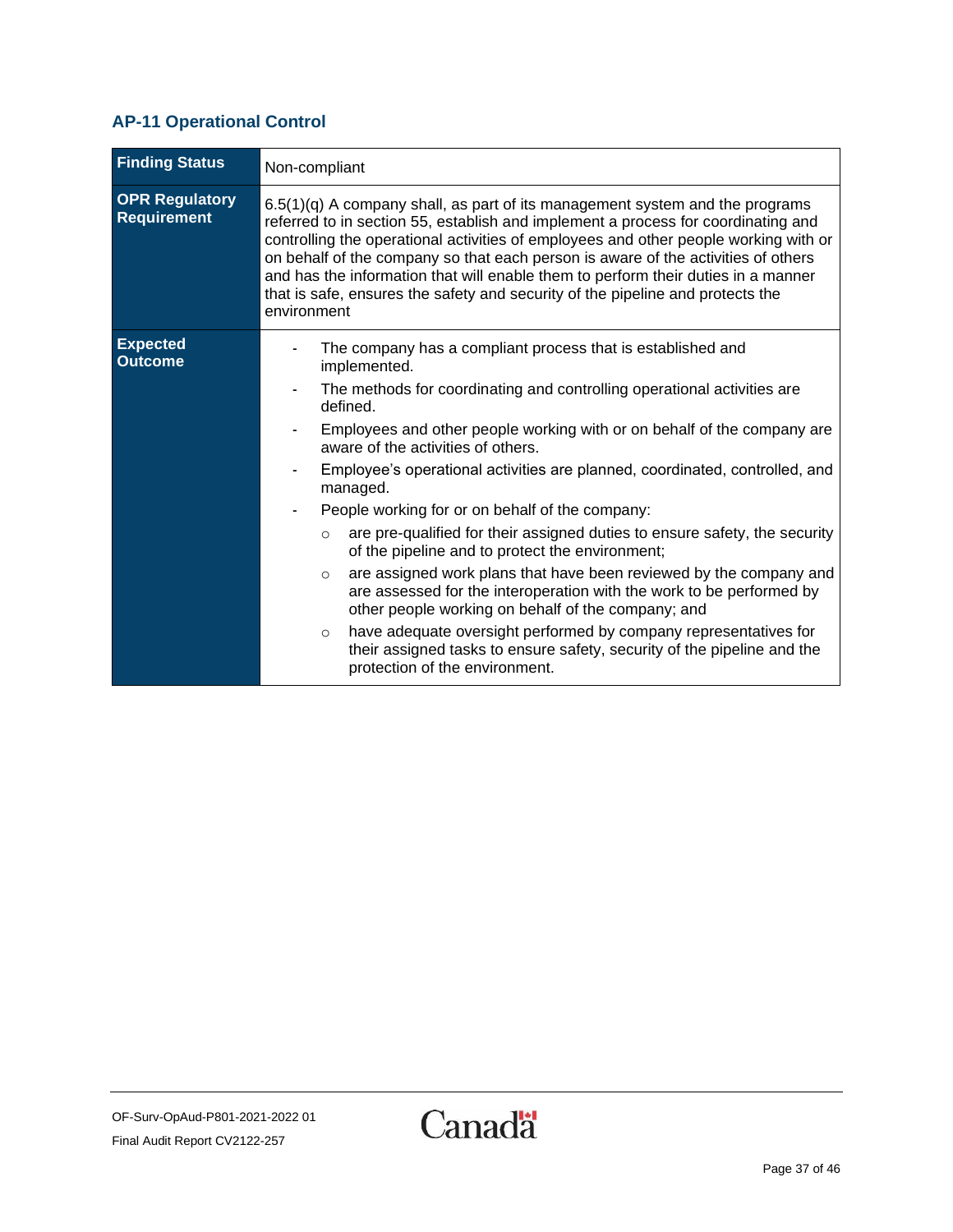| <b>Relevant</b><br><b>Information</b><br><b>Provided by the</b><br>auditee | The following key documents and records are related to this finding:                                                                  |
|----------------------------------------------------------------------------|---------------------------------------------------------------------------------------------------------------------------------------|
|                                                                            | Project Delivery & Governance Lifecycle Framework Table of Contents<br>Excerpt (PDGL TOC)                                             |
|                                                                            | <b>PDGL Guide</b><br>٠                                                                                                                |
|                                                                            | ENV 2.2 Environmental Risk Management Standard;<br>$\overline{\phantom{0}}$                                                           |
|                                                                            | SP33 Safety Communication Standard;<br>$\overline{\phantom{0}}$                                                                       |
|                                                                            | SP03 Safe Work Permit Standard;<br>$\overline{\phantom{0}}$                                                                           |
|                                                                            | SP26 Contractor Safety Management Standard;                                                                                           |
|                                                                            | SP02 Hazard Identification Standard;<br>٠                                                                                             |
|                                                                            | SP27 Incident, Reporting, Investigation and Analysis Standard; and<br>$\qquad \qquad \blacksquare$                                    |
|                                                                            | SP01 Safety Program (SP) Standard                                                                                                     |
|                                                                            | SP03-FRM-001 Safe Work Permit                                                                                                         |
|                                                                            | SP03-FRM-002 Worksite Release                                                                                                         |
|                                                                            | DP PA Ground Disturbance Standard                                                                                                     |
|                                                                            | The following interviews are related to this finding:                                                                                 |
|                                                                            | <b>INT 3.3 Operational Control</b>                                                                                                    |
|                                                                            | INT 5.1, 5.2, 5.3 Field Operations                                                                                                    |
| <b>Finding Summary</b>                                                     | Several deficiencies exist:                                                                                                           |
|                                                                            | Project Delivery & Governance Lifecycle quick reference guide does not<br>require any environmental deliverable;                      |
|                                                                            | several environmental standards exist, with deliverables and outputs, but<br>are not reflected in the PDGL Guide; and                 |
|                                                                            | the tools being used in the field are specified in the safety standards, but<br>not referenced in any of the environmental standards. |

The auditee has not satisfied the expected outcomes listed above. This section first discusses the auditee's process, and then discusses the deficiencies.

The *Project Delivery & Governance Lifecycle Framework* **(PDGL)** outlines methodology and minimum expectations for project and program governance and delivery, respectively. Thus, a process is established. Seven project stage gates exist, from project screening to project close out. As an example, the PDGL indicates the deliverables and stage gates for projects between \$200,000 and \$1 million. For these types of projects, a project safety plan is required only under specific circumstances and no environmental protection plan is required.

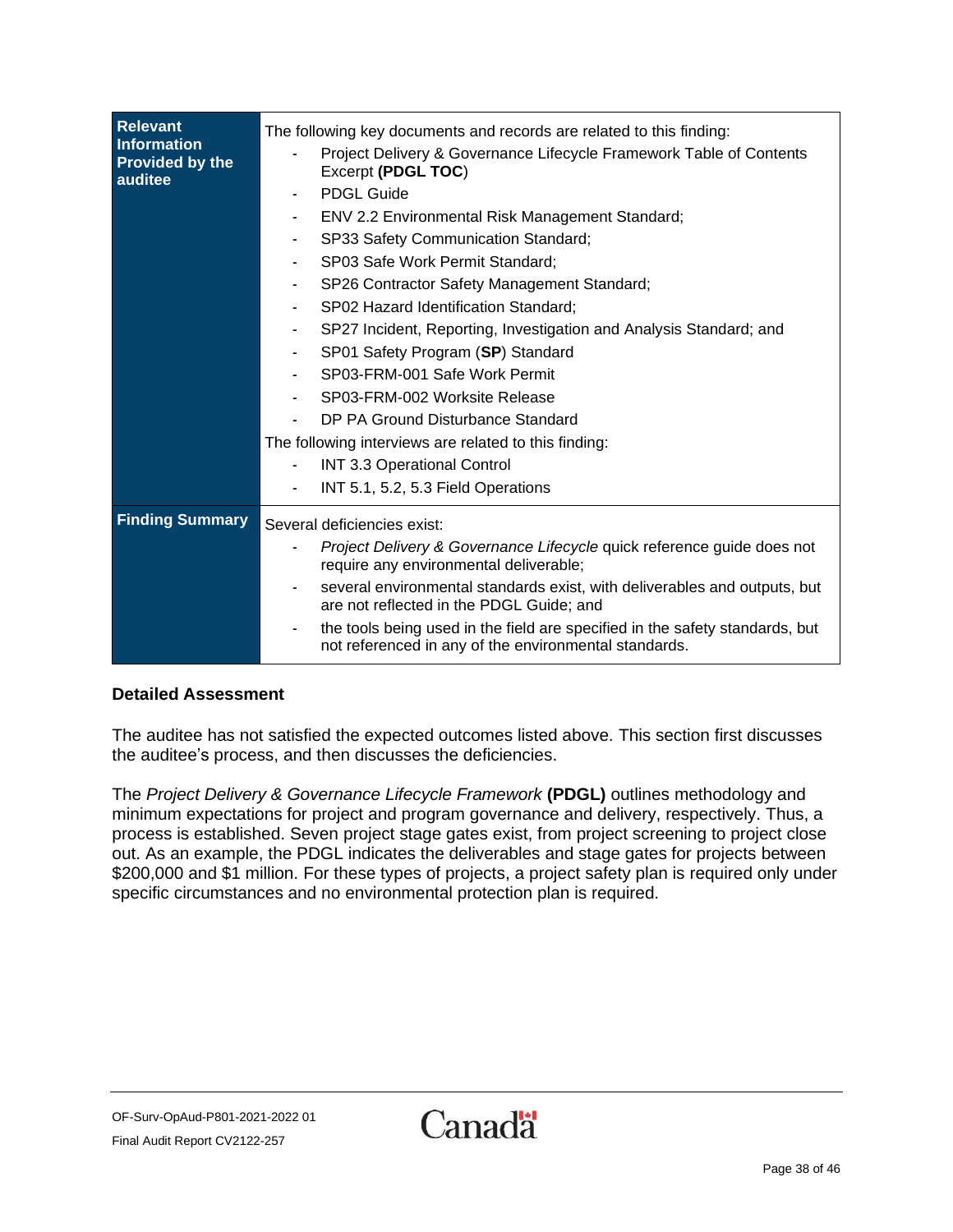Several other documents were referenced in both the response to information requests, and during interviews:

- *ENV 2.2 Environmental Risk Management Standard;*
- *SP33 Safety Communication Standard;*
- *SP03 Safe Work Permit Standard;*
- *SP26 Contractor Safety Management Standard;*
- *SP02 Hazard Identification Standard;*
- *SP27 Incident, Reporting, Investigation and Analysis Standard;* and
- *SP01 Safety Program Standard.*

The project safety plan, when required, folds in the requirements from the above SP standards. Interviewees indicated that several of the safety tools are also used to capture environmental issues.

Some of these tools that are currently being used in the field, for all activities regardless of cost, include: Field Level Hazard Assessment and Tailgate Meeting form, Pre-job Meeting form, Safe Work Permit, the Worksite Release form, and the Ground Disturbance Permit. Interviews with field operations staff confirmed that these tools are understood and are being used as required for operational activities, with respect to safety issues. In other words, employees and other people working with or on behalf of the company are aware of the activities of others.

However, several deficiencies exist. These deficiencies are associated with the defining the methods for controlling and coordinating activities.

A stage gate process is a common tool to begin the process of coordinating and controlling operational activities by requiring specific deliverables before the project can pass a particular gate. As referenced above, the *Project Delivery & Governance Lifecycle* quick reference guide does not require any environmental deliverables, and requires a safety plan only in certain circumstances. An absence of an environmental deliverable would indicate that a project can move forward without evaluating and controlling environmental issues. As environmental issues, such as pre-existing contaminated sites and/or the potential to contaminate a site in the future, may exist regardless of the project cost, they need to be included in the stage gate process.

Second, the *PDGL* must reflect the requirements within all OPR section 55 programs, including the environmental program. Several environmental standards exist, with deliverables and outputs, but are not reflected in the PDGL Guide. Similarly, the PDGL Framework is not referenced in the environmental standards.

Third, the tools being used in the field are specified in the safety standards listed above, but not referenced in any of the environmental standards. If they are to be used for environmental purposes, the environmental standards must reference these tools, and the environmental specialists need to be involved in the tool design, implementation, and review.

These deficiencies apply to the environment program as a whole, which includes but is not limited to contaminated site management.

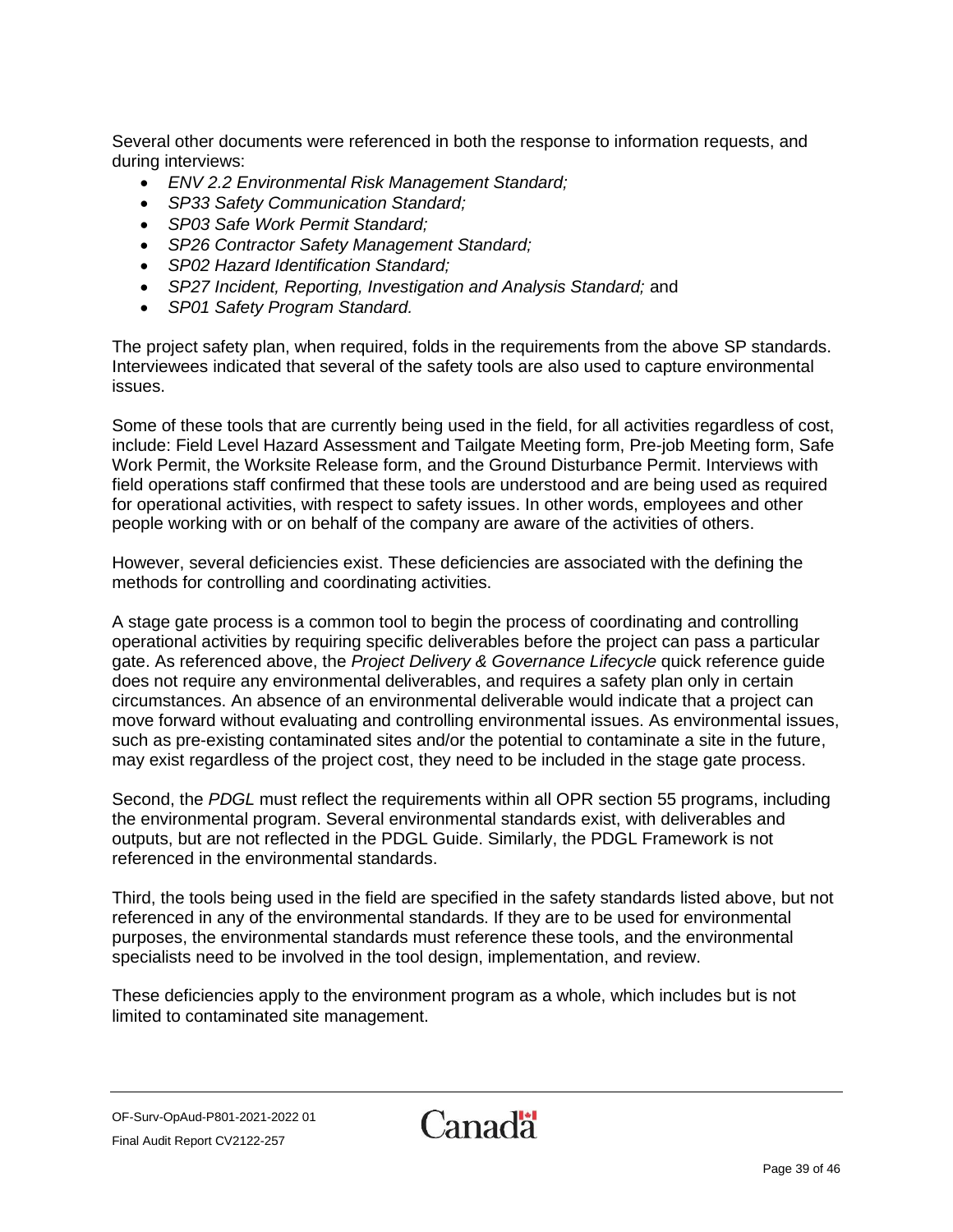# <span id="page-39-0"></span>**AP-12 Internal Reporting of Hazards, Potential Hazards, Incidents and Near-misses**

| <b>Finding Status</b>                                                      | Non-compliant                                                                                                                                                                                                                                                                                                                                                                                                                                                                                                                                                                                                                                                                                                                                                                                                                                                                                                                                             |
|----------------------------------------------------------------------------|-----------------------------------------------------------------------------------------------------------------------------------------------------------------------------------------------------------------------------------------------------------------------------------------------------------------------------------------------------------------------------------------------------------------------------------------------------------------------------------------------------------------------------------------------------------------------------------------------------------------------------------------------------------------------------------------------------------------------------------------------------------------------------------------------------------------------------------------------------------------------------------------------------------------------------------------------------------|
| <b>OPR Regulatory</b><br><b>Requirement</b>                                | 6.5(1)(r) A company shall, as part of its management system and the programs<br>referred to in section 55, establish and implement a process for the internal<br>reporting of hazards, potential hazards, incidents and near-misses and for taking<br>corrective and preventive actions, including the steps to manage imminent hazards                                                                                                                                                                                                                                                                                                                                                                                                                                                                                                                                                                                                                   |
| <b>Expected</b><br><b>Outcome</b>                                          | The company has a compliant process that is established and<br>implemented.<br>The company has defined its methods for internal reporting of hazards,<br>potential hazards, incidents and near-misses.<br>Hazards and potential hazards are being reported as required by the<br>company's process.<br>Incidents and near-misses are being reported as required by the<br>company's process.<br>The company has defined how it will manage imminent hazards.<br>The company is performing incident and near-miss investigations.<br>The company's investigation methodologies are consistent and<br>appropriate for the scope and scale of the actual and potential<br>consequences of the incidents or near misses to be investigated.<br>The company has defined the methods for taking corrective and<br>preventive actions.<br>The company can demonstrate through records that all corrective and<br>preventative actions can be tracked to closure. |
| <b>Relevant</b><br><b>Information</b><br><b>Provided by the</b><br>auditee | The following key documents and records are related to this finding:<br>ENV 6.1 Environment Incident Management Standard (ENV 6.1)<br>SP27 Incident Reporting, Investigation and Analysis Standard<br>ENV-20216-2612 (Environmental Incident Report)<br>ENV-20216-2614 (Environmental Incident Report)<br>$\overline{\phantom{a}}$<br>ENV-202011-2391 (Environmental Incident Report)<br>The following interviews are related to this finding:<br>INT 4.2 Internal Reporting of Hazards, Potential Hazards, Incidents, and<br><b>Near Misses</b><br>INT 5.1, 5.2, 5.3 Field Operations                                                                                                                                                                                                                                                                                                                                                                    |
| <b>Finding Summary</b>                                                     | Several deficiencies exist:<br>standards are unclear with respect to whether they require historical<br>contamination to be reported via SMART; and<br>Pembina Pipeline Corporation was not able to provide any examples<br>demonstrating historical contamination that has been reported via SMART<br>for any timeframe, in any of their CER regulated companies, including<br>PKM Cochin ULC.                                                                                                                                                                                                                                                                                                                                                                                                                                                                                                                                                           |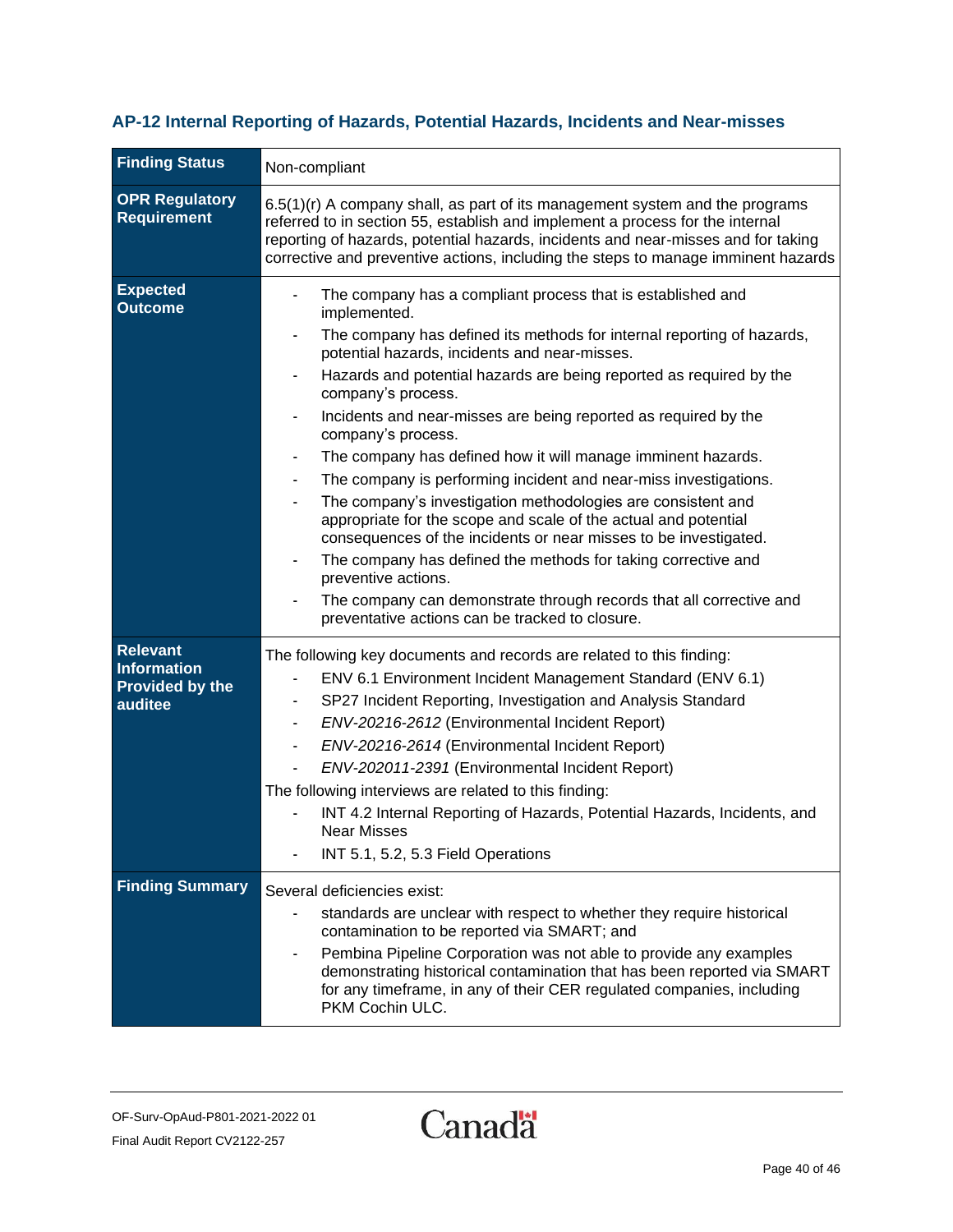The auditee did not satisfy the expected outcomes listed above. This section first discusses the auditee's process, and then discusses the deficiencies.

*ENV 6.1 Environment Incident Management Standard* defines the requirements with respect to internal reporting of environmental incidents, as well as their investigation and associated corrective actions. This standard specifies that incidents may include any adverse effect on the environment, as well as an uncontained release, and that identification of a hazard, something with the potential to cause damage to the environment, can be considered a near miss. During interviews, auditee staff indicated that if a historical contaminated site was discovered, it would be reported using the SMART system. However, this scenario has not occurred in the last one and a half years of operating the Cochin line.

The *ENV 6.1 Environment Incident Management Standard* indicates that all releases are to be reporting via SMART. In addition to recording the incident, this tool also initiates the investigation process and tracks completion of corrective actions. *SP27 Incident Reporting, Investigation and Analysis Standard*, discusses the specifics of managing the lifecycle of an incident. The auditee has established a process to report releases which could result in contaminated sites. The auditee also provided several environmental release reports as an output to this standard. Thus, the auditee has implemented a process.

The auditors assessed this process against both the reporting of releases that could cause contamination, as well as historical contamination that might be discovered during other activities.

#### Several deficiencies exist.

First, standards are unclear with respect to whether they require *historical contamination* to be reported via SMART. The ENV 6.1 standard specifies that *releases* are to be reported via SMART, which excludes other adverse environmental impacts such as historical contamination. In contrast, document SP27 does include contamination in the severity assessment of incidents. Interviewees confirm that SMART would be used to report historical contamination, but that no known contamination exists in PKM Cochin, and thus no SMART reports are available. In other words, the auditee has not sufficiently defined its methods for internal reporting of historical contaminated sites.

Second, Pembina Pipeline Corporation was not able to provide any example demonstrating historical contamination that has been reported via SMART for any timeframe, in any of their CER regulated companies, including PKM Cochin ULC. To accommodate for the relatively short time frame that PKM Cochin has been operating as a subsidiary of Pembina Pipeline Corporation, the auditors extended their request for examples of SMART reports relating to historical contamination for any timeframe, in any CER regulated entity within Pembina Pipeline Corporation. No examples were provided. In the auditor's opinion, historical contaminated sites are not being reported as required by the company's process.

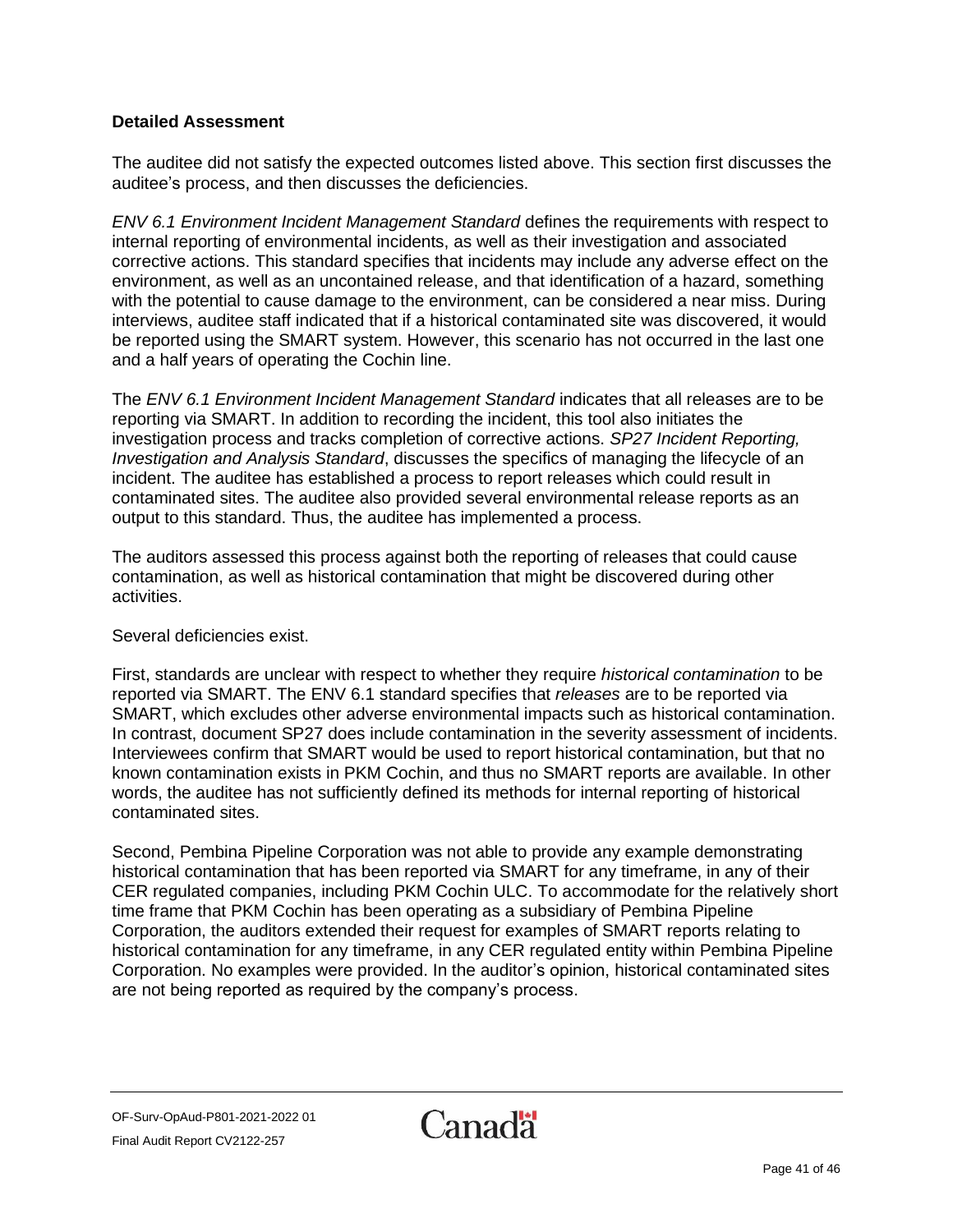### <span id="page-41-0"></span>**AP-13 Inspection and Monitoring**

| <b>Finding Status</b>                                                      | No issues identified                                                                                                                                                                                                                                                                                                                                                                                                                                                                                                                                                                                                                                                                                                                                                                                                |
|----------------------------------------------------------------------------|---------------------------------------------------------------------------------------------------------------------------------------------------------------------------------------------------------------------------------------------------------------------------------------------------------------------------------------------------------------------------------------------------------------------------------------------------------------------------------------------------------------------------------------------------------------------------------------------------------------------------------------------------------------------------------------------------------------------------------------------------------------------------------------------------------------------|
| <b>OPR Regulatory</b><br><b>Requirement</b>                                | $6.5(1)(u)$ A company shall, as part of its management system and the programs<br>referred to in section 55, establish and implement a process for inspecting and<br>monitoring the company's activities and facilities to evaluate the adequacy and<br>effectiveness of the programs referred to in section 55 and for taking corrective<br>and preventive actions if deficiencies are identified                                                                                                                                                                                                                                                                                                                                                                                                                  |
| <b>Expected</b><br><b>Outcome</b>                                          | The company has a compliant process that is established and implemented.<br>$\overline{\phantom{a}}$<br>The company has developed methods for inspecting and monitoring their<br>$\overline{a}$<br>activities and facilities.<br>$\overline{\phantom{a}}$<br>The company has developed methods to evaluate the adequacy and<br>effectiveness of the programs referred to in section 55.<br>The company has developed methods for taking corrective and preventive<br>$\blacksquare$<br>actions when deficiencies are identified.<br>The company is completing inspections and monitoring activities as per the<br>$\blacksquare$<br>company's process.<br>The company retains records of inspections, monitoring activities, and<br>$\blacksquare$<br>corrective and preventive actions implemented by the company. |
| <b>Relevant</b><br><b>Information</b><br><b>Provided by the</b><br>auditee | The following key documents and records are related to this finding:<br>OMS 9.1 Assurance Standard and Quality Assurance Program<br>ENV 7.1 Environment Audit and Inspection Standard<br>ENV 7.2 Corrective Actions and Program Improvement Standard<br>ENV 7.3 Performance Measurement and Evaluation Standard<br>ENV 8.1 Management Review Standard<br>2019 Compliance Env MP Audit Finding Example<br>$\blacksquare$<br>2019 Compliance Env MP Audit Finding Closure<br>$\blacksquare$<br>Damage Prevention & Public Awareness (DA PA) 5.4 Patrol Standard<br>The following interviews are related to this finding:<br>INT 4.2 Inspection and Monitoring<br>INT 5.1, 5.2, and 5.3 Field Operations                                                                                                               |
| <b>Finding Summary</b>                                                     | Several OMS, ENV, and DP PA standards and their outputs satisfy the expected<br>outcomes for this AP.                                                                                                                                                                                                                                                                                                                                                                                                                                                                                                                                                                                                                                                                                                               |

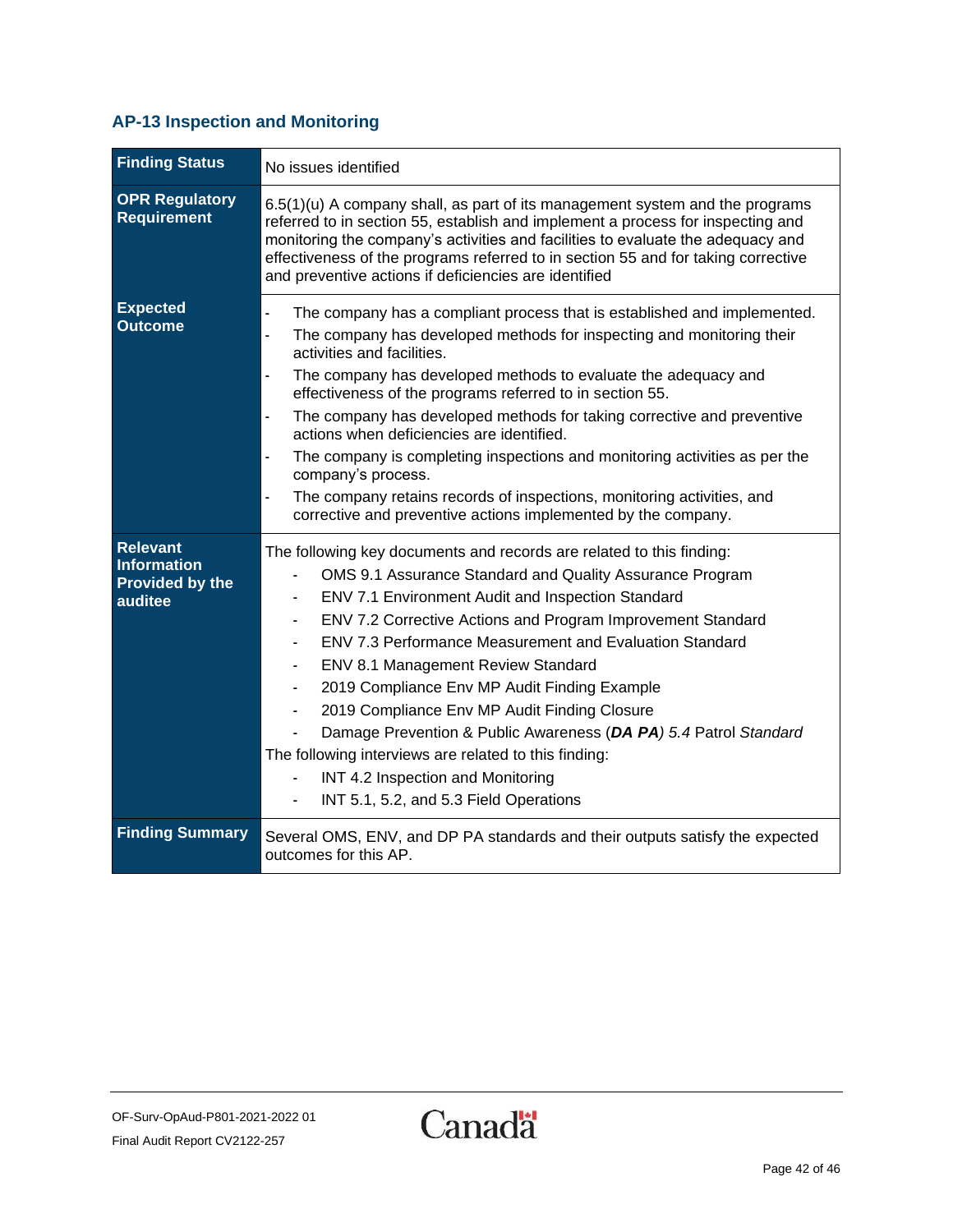The auditee has satisfied the expected outcomes listed above.

The auditee has established a process to: inspect and monitor their assets; evaluate the adequacy and effectiveness of the programs; and to take corrective and preventive actions to resolve deficiencies.

The *OMS 9.1 Assurance Standard* outlines the requirements for managing assurance activities across all OPR section 55 programs. The auditee uses a 3-tier model: Tier-1 involves inspections; Tier-2 involves internal audits and maturity assessments conducted by the OMS program; and Tier-3 involves internal audits of the OMS program conducted by the quality assurance program.

To fulfil these requirements in OMS 9.1, the environment program has implemented *ENV 7.1 Environment Audit and Inspection Standard*, and ENV *7.2 Corrective Actions and Program Improvement Standard*.

Adequacy and effectiveness are assessed via the *ENV 7.3 Performance Measurement and Evaluation Standard*, and *ENV 8.1 Management Review Standard*.

The auditee has provided examples of Tier 1 inspections and of findings from Tier 3 audits of the environmental program. These examples indicate this process has been implemented as designed.

Additionally, the DA PA *5.4 Patrol Standard* sets requirements for the frequency of ground and aerial patrols, as well as the checklists that are completed and submitted to the designated operations staff.

The auditors sampled an incident where aerial patrol identified activity observed near the pipeline, logged the issue in the relevant software, and notified the field operations personnel. The operator confirmed that the work is covered under a one-call ticket, and that PKM Cochin were aware of the activity, and closed out the incident. This example indicates the patrol standard has been implemented as designed.

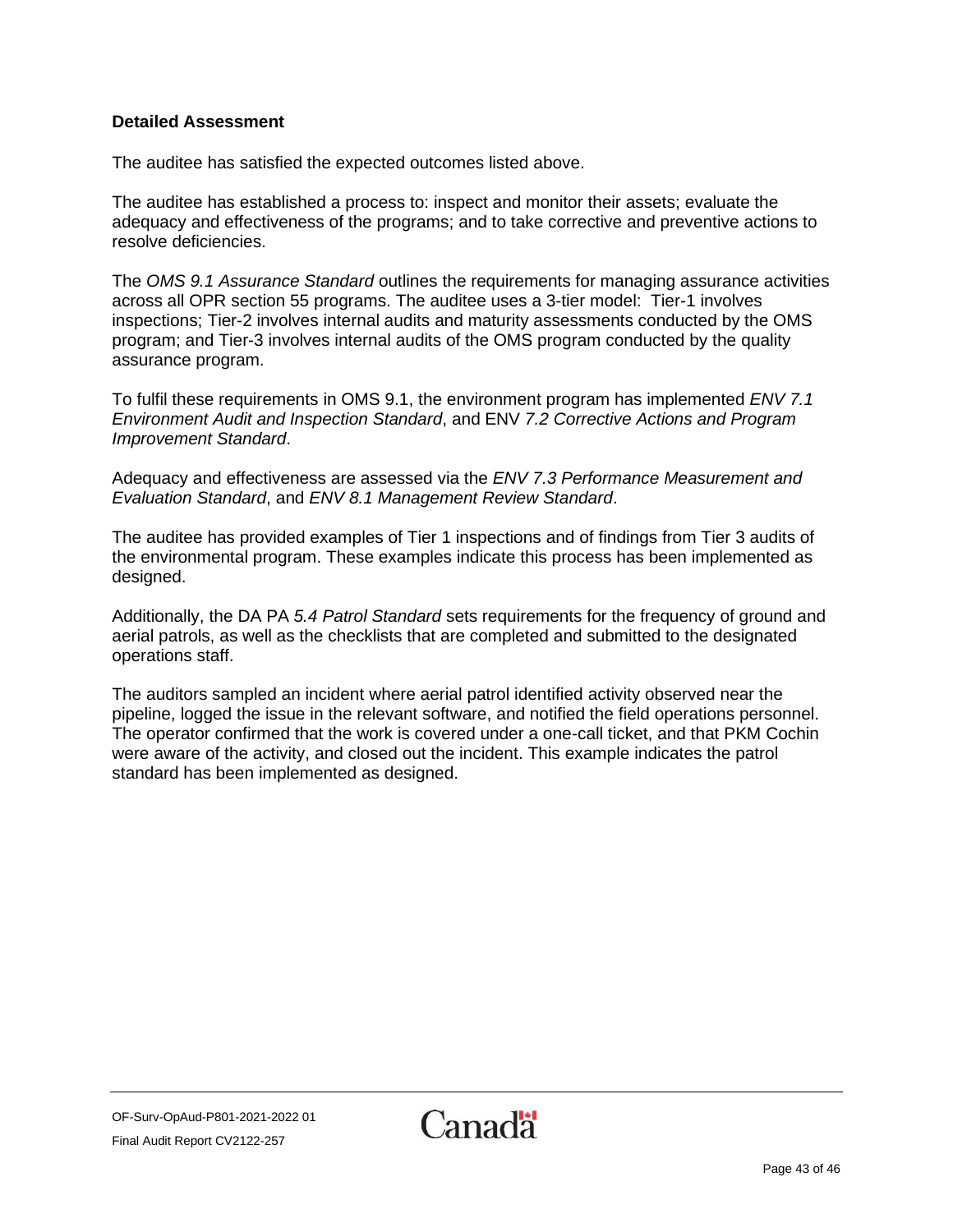#### <span id="page-43-0"></span>**AP-14 Conducting Annual Management Review**

| <b>Finding Status</b>                                               | No issues identified                                                                                                                                                                                                                                                                                                                                                                                                                                                                                                                                         |
|---------------------------------------------------------------------|--------------------------------------------------------------------------------------------------------------------------------------------------------------------------------------------------------------------------------------------------------------------------------------------------------------------------------------------------------------------------------------------------------------------------------------------------------------------------------------------------------------------------------------------------------------|
| <b>OPR Regulatory</b><br>Requirement                                | $6.5(1)(x)$ A company shall, as part of its management system and the programs<br>referred to in section 55, establish and implement a process for conducting an<br>annual management review of the management system and each program<br>referred to in section 55 and for ensuring continual improvement in meeting the<br>company's obligations under these Regulations                                                                                                                                                                                   |
| <b>Expected</b><br><b>Outcome</b>                                   | The company has a compliant process that is established and implemented.<br>$\frac{1}{2}$<br>The company's methods for conducting the management review are defined.<br>ä,<br>The company has defined methods for reviewing the management system and<br>÷,<br>each section 55 program.<br>The company has maintained records to demonstrate the achievement of<br>meeting obligations under these Regulations is continually improved;<br>The company has identified, developed, and implemented corrective actions<br>as part of it continual improvement. |
| <b>Relevant</b><br>Information<br><b>Provided by the</b><br>auditee | The following key documents and records are related to this finding:<br><b>OMS 10.1 Management Review Standard</b><br>ENV 8.1 Management Review Standard<br>2020 OMS Annual Report<br>2020 Annual Program Report Presentation (excerpt)<br>The following interviews are related to this finding:<br>INT 4.3 Conducting Annual Management Review                                                                                                                                                                                                              |
| <b>Finding Summary</b>                                              | The OMS and ENV management review standards, together with their outputs,<br>satisfy the expected outcomes for this AP.                                                                                                                                                                                                                                                                                                                                                                                                                                      |

#### **Detailed Assessment**

The auditee has satisfied the expected outcomes listed above.

*OMS 10.1 Management Review Standard* sets the steps for developing and implementing an annual management review of the OMS and its programs, including the methods to review the management system and each section 55 program. Records demonstrate that corrective actions have been implemented to resolve identified deficiencies. The *2020 OMS Annual Report* is an output of this standard and indicates that the process has been implemented.

Additionally, the environment program uses *ENV 8.1 Management Review Standard* to support the OMS 10.1 standard in evaluating the performance of the environment program. An excerpt of the *2020 Annual Program Report Presentation* was provided to demonstrate that this standard has been implemented.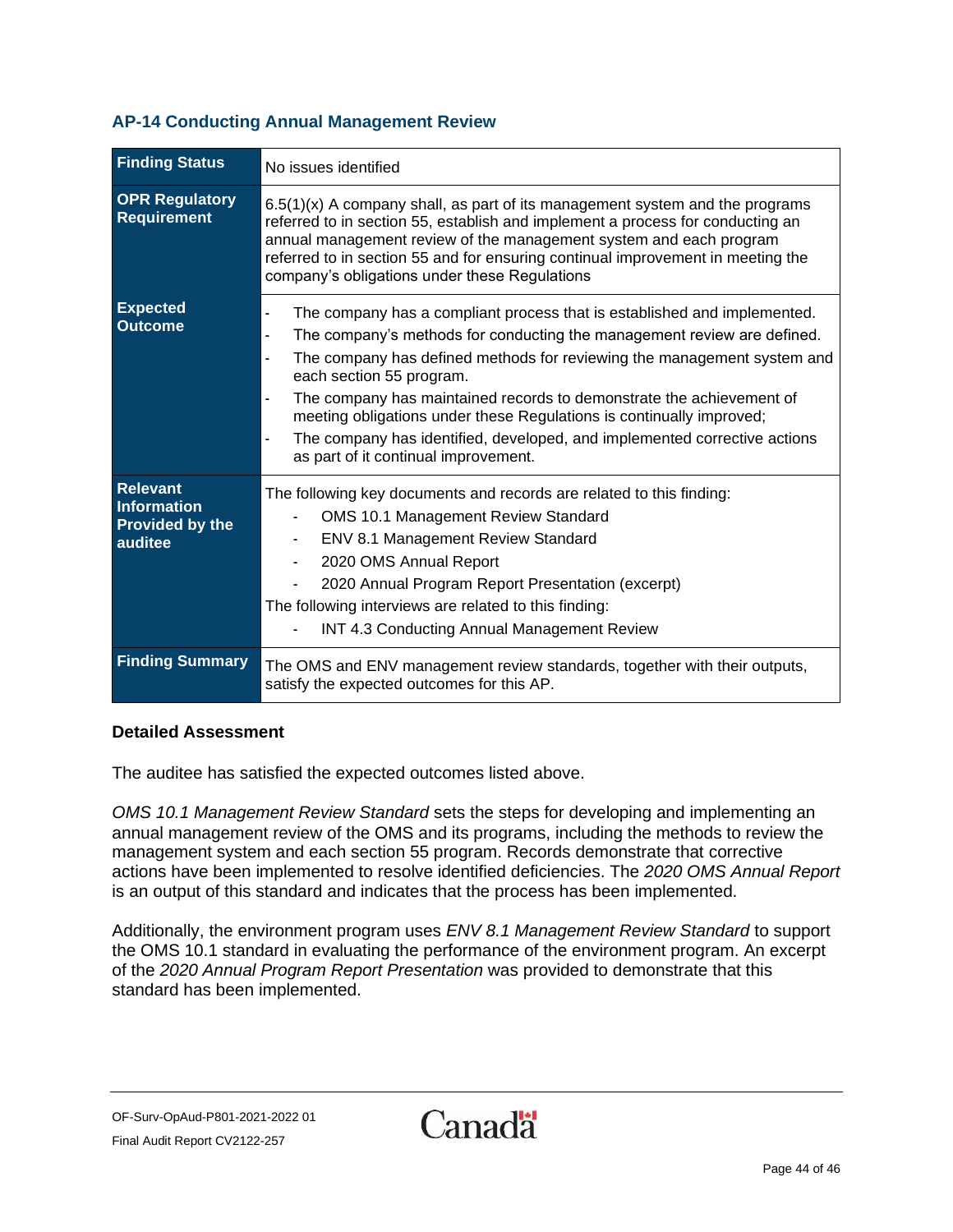#### <span id="page-44-0"></span>**AP-15 Correcting Deficiencies**

| <b>Finding Status</b>                                                      | No issues identified                                                                                                                                                                                                                                                                                                                                                                                            |
|----------------------------------------------------------------------------|-----------------------------------------------------------------------------------------------------------------------------------------------------------------------------------------------------------------------------------------------------------------------------------------------------------------------------------------------------------------------------------------------------------------|
| <b>OPR Regulatory</b><br>Requirement                                       | $6.6(1)(c)$ A company shall complete an annual report for the previous calendar<br>year, signed by the accountable officer, that describes the actions taken during<br>that year to correct any deficiencies identified by the quality assurance program<br>established under paragraph 6.5(1)(w) of the OPR.                                                                                                   |
| <b>Expected</b><br><b>Outcome</b>                                          | The company has completed an annual report for the previous calendar<br>year that is signed by the accountable officer.<br>The annual report discusses the actions taken to correct identified<br>deficiencies.<br>The discussion of quality assurance of the management system is based<br>on the program established and implemented in accordance with the<br>requirements paragraph $6.5(1)(w)$ of the OPR. |
| <b>Relevant</b><br><b>Information</b><br><b>Provided by the</b><br>auditee | The following key documents and records are related to this finding:<br>2020 Operating Management System Annual Accountable Officer Report<br>The following interviews are related to this finding:<br><b>INT 4.3 Correcting Deficiencies</b>                                                                                                                                                                   |
| <b>Finding Summary</b>                                                     | A 2020 OMS Annual Accountable Officer Report exists, is signed by the<br>accountable officer, discusses corrective actions, and integrates results from the<br>quality assurance program. This satisfies the expected outcomes.                                                                                                                                                                                 |

#### **Detailed Assessment**

The auditee has satisfied the expected outcomes listed above by providing a *2020 OMS Annual Accountable Officer Report*, signed by the accountable officer. The document summarizes the status of corrective actions and/or continuous improvement initiatives for both the OMS and OPR section 55 programs, including the environmental program. Results from the quality assurance program were integrated into this report.